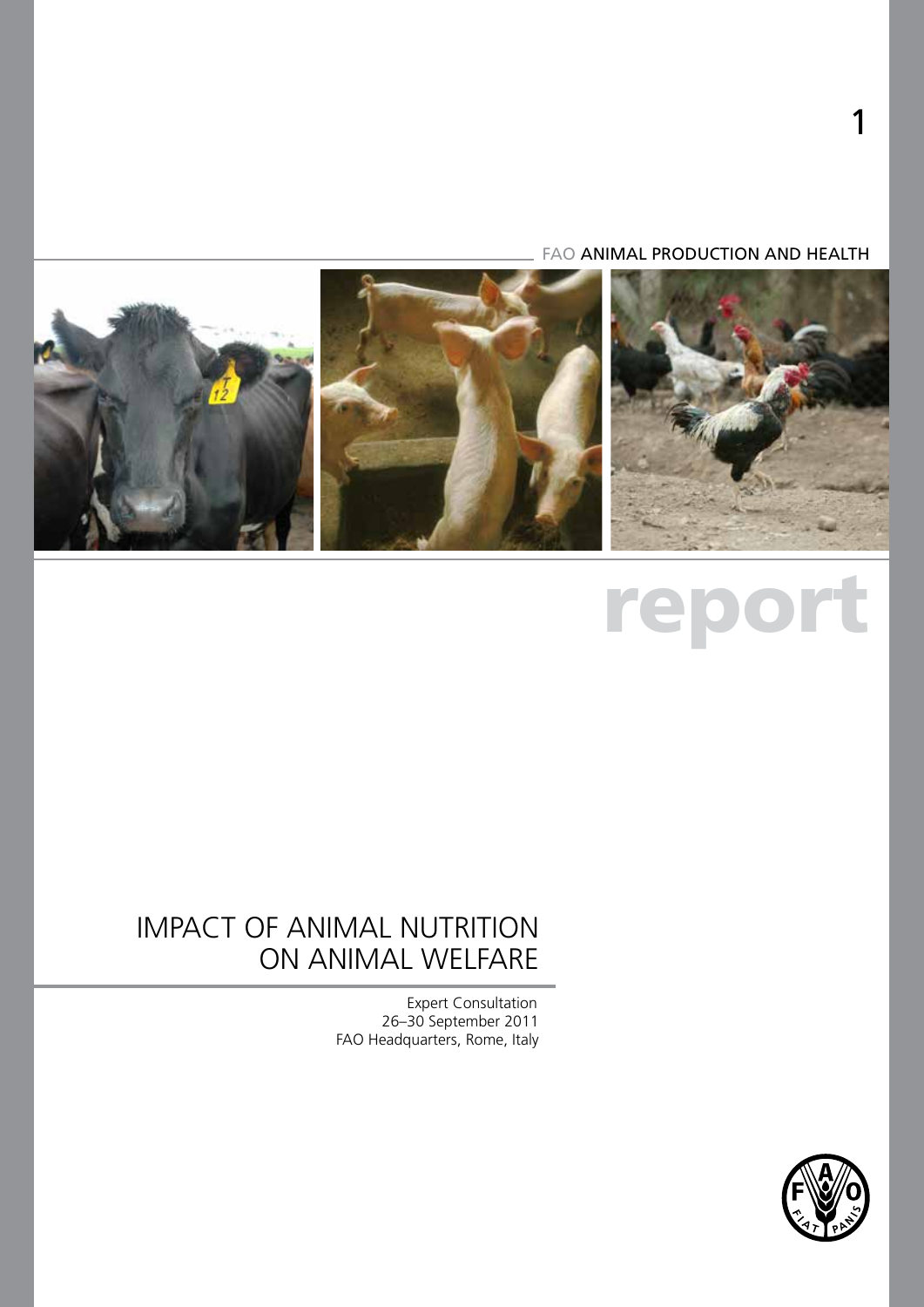#### **Cover photographs:**

Left image: @A. Bach Centre image: @FAO/K. Pratt Right image: @FAO/J. Holmes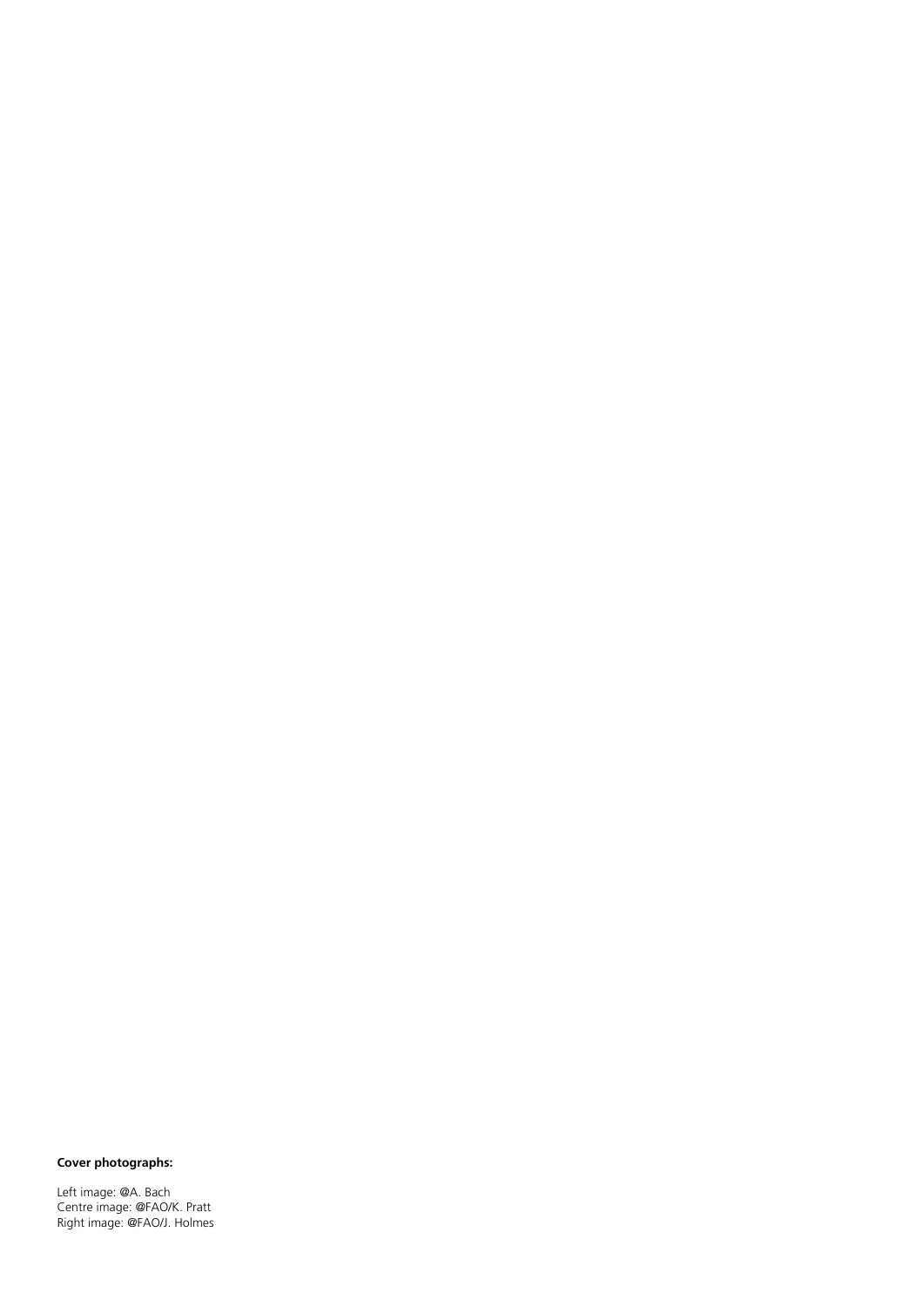FAO ANIMAL PRODUCTION AND HEALTH **report**

1

## IMPACT OF ANIMAL NUTRITION ON ANIMAL WELFARE

Expert Consultation 26–30 September 2011 FAO Headquarters, Rome, Italy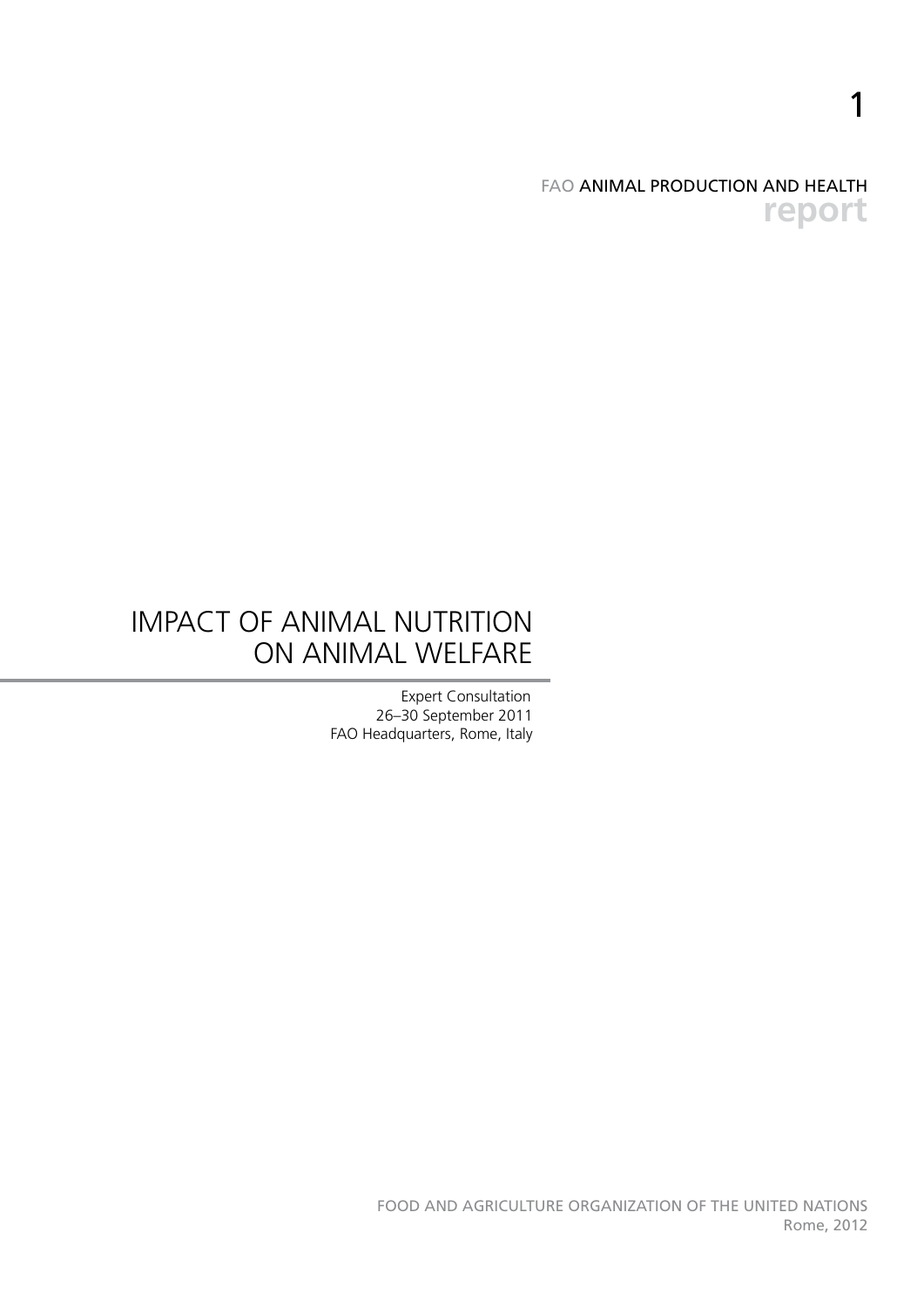#### **Recommended Citation**

**FAO.** 2012. *Impact of animal nutrition on animal welfare – Expert Consultation 26−30 September 2011 – FAO Headquarters, Rome, Italy.* Animal Production and Health Report. No. 1. Rome.

The designations employed and the presentation of material in this information product do not imply the expression of any opinion whatsoever on the part of the Food and Agriculture Organization of the United Nations (FAO) concerning the legal or development status of any country, territory, city or area or of its authorities, or concerning the delimitation of its frontiers or boundaries. The mention of specific companies or products of manufacturers, whether or not these have been patented, does not imply that these have been endorsed or recommended by FAO in preference to others of a similar nature that are not mentioned.

The views expressed in this information product are those of the author(s) and do not necessarily reflect the views of FAO.

E-ISBN 978-92-5-107437-4 (PDF)

All rights reserved. FAO encourages reproduction and dissemination of material in this information product. Non-commercial uses will be authorized free of charge, upon request. Reproduction for resale or other commercial purposes, including educational purposes, may incur fees. Applications for permission to reproduce or disseminate FAO copyright materials, and all queries concerning rights and licences, should be addressed by e-mail to copyright@fao.org or to the Chief, Publishing Policy and Support Branch, Office of Knowledge Exchange, Research and Extension, FAO, Viale delle Terme di Caracalla, 00153 Rome, Italy.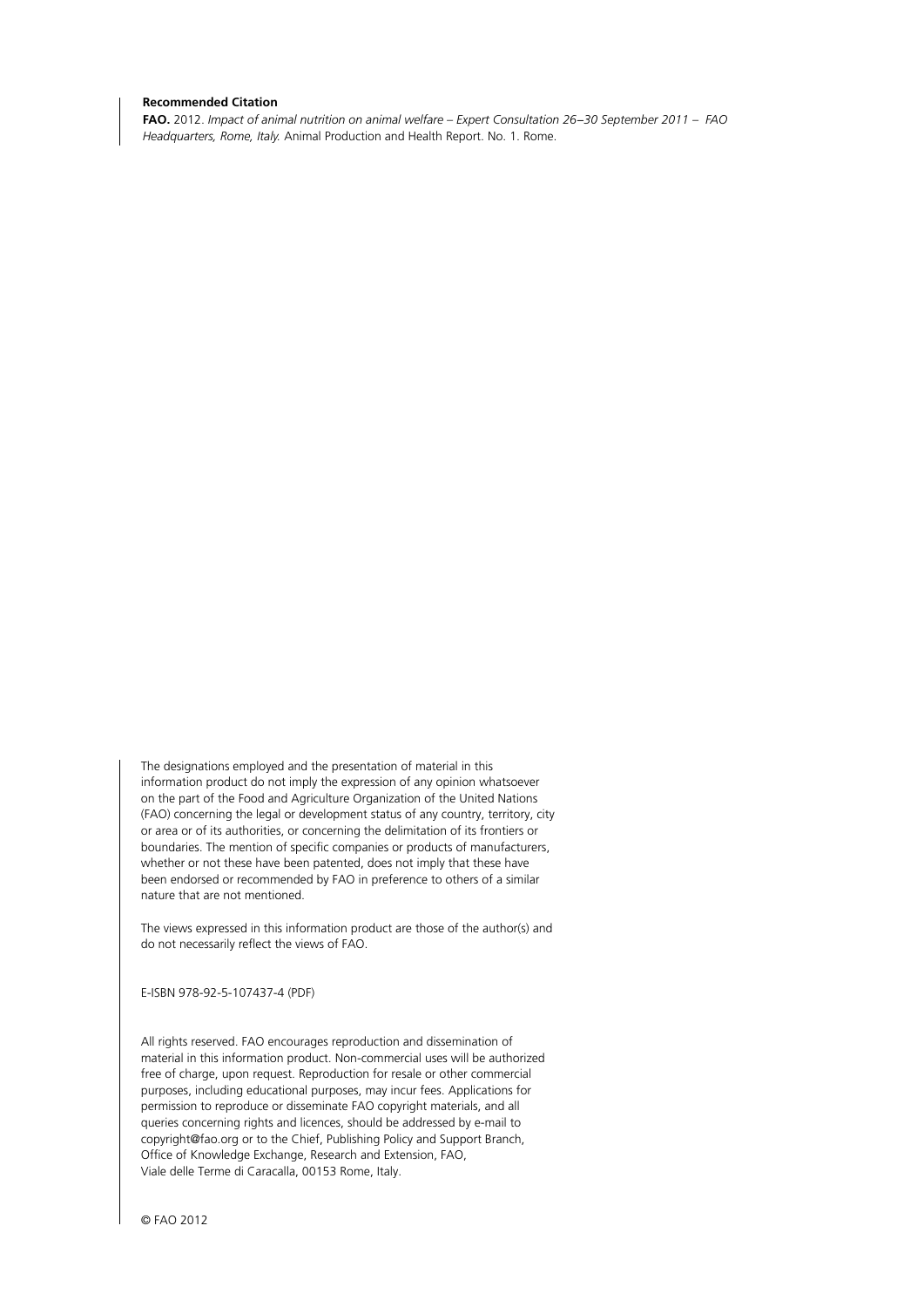# **Table of contents**

| Acknowledgements                                                                             | $\cal{V}$     |
|----------------------------------------------------------------------------------------------|---------------|
| Executive Summary                                                                            | $\mathcal{U}$ |
| <b>INTRODUCTION</b>                                                                          | 1             |
| EVOLUTIONARY HISTORY OF FARMED RUMINANT SPECIES                                              | 1             |
| EVOLUTIONARY HISTORY OF FARMED MONOGASTRIC SPECIES                                           | 1             |
| <b>DEFINING ANIMAL WELFARE</b>                                                               | 2             |
| TASKS FOR THE EXPERT MEETING                                                                 | 4             |
| <b>NUTRITION AND WELFARE UNDER DIFFERENT</b>                                                 |               |
| <b>LIVESTOCK PRODUCTION SYSTEMS</b>                                                          | 5             |
| <b>EXTENSIVE PRODUCTION SYSTEMS: RUMINANTS</b>                                               | 5             |
| <b>EXTENSIVE PRODUCTION SYSTEMS: MONOGASTRICS</b>                                            | 7             |
| MIXED CROP-LIVESTOCK PRODUCTION SYSTEMS: RUMINANTS                                           | 9             |
| MIXED CROP-LIVESTOCK PRODUCTION SYSTEMS: MONOGASTRICS                                        | 9             |
| <b>INTENSIVE PRODUCTION SYSTEMS: RUMINANTS</b>                                               | 10            |
| <b>INTENSIVE PRODUCTION SYSTEMS: MONOGASTRICS</b>                                            | 14            |
| CONCLUDING REMARKS - FEEDING OPTIONS FOR<br>DIFFERENT PRODUCTION SYSTEMS THAT IMPROVE ANIMAL |               |
| <b>WELFARE AND PROFITABILITY</b>                                                             | 16            |
| <b>OPPORTUNITIES AND CHALLENGES TO ENHANCE</b>                                               |               |
| ANIMAL WELFARE THROUGH ANIMAL FEEDING APPROACHES IN RUMINANTS                                |               |
|                                                                                              | 21            |
| <b>ASSESSING WELFARE</b>                                                                     | 21            |
| <b>NUTRIENT BALANCE</b>                                                                      | 21            |
| UNDESIRABLE BEHAVIOR                                                                         | 22            |
| <b>INFECTIOUS AFFLICTIONS</b>                                                                | 22            |
| <b>TOXICITY ISSUES</b>                                                                       | 22            |
| <b>FACILITIES</b>                                                                            | 23            |
| PARASITE CONTROL                                                                             | 23            |
| <b>SALINITY</b>                                                                              | 24            |
| <b>MORBIDITY AND MORTALITY IN YOUNG STOCK</b>                                                | 24            |
| CHALLENGES AND FUTURE RESEARCH                                                               | 24            |
| <b>OPPORTUNITIES AND CHALLENGES TO ENHANCE ANIMAL WELFARE</b>                                |               |
| THROUGH ANIMAL FEEDING APPROACHES IN MONOGASTRICS                                            | 27            |
| UNDERSTANDING AND DEALING WITH CHRONIC HUNGER                                                | 27            |
| <b>MATCHING DIETS TO NUTRITIONAL NEEDS</b>                                                   | 28            |
| DEVELOPING MORE SUSTAINABLE NUTRITIONAL STRATEGIES                                           | 28            |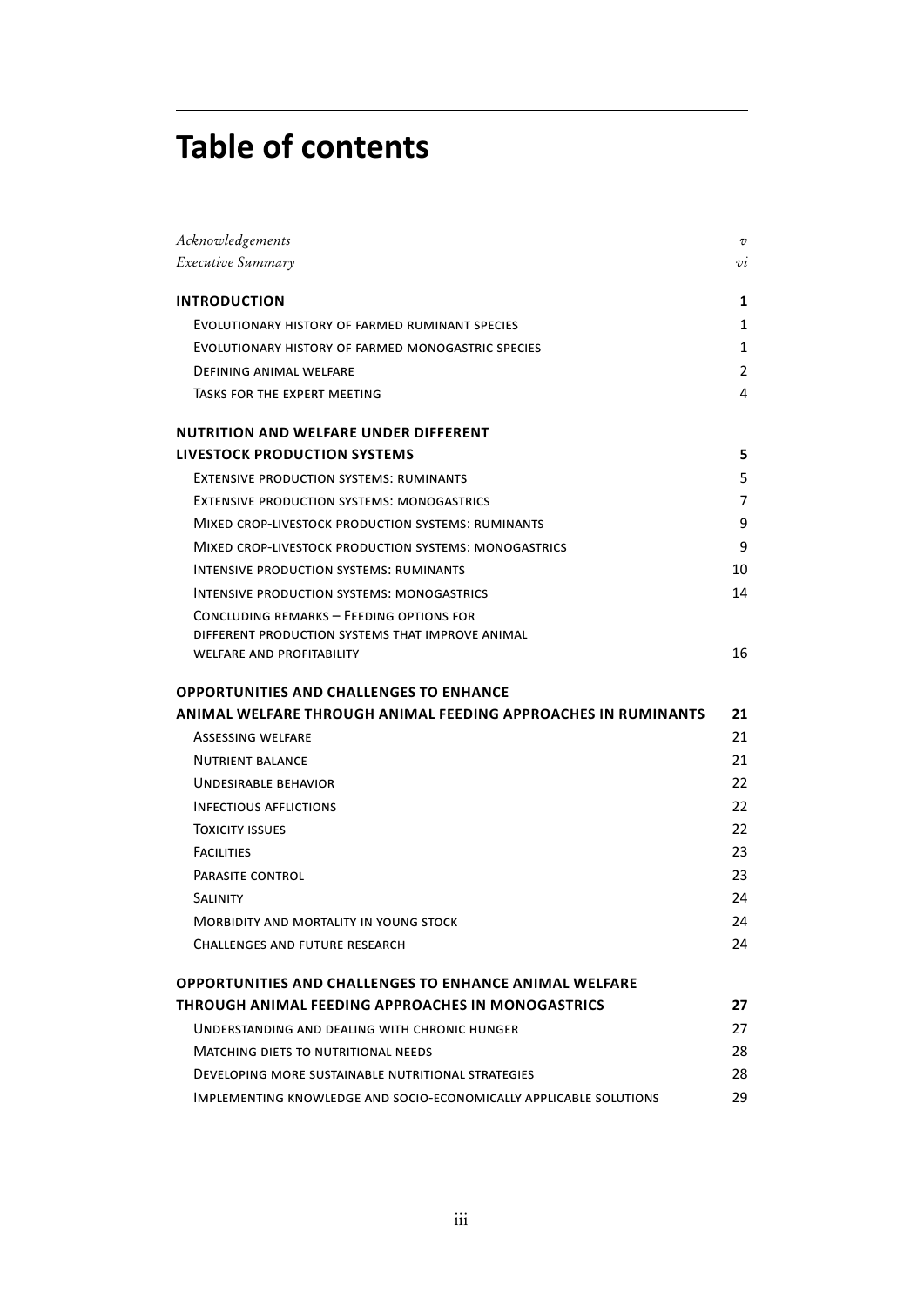| <b>GUIDELINES AND POLICY OPTIONS PROMOTING SUSTAINABLE ANIMAL</b><br>FEEDING THAT ENHANCE ANIMAL WELFARE, ANIMAL PRODUCTIVITY, |    |
|--------------------------------------------------------------------------------------------------------------------------------|----|
| <b>ANIMAL PRODUCT QUALITY AND PROFITABILITY</b>                                                                                | 31 |
| ASSESSING AND ASSURING WELFARE                                                                                                 | 31 |
| UNDERSTANDING AND DEALING WITH CHRONIC OR<br>SEVERE HUNGER OR THIRST                                                           | 32 |
| IMPLEMENTING KNOWLEDGE AND SOCIO-ECONOMICALLY APPLICABLE SOLUTIONS                                                             | 34 |
| <b>REFERENCES</b>                                                                                                              | 35 |
| <b>AGENDA OF THE MEETING AND PARTICIPANTS</b>                                                                                  |    |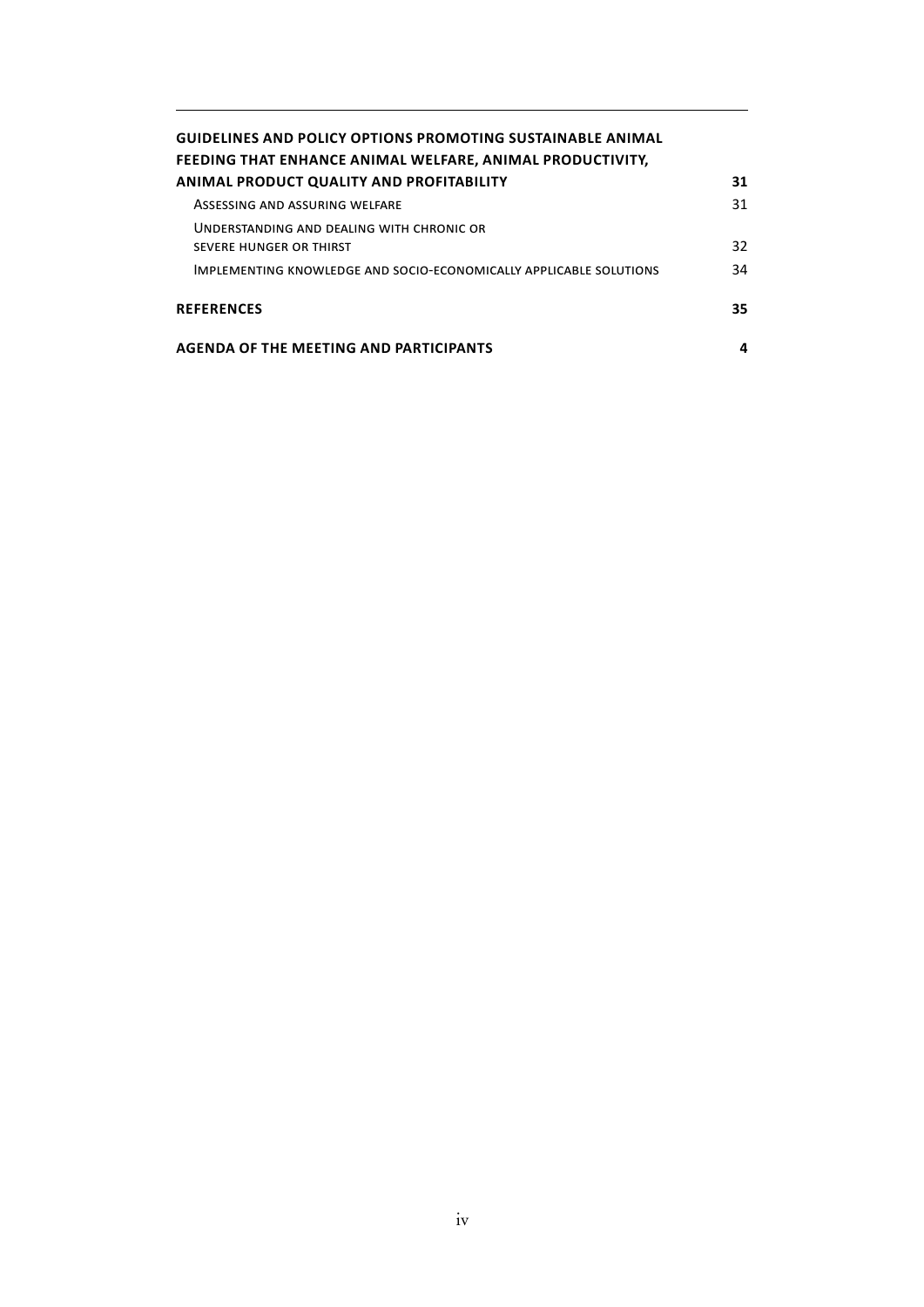# **Acknowledgements**

The Food and Agriculture Organization of the United Nations (FAO) would like to express its appreciation to all the experts and resource persons who participated in the meeting and gave their invaluable inputs. Special thanks are due to Dr. Alex Bach and Prof. Sandra Edwards for their contributions towards preparing this report. Dr. Philippe Ankers is also thanked for his suggestions to improve this report. The meeting was planned and organized by Harinder P.S. Makkar and Daniela Battaglia. The preparation of this report was coordinated, managed and supervised by Harinder P.S. Makkar.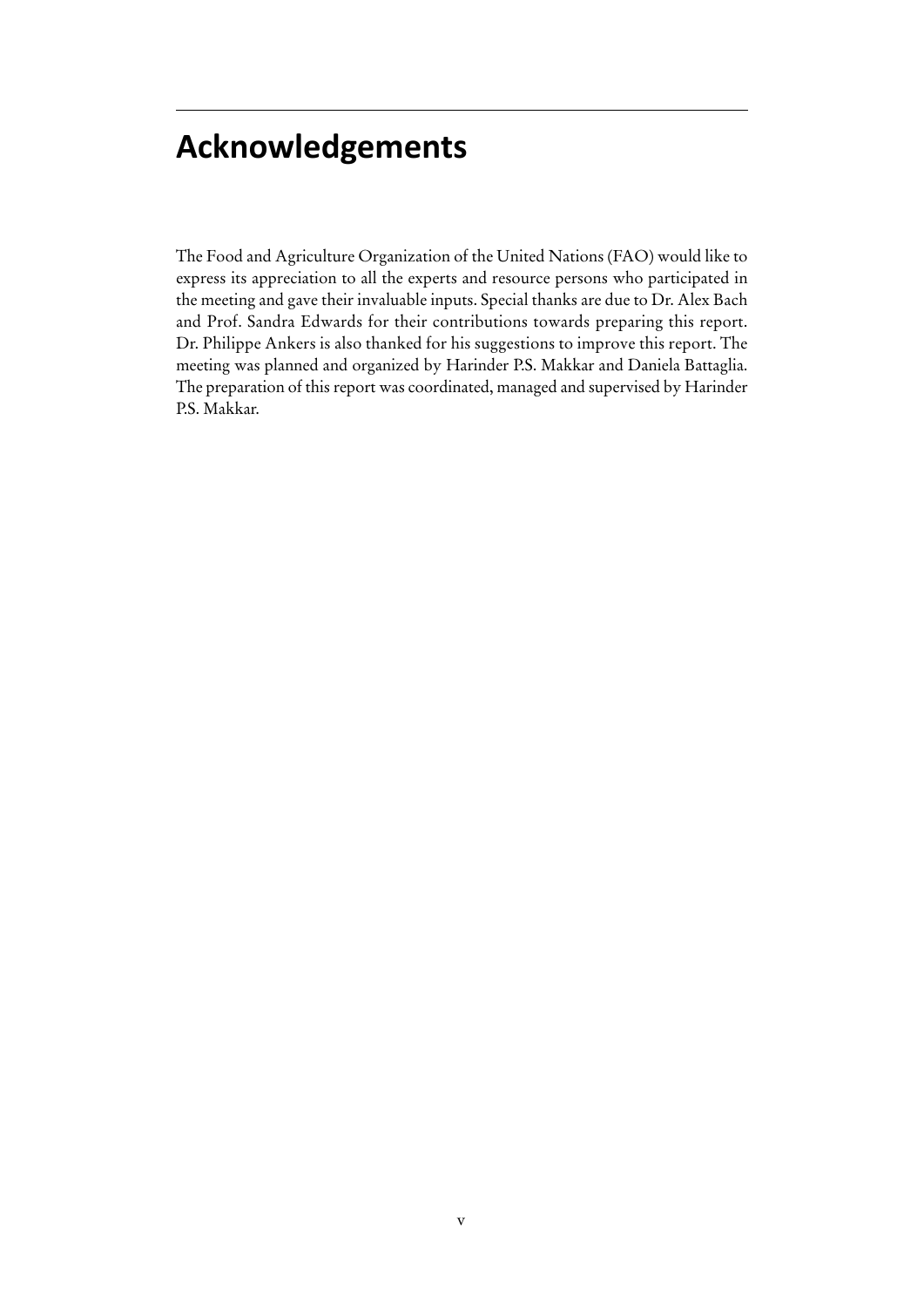### **Executive Summary**

An expert meeting was held to review the impact of animal nutrition on animal welfare. During the meeting, three major tasks were undertaken for both ruminant and monogastric species:

- 1) Identify feeding options for different livestock production systems (extensive, mixed crop-livestock, and intensive) that improve animal welfare while increasing profitability of the livestock producers and ensuring safety and quality through the food chain.
- 2) Identify challenges and opportunities to enhance animal welfare through animal feeding approaches.
- 3) Draft guidelines and policy options promoting sustainable animal feeding that enhance animal welfare, animal productivity, animal product quality and profitability.

Animal welfare includes the combination of both physical and mental well-being. A properly balanced diet and water supplied in adequate amounts will avoid physical and psychological suffering from hunger and thirst; furthermore correct nutrition is crucial for optimal performance and to sustain optimal fitness.

In *Extensive production systems*, the major challenge is the supply of adequate nutrients year-round despite climatic variation. In *Mixed-crop production systems*  the challenge is to better integrate the nutrient management of crop and animal production enterprises within the system, to be relatively self-sufficient and reduce dependence on external inputs. In *Intensive production systems*, the highly specialized genotypes and diet formulation approaches, and the large scale of operation, mean that the nutritional welfare of the animals is best safeguarded when expert nutritionists are involved in diet formulation. Feeding to sustain high production levels can lead to metabolic disorders in ruminants, whilst breeding animals of monogastric species which are restrict-fed to optimise health and production may suffer from chronic hunger.

A number of Opportunities and challenges to enhance animal welfare through animal feeding approaches were identified. In ruminant species, *welfare assessment* could be improved by development of better integrated and more robust welfare measures. *Preventing undesirable competitive behavior* requires appropriate group composition and facility design. *Maintaining appropriate nutrient balance* involves avoiding excessive mobilization of body reserves for high production, preventing rumen acidosis by appropriate diet formulation, and providing mineral as well as protein supplements to remedy imbalances in extensive conditions. Correct nutrition can reduce *infectious afflictions* by enhancing cell-tissue integrity and optimising defence mechanisms of the immune system. *Toxicity issues* associated with ingested herbage can be reduced by better management of grazing lands, training animals to avoid poisonous plants and use of medicines in supplements to counteract their negative effects. *Parasite control* can utilize plants containing antiparasitic agents and be aided by appropriate host nutrition, particularly adequate metabolisable protein nutrition, and regular use of anti-parasitic drugs. To reduce *morbidity and mortality in young stock*, adequate provision of colostrum at birth and adequate supply of milk replacer until weaning age is essential to ensure proper immune protection.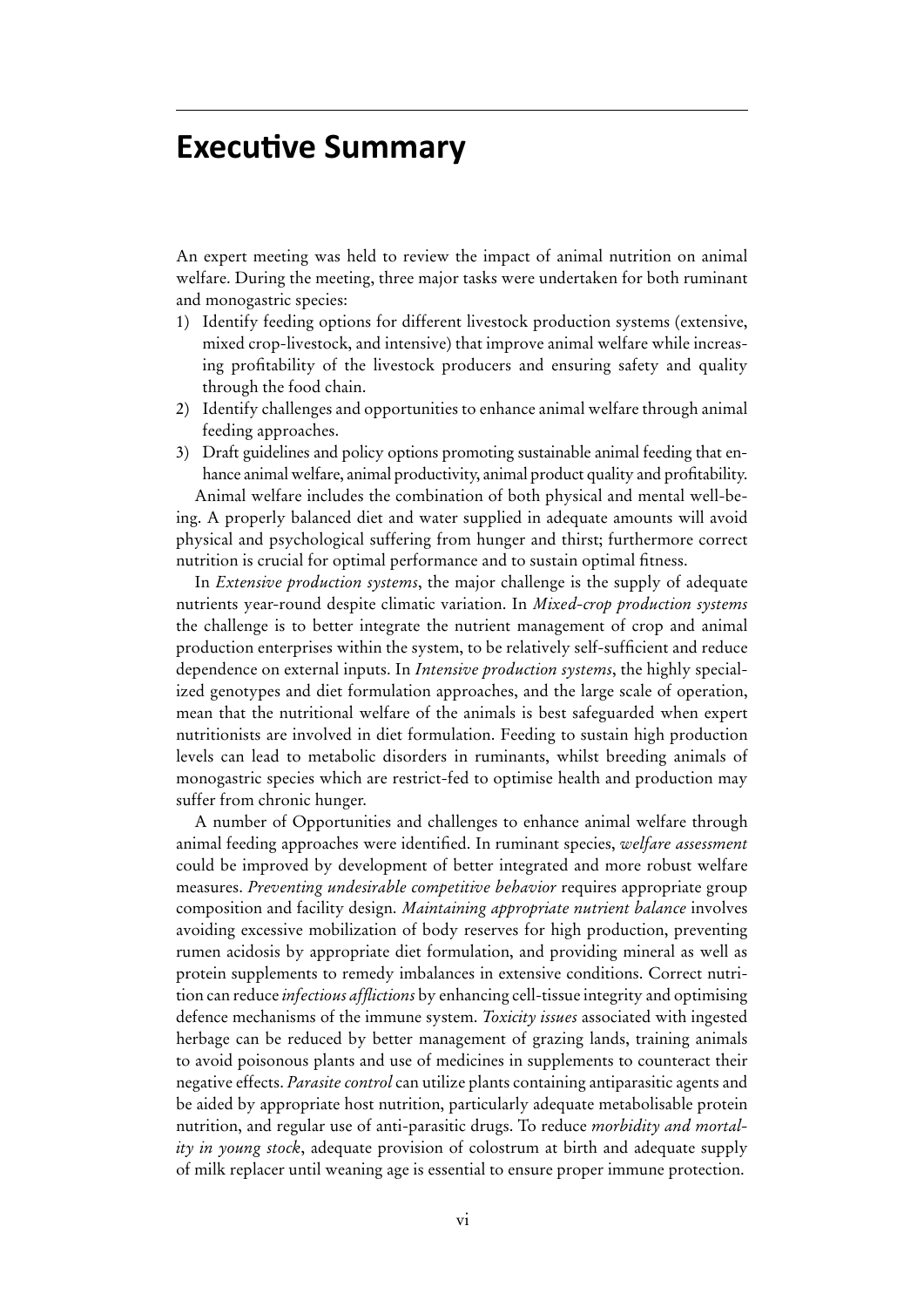In monogastric species, the greatest challenge involves *understanding and dealing with chronic hunger*, which can arise from the absence of sufficient feed in subsistence systems, the deliberate restriction of feed for breeding animals in intensive systems, and the possibility of nutrient specific hungers arising from imbalances between the diet supplied and the metabolic needs of the animal. There is also scope for *better matching of diets to nutritional needs* through improved knowledge of the nutrient requirements of animals in different situations, and particularly of local breeds of livestock used in more extensive systems. In improved breeds, there are nutritional opportunities to mitigate the effects of problems associated with genetically induced fast growth and the partitioning of nutrients to production functions. The *development of more sustainable nutritional strategies* requires consideration of the use of nutritional approaches to address other societal goals including the supply of food which is both safe and nutritious to humans whilst generating low environmental impact from production systems. Furthermore, there is a challenge in *implementing knowledge and socio-economically applicable solutions* in the field by promoting effective dissemination and motivating uptake of good practice.

In terms of policy, it is important to emphasize that welfare recommendations need to go hand-in-hand with profitability. Some proposed practices aimed at improving welfare might reduce levels of profitability. On the other hand, some interventions will increase the profitability, and these should be given priority.

In addressing the opportunities and challenges to promote welfare of animals through better nutrition, there is a need for integrated activity from governments, inter-government organizations, professional bodies, scientists, extension workers and industries to support the implementation of good practice by the farmers themselves. In many cases, although not all, nutritional approaches which improve animal welfare will also improve productivity, product quality and hence profitability. Most importantly, there should be a concerted effort of scientists, politicians, farmers and food-chain industry to develop and validate indicators, in order to allow an international endorsement of specific acceptable minimum welfare standards related to nutrition. Social knowledge about responsible farming practices that consider longevity, long-term performance, and overall life-cycle should be improved. Showing and promoting the positive relationship between animal welfare and production with respect to good nutritional programmes should be fostered through farm programmes and extension services.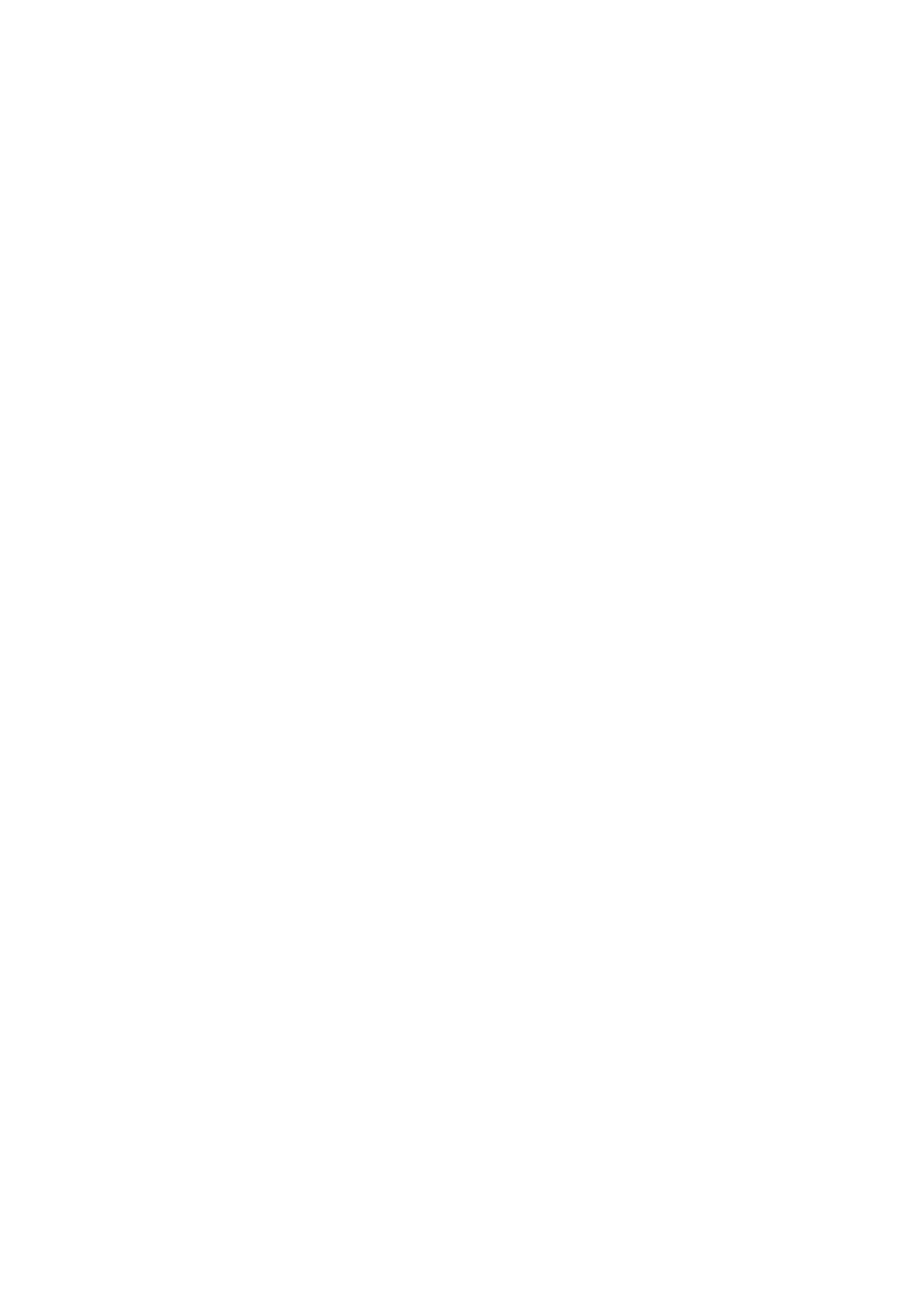### **Introduction**

In assessing the impact of nutrition on animal welfare, there are clearly different considerations for the various farmed livestock species because of their differences in evolutionary history and ecological niche, and hence feeding behavior and digestive processes.

#### **Evolutionary history of farmed ruminant species**

Cattle and sheep were first domesticated approximately 9 000 years ago and were unique amongst domesticated livestock in their ability to produce both milk and meat for human consumption, as well as being used for work in some instances. The ruminant digestive system includes a large first chamber, the rumen, for the processing of coarse fiber and other feeds by the resident microorganisms. This digestive modification enables cattle and sheep to survive on low quality fodder, but generates substantial heat and renders the animals more susceptible to excess heat than cold. Their use for sustained milk production required a regular and plentiful supply of nutrients, hence dairying developed mainly in regions able to produce good quality feed. However, beef cattle, and dual-purpose cattle and sheep are kept in some of the world's less hospitable regions to produce meat and milk, including drought-prone regions and areas with extreme high and low temperatures. Even in regions better endowed climatically, there are usually times of the year when pasture production can be limited or, in some instances, non-existent due to inadequacy of soil moisture, soil temperature or sunlight. In all such regions, animals will experience a reduction in plane of nutrition that may range from slight to severe. Droughts, floods and extreme temperatures regularly challenge meat-producing and dual-purpose livestock, but they often survive due to their ability to metabolize their body fat to sustain them through these difficult periods. Through domestication, humans have augmented this survival capacity by breeding ruminants with concentrated fat depots, e.g. the fat tail of sheep and the hump in *Bos indicus* cattle.

Despite its ubiquity as a food for man, milk is produced under many different farming systems throughout the world. Many smallholder herds have fewer than 5 cows (or buffalos), each producing low to modest amounts of milk, yet collectively they account for a significant proportion of the world's milk supply. In countries that consistently grow high yields of forage suitable for grazing, seasonal milk production is commonplace, with cows utilizing extensive amounts of pasture and producing average milk yields, and some herds milking over 500 cows. Other systems are more suited to all-year round milk production, with cows housed and fed conserved forages either as silage or hay. Herd sizes as well as average milk yields vary, with some farms achieving annual milk yields above 10 000 liters.

#### **Evolutionary history of farmed monogastric species**

Monogastric animals, pigs and poultry, have also had a close association with humans for centuries. As scavenging omnivorous animals, they provided humans with great flexibility in circumstances in which they could be kept. Whilst they could potentially compete with humans for the same feedstuffs, their early role was to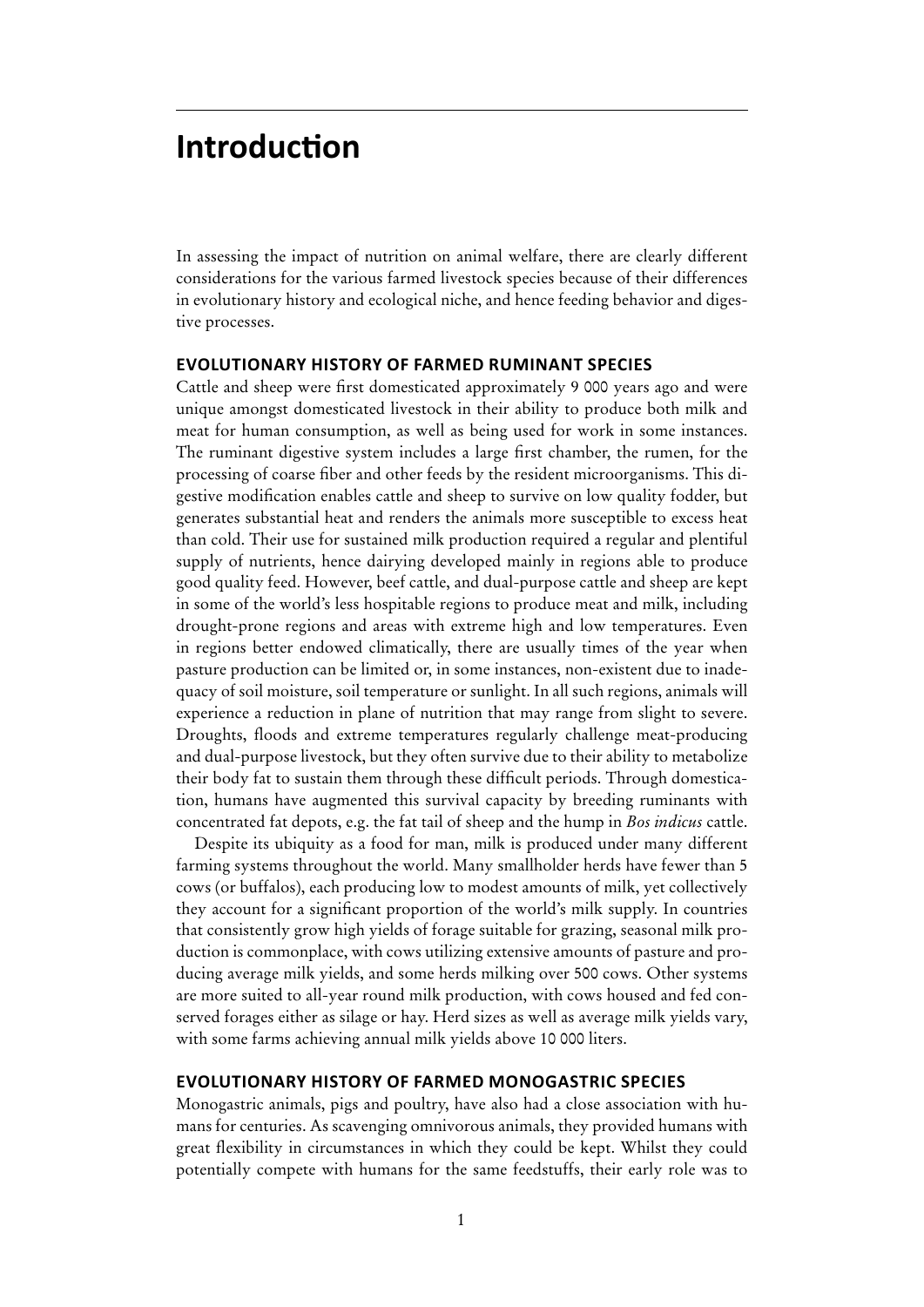utilize natural feeds and human farm and kitchen wastes, and to turn these into nutritious animal protein.

Domestication of the pig is thought to have occurred in Neolithic times by capture and taming of wild pigs scavenging on crops. In contrast to ruminants, they had two major advantages as meat producing animals. One was their prolificacy, producing several offspring at each breeding and with the potential to breed more than once in a year. The other was their ability to utilise diverse food sources to deposit large stores of body fat in seasons when food was plentiful. To achieve this, they could either be herded as groups to use natural resources such as mast, berries and roots, allowed to scavenge around human habitation, or be kept as household animals to utilize kitchen wastes. Intensification of production in developed countries was initially often linked to locations where by-product feeds were produced, such as dairy or brewing wastes. However, in the last centuries, growing demand for animal protein has led to development of larger and more specialized farms where animals are fattened more efficiently on cereal based diets. Because of their adaptability, farmed pigs are found in almost all regions of the world, although consumption of their meat is restricted in some regions by taboos for those of the Moslem and Jewish religions. Over the world as a whole, almost 1000 million pigs are kept, with two-thirds in developed countries and one-third in developing countries. They constitute the most important source of meat, providing about 40% of total world meat consumption.

There are a variety of different farmed poultry species, including geese, ducks and turkeys, but it is the chicken which predominates. The ancestor of the modern chicken was the jungle fowl and the keeping of poultry also goes far back in time, with records of domestic fowl in early Egyptian, Roman and Chinese societies. As a low value, low maintenance species, they were able to subsist in conditions of food scarcity where larger mammalian species could not, scavenging on food scraps, seeds and invertebrates. They could also provide both eggs and meat for human consumption. Initially chickens were dual purpose, with the male birds and older female birds at end of lay being used for meat. It is only in relatively recent times in developed countries that specialization into laying and meat strains by selective breeding has been exploited. Highly selected laying hens can now maintain peak egg output above 90% per day for up to 40 weeks, whilst meat chickens can grow to final weight in 5–6 weeks and convert cereal diets to meat with an efficiency of less than 2:1. Chickens therefore have the greatest efficiency of all farmed species in converting cereals into animal protein and are the ideal animal to exploit resources in regions where climate and soil are suitable for growing crops surplus to human needs. Thus, between 1970 and 2005 global egg production tripled to almost 60 000 tonnes whilst approximately 50 000 million meat chickens are produced annually. Whilst poultry are found worldwide, the principal regions for large scale production have changed from Europe and North America to Asia.

#### **Defining animal welfare**

Animal welfare has been defined in several different ways, but most of them consider animal welfare as a combination of both physical and mental well-being. Therefore, in order to achieve optimal welfare, physical and mental discomfort and suffering must be prevented. A properly balanced diet and water supplied in adequate amounts would avoid physical and psychological suffering from hunger and thirst; furthermore correct nutrition is crucial for optimal performance and also to sustain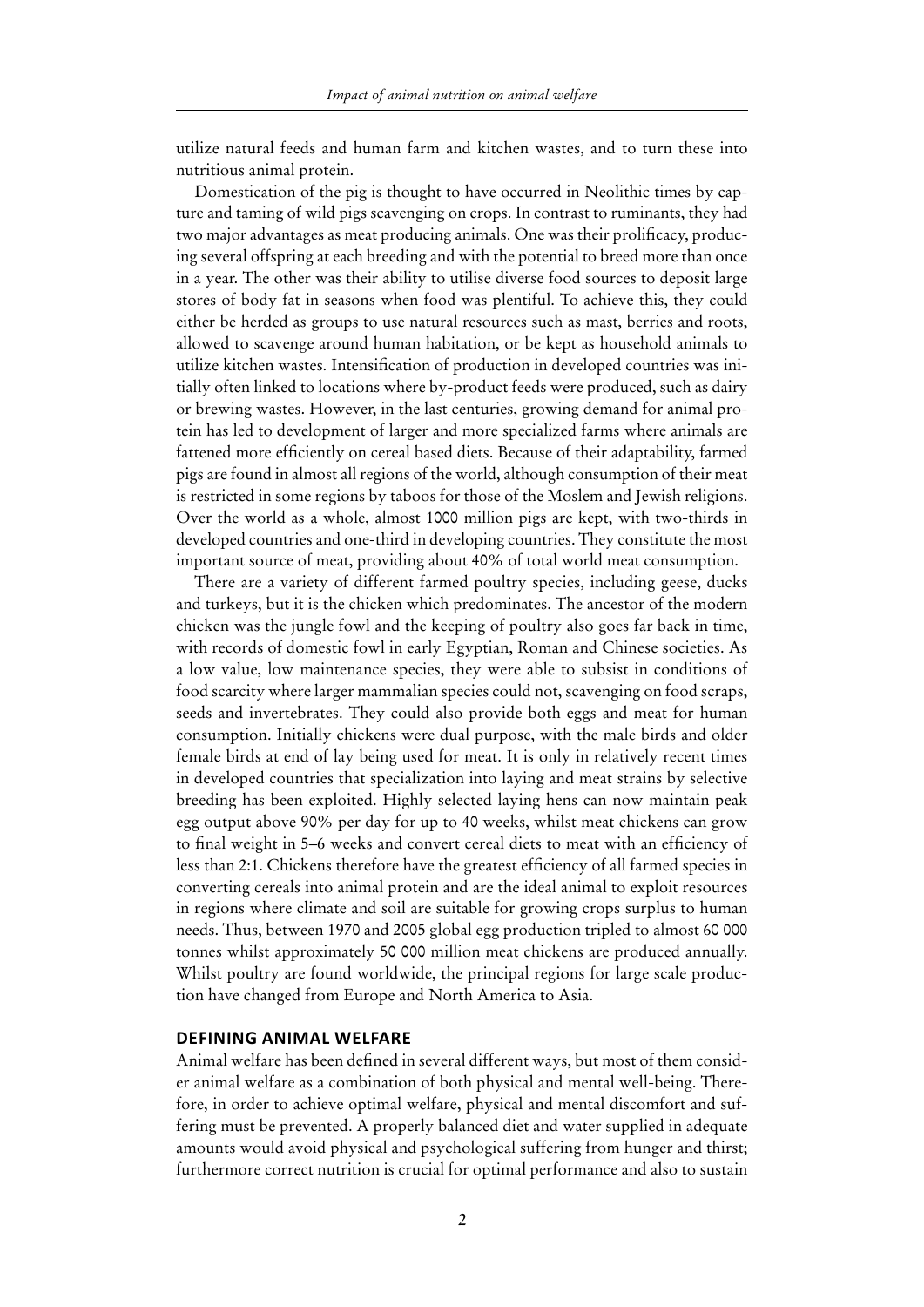optimal fitness (i.e. welfare). Undue restrictions of feed and water are recognized as important adverse influences on animal welfare (Ewing *et al.*, 1999). Malnutrition arises when an animal is given access to a food that is not adequately balanced to meet its physiological needs such that it impairs normal functionality. Nutritional wellbeing and behavior are interrelated in ways that are not obvious when scientists or managers focus strictly on nutrition or behavior. Feeding behavior can be described simply as the link between feed and feed intake. It constitutes a number of aspects, including finding the feed, choosing the feed, gaining and maintaining access to the feed, as well as the amount of feed eaten in any one meal and the rate of ingestion (feeding rate). Measures of feeding behavior can be used as a tool with which to gauge how an animal perceives the diet offered. However, animals in a farm environment often feed in a social group, which involves competition between group members for access to the feed. Feed intake may also depend on the presentation of the feed, the previous experience of the animal with a given feed, and to what extent other, competing motivations affect the behavior of the animal. Differences between animals may therefore indicate stressors associated with feeding (Nielsen, 1999a, b, 2004), and changes within an animal over time may reflect alterations in health status. Nutrition is not only the availability of the correct quantity of feed ("gut filling"). Malnutrition from imbalanced feed can result in a number of conditions including ill health, nausea, depression and negative affective states, all of which can cause pain and suffering and hence lower welfare. Interestingly, the reverse is also true: a status of illness, particularly in case of depression and anorexic conditions, means a lower dry matter intake, often associated with reduced feed digestibility, with some risks for future health (extended period of time under energy deficiency, protein, mineral and vitamin depletion). This implies that not only lack of feed or water, and not only nutrient deficiency, but all the causes of tissue damage and/or disease (i.e. feed quality, nutrient excesses causing obesity or digestive disorders), can result in pain and suffering leading to compromised welfare.

Monogastric animals face different welfare challenges in comparison with ruminants. As scavengers rather than grazers, they have a very highly developed exploratory motivation and have evolved a finely tuned ability to balance the nutrients in their diet through selection amongst different available feedstuffs (Rose and Kyriazakis, 1991; Kyriazakis, 1994). When provided with insufficient feed, or with feeds that do not provide a correct nutrient balance, foraging motivation is increased. In more intensive housing conditions, where this motivation cannot be adequately expressed as normal foraging behaviour, this can lead to the development of abnormal and stereotyped behaviours (Lawrence and Terlouw, 1993). Furthermore, because of their omnivorous habit, they are equipped with teeth/beaks capable of dealing with a range of feed types, such as breaking open fruits and seeds, and catching and killing invertebrates. This also gives them the ability to inflict serious injury on each other if competing for scarce resources. To minimize risk that this will occur, they evolved to live in stable groups with well-defined hierarchies, such that priority of access can be decided without overt aggression. When encountering unfamiliar individuals, they therefore fight to determine relative dominance, and this can cause welfare problems when they are kept in ways that cause social instability (Arey and Edwards, 1998).

For all the above, it is argued that the disciplines of nutrition and animal behavior need to be integrated in order to more fully consider the implications of feeding behavior and nutrition on animal wellbeing.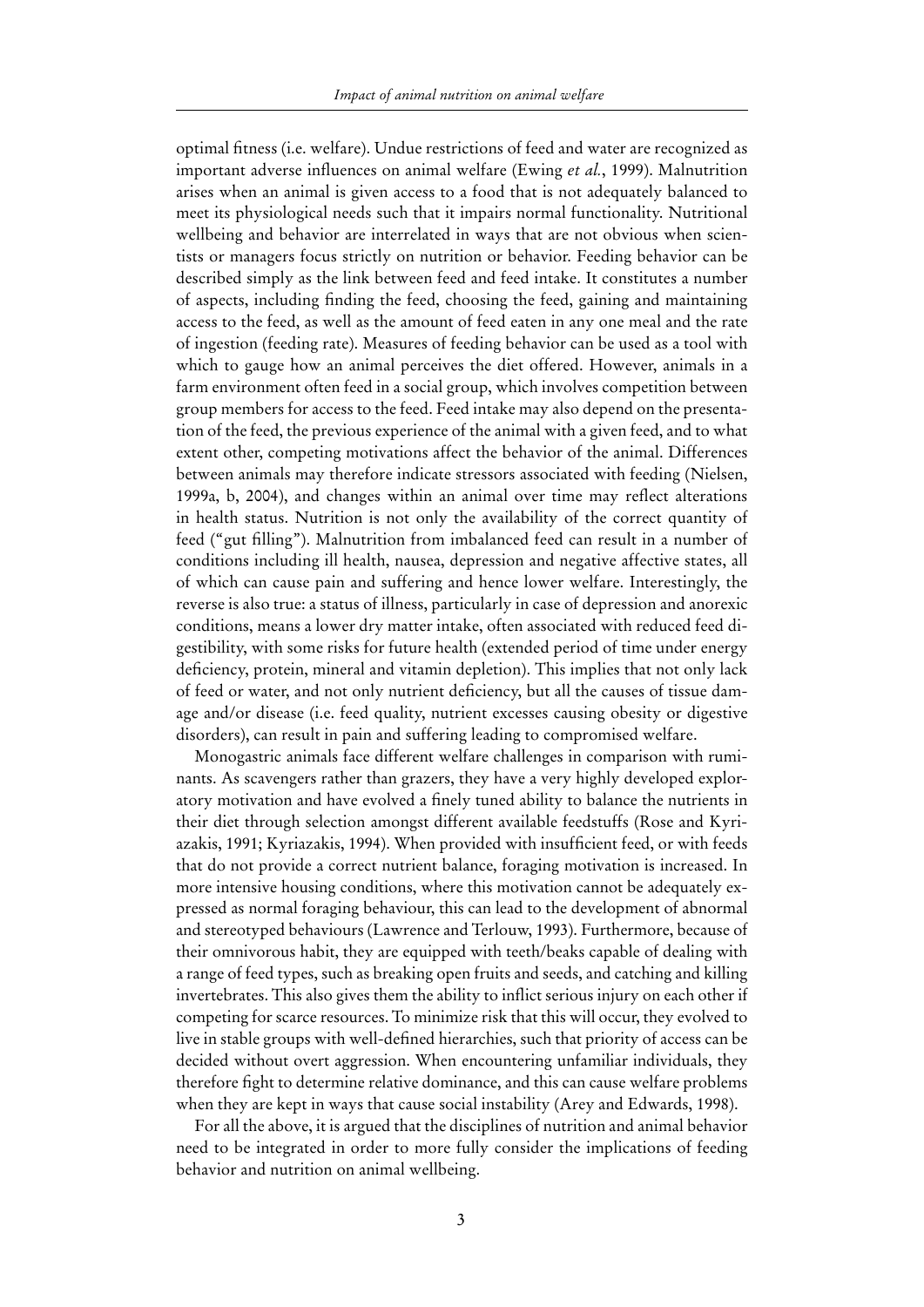#### **Tasks for the expert meeting**

During the meeting, three major tasks were undertaken:

- 1) Identify feeding options for different livestock production systems (extensive, mixed crop-livestock, and intensive) that improve animal welfare while increasing profitability of the livestock producers and ensuring safety and quality through the food chain.
- 2) Identify challenges and opportunities to enhance animal welfare through animal feeding approaches.
- 3) Draft guidelines and policy options promoting sustainable animal feeding that enhance animal welfare, animal productivity, animal product quality and profitability.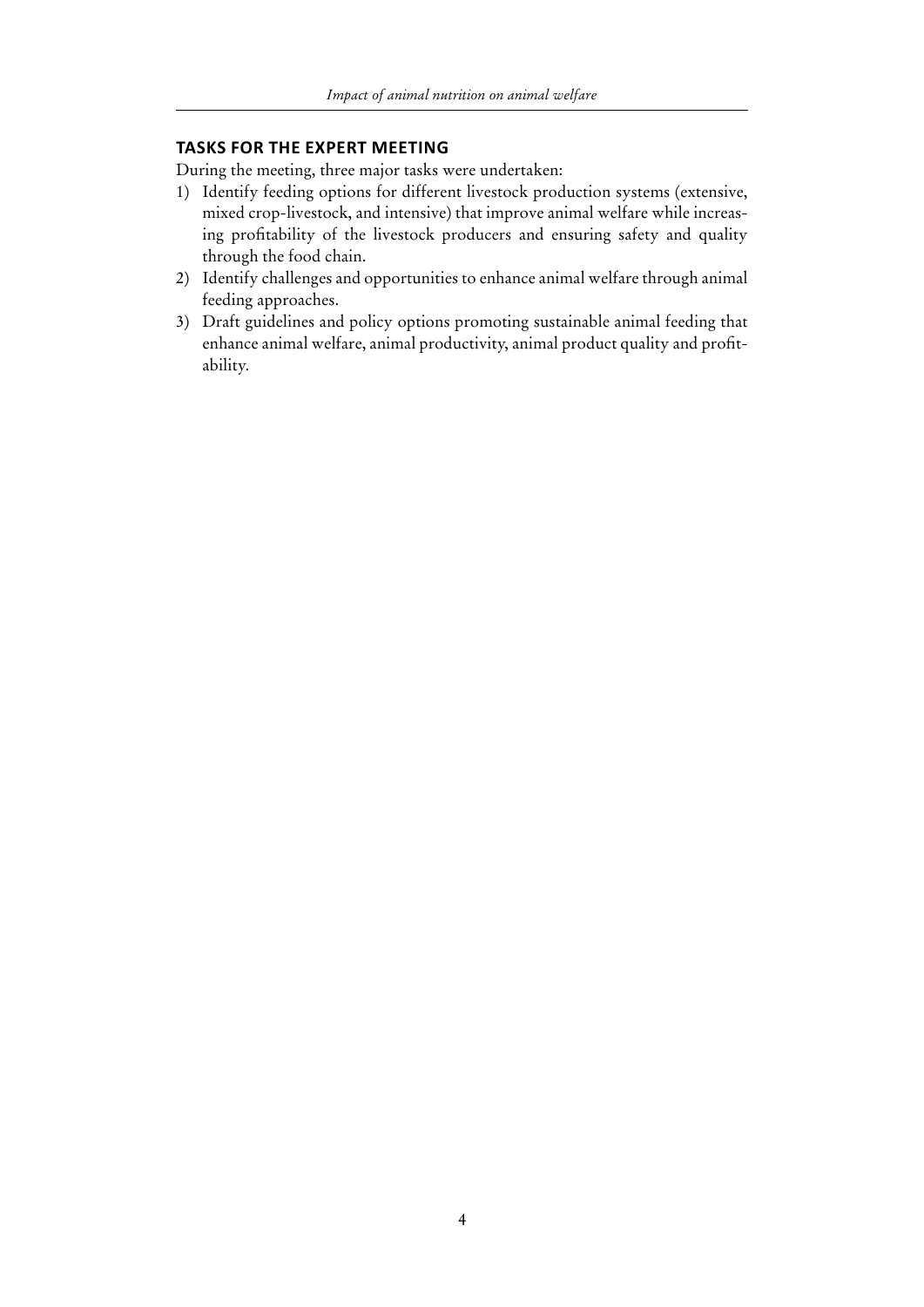# **Nutrition and welfare under different livestock production systems**

Three different types of production system in which animals might be kept were considered: extensive, mixed-crop and intensive systems. For each system, typical practices for the different livestock species were reviewed, the main food sources identified, and the welfare challenges relating either directly or indirectly to nutrition were highlighted, using as a framework the "Five Freedoms":

- Freedom from hunger and thirst
- Freedom from thermal and physical discomfort
- Freedom from pain injury and disease
- • Freedom from fear and stress
- • Freedom to express normal behaviour

#### **Extensive production systems: ruminants**

Extensive production systems for ruminants are mainly for meat production. Animals raised under these systems must satisfy their nutritional needs through the existing vegetation. In spite of enjoying a certain freedom, the animals often face difficulties such as nutritional deficiencies that may put their welfare at risk. Depending on climatic conditions and stocking density, the amount of nutrients available can, for significant periods of time, be less than the amount of nutrients required by the animal. Thus, undernourishment is a potential threat to animal welfare in extensive production systems. When the availability of nutrients is below the animal's needs, body reserves will be used in an attempt by the animal to maintain quasi-normal body function. Malnutrition, and the associated lack of nutrients essential for the integrity of cells, can cause impairment of the immune system which can increase the risk of infectious diseases, resulting in an inflammatory response with associated pain and suffering (i.e. poor welfare). Furthermore, other physiological functions, such as reproduction, can be compromised as a consequence of nutrient shortages. Undernourished sheep approaching lambing may suffer pregnancy toxemia as a consequence of a marked mobilization of body reserves and hepatic inability to metabolize these. The incidence of this phenomenon, which may result in mortality along with poor welfare and reduced economic returns, can be minimized by providing energy supplementation before lambing and/or grouping ewes based on lamb load and feeding the groups accordingly.

Reducing the welfare impact of climatic variables on ruminant nutrition requires action to be taken sufficiently early, usually by balancing stocking density with existing natural resources (present and forecast), purchasing additional feed, moving stock to areas with better feed supplies or reducing total stock numbers. Much can be done to prepare cattle and sheep stations to withstand drought, such as adopting moderate stocking rates, planting drought-resistant crops and conserving excess forage as hay or silage. Animal distribution or allocation to land is key for sustaining natural resources, and for maintaining the wellbeing of animals. It is acknowledged that the efficiency of use of the dietary supplements depends on several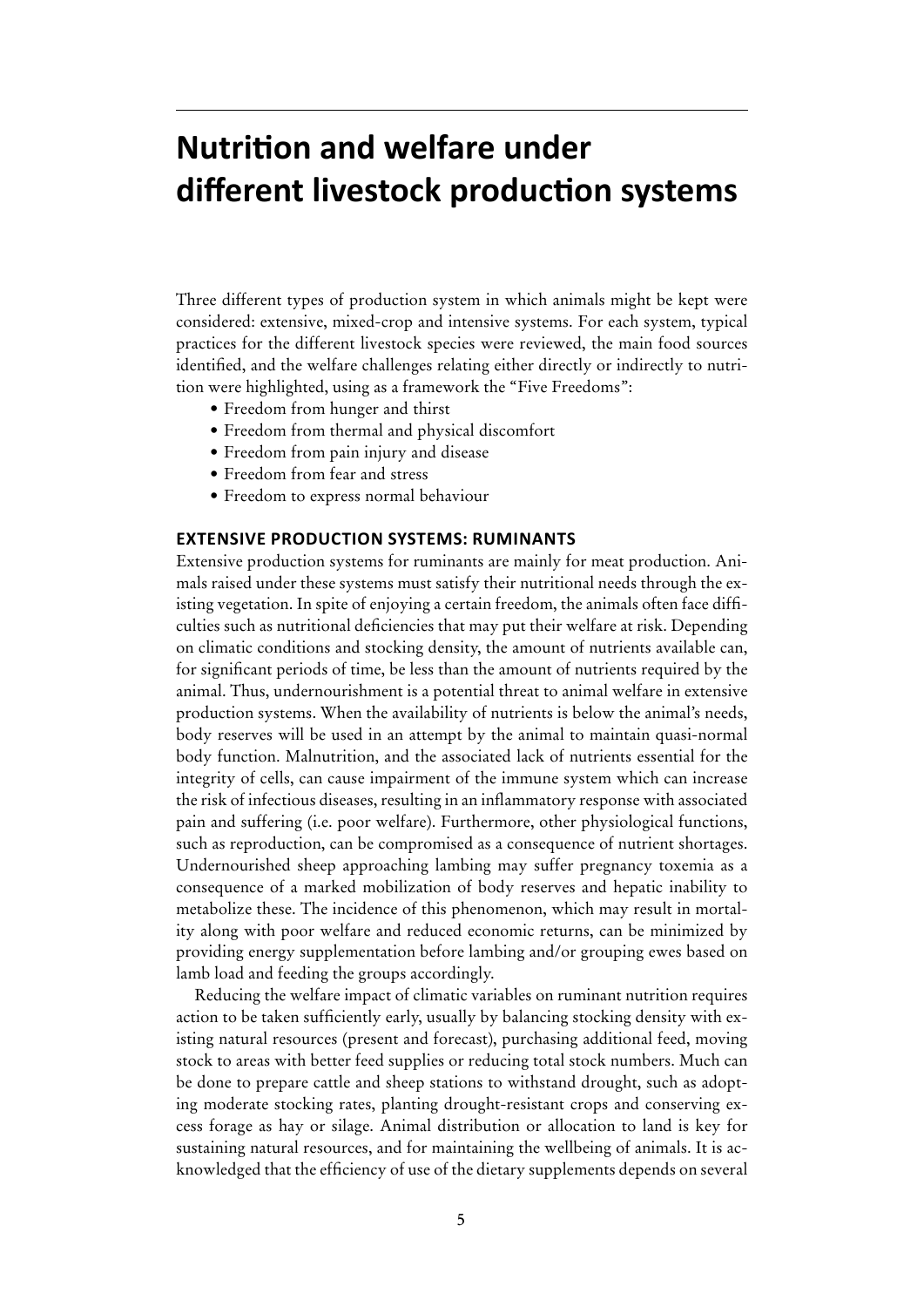factors, including: the type of supplement, the conditions in which supplementation is offered, the supply and quality of the available forage, the animals' previous experience with the supplement, social interactions, fear of animals for humans and supplement management. Also, low-stress techniques for moving animals are key in rotational grazing systems, improving wellbeing and productivity. Knowledge on how to manage animals in extensive systems as a function of the resources available should entail adequate monitoring, proper training and close involvement of extension services.

A second potential welfare threat of extensive production systems is the presence of toxic compounds and anti-nutritional factors in the vegetation consumed by livestock. Poisonous plants can impose serious health and productivity issues, not only by the incidence of deaths but also through productivity loses, emaciation, negative and chronic impacts on cells, tissues and organs. The increased spread of weed species in many pastures around the world is leading to their colonization in novel regions, thus posing new threats to grazing livestock (Hogan and Phillips, 2011). Frequent overgrazing and climatic extremes allow increased weed colonization of existing grazing lands, added to which industrial pollution can cause grazing lands for livestock to become contaminated, which especially poses problems in drought periods when the animals may consume significant quantities of soil. Other secondary-compound containing plants do not necessarily cause acute toxicity, but can lead to chronic effects that may be sub-clinical. In turn, these may impact nutrient utilization, or liver and kidney function without overt signs. Use of appropriate supplements that block or attenuate the effects of toxins is a possible approach to avoiding animal health or welfare issues. An appropriate plane of nutrition will also improve the animal's ability to detoxify certain secondary compounds, thus reducing their potential negative impacts on the animal. Some soils have high salinity to the point that may challenge both the vegetation and the ruminants reared on them. The welfare and productivity of animals reared on such soil types can be improved with the use of sodium-tolerant animal breeds and plants, the removal of all sodium provision in the mineral premixes, and the use of alley cropping.

Another common problem in extensive production systems is the use of inadequate mineral supplements. For instance, a mineral supplement formulated for cattle should not be fed to sheep, as it is likely to provide copper levels considered excessive for sheep to the point of inducing toxicity. Conversely, a copper secondary deficiency can be caused by an excess of sulfur and molybdenum resulting in anemia, bone disorders, neonatal ataxia, cardiovascular disorders, diarrhea, and increased susceptibility to infections (Underwood and Suttle, 1999). Similarly, an excess of potassium (and  $NH<sub>3</sub>$ ) may impair Mg absorption and lead to a specific secondary deficiency followed by a metabolic disease (grass tetany).

Gastrointestinal parasitism is a major challenge for the health and welfare of grazing farm animals. Parasites (especially helminthes) impair health by causing anorexia, diarrhea, anaemia and, in severe cases, death. In addition, parasitism impairs productivity with compromised growth and reproductive performance, as shown by Coop *et al.* who noted a 70% reduction in body weight gain within a few weeks of infection (Coop *et al.*, 1982). Although animals eventually acquire immunity to the parasites and successfully regulate them, their immunity may be compromised during certain stages of their development (e.g. in the peri-parturient period). In general, young growing animals that encounter parasites for the first time would be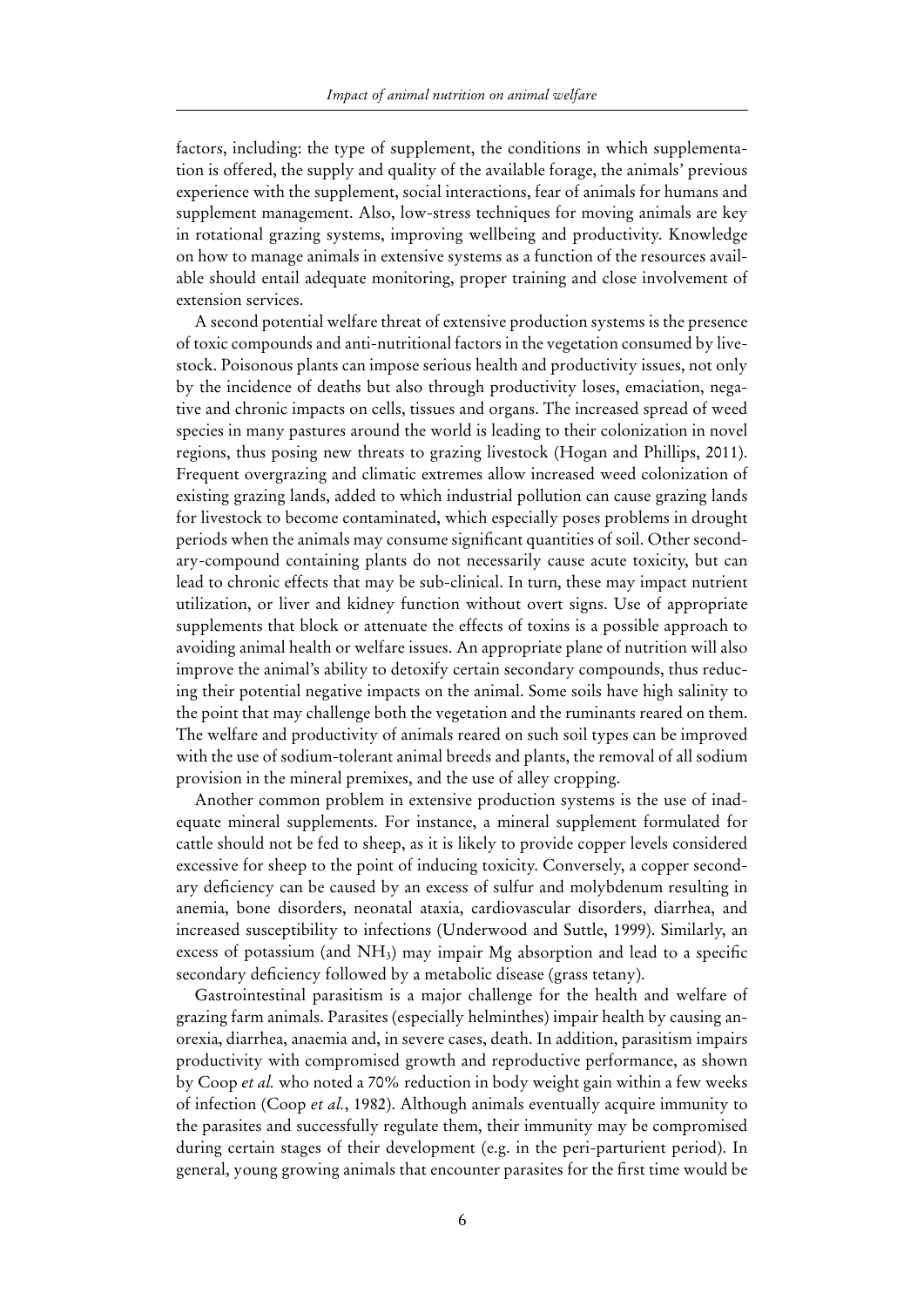expected to prioritize allocation of scarce nutrients to the acquisition of immunity over growth, to avoid succumbing to the negative effects of parasitism before reaching reproductive maturity. However, in reproducing animals that have acquired immunity against nematodes, the nutrient demands of reproduction may be so high that the expression of immunity to parasites suffers when nutrient resources are scarce (Coop and Kyriazakis, 1999). Under protein-limiting conditions (common in extensive production systems), an increased supply of amino acids is likely to improve host resistance to gastrointestinal parasites (Athanasiadou *et al.*, 2008). Alternatively, the use of browses and forbs containing tannins and saponins has been shown to be effective in the control of parasitism. Plants with anti-parasitic properties, indigenous to many parts of the world, have been reported by several authors (Sori *et al.*, 2004; Githiori *et al.*, 2006; Hoste *et al.*, 2006).

Finally, under extensive production systems, animals are openly exposed to prevailing climate conditions. Ruminants are, in general, relatively tolerant to cold but more sensitive to hot conditions. Under hot climates, it is important to select appropriate breeds (i.e., *Bos indicus* is less sensitive to heat stress than cross breeds or *Bos taurus* breeds). Alternatively (or additionally) silvopastoral systems, with plantations of tree cover for shade, or provision of shade cloth can offer some protection for the animals. In contrast, ruminant livestock can frequently experience extreme cold conditions in several areas of the world. Comfort and survivability of animals under extreme cold conditions can be improved by achieving adequate body condition (or body energy reserves) before the cold weather arrives. It is also important to recognise that animals subjected to extreme cold conditions can to some extent compensate by lowering basal metabolic rate.

Overall, it is clear that improving welfare diminishes morbidity and mortality, but a challenge for improving animal welfare in extensive production systems is that in some situations, producers perceive the cost associated with avoiding mortality or improving animal welfare to be uneconomical. It is important that all improved welfare recommendations take full account of the need for ruminant livestock production to be profitable.

#### **Extensive production systems: monogastrics**

Extensive production systems for monogastrics are defined here as scavenging systems, in which the animals are required to find their own food from natural resources and/or utilize waste feedstuffs from human households. These differ from systems in which animals are kept extensively, in fields or in simple housing, but fed as intensive animals on pre-prepared concentrate diets.

The greatest potential welfare threat related to nutrition for animals in extensive systems is that of hunger. Where the animals are scavenging under free-living conditions, and therefore self-sufficient, the food availability in the environment may be scarce and subject to seasonal variation. In some regions this scarcity may extend to availability of water, which can be considered as the most essential nutrient for life for all animals, and thirst consequently poses an even greater welfare threat than hunger. The potential risks to welfare are greater where animals are housed and fed by humans, i.e. where it is the owner that does the scavenging and the animal has no possibility to look for food itself. Lack of feed resources, combined with poor storage conditions for perishable feeds over periods of food scarcity, can result in limited nutrient supply. Even if feeds are available, lack of industry by the owner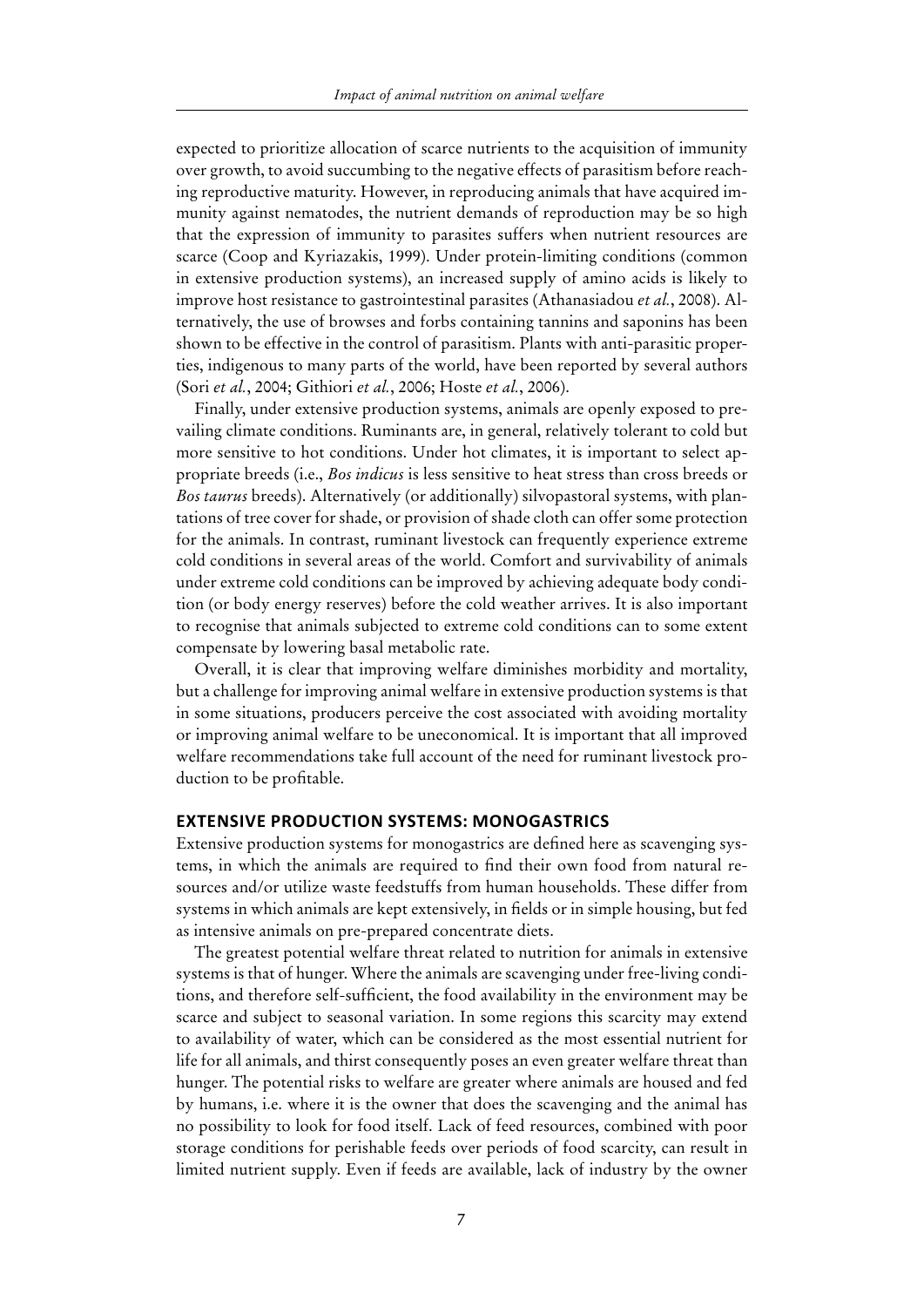may result in them not being gathered and presented to the animals. Inadequate dietary energy because of food shortage can result in animals also being more subject to cold stress, since heat arising from the digestion and utilization of food is a significant component of thermoregulation (Verstegen and Close, 1994). This is particularly the case for pigs, which have no insulating coat of fur, wool or feathers to buffer climatic extremes, and for smaller animals which have a higher surface area to volume ratio.

Even where feeds are available, the nature of the materials, and particularly the waste products, means that deficiencies in specific nutrients can easily occur. In scavenging situations, the owner has no knowledge of the intake of the animal, making it difficult to plan for correction of nutrient deficiencies. Where animals are fed on waste products, humans will use the more nutritious components of feedstuffs for themselves, leaving less nutritious residues for the animals. Such residues are likely to be biased towards energy rather than protein content, and may be high in indigestible fibres or anti-nutritional compounds. Unlike ruminants, pigs and poultry are unable to effectively utilize dietary fibre and will in most cases obtain little value from such feedstuffs (Noblet and Le Goff, 2001). Small variations in feed composition and short term deficiencies in specific nutrients may not pose a major welfare problem for monogastrics, which are adapted to deal with a varied diet, although it may impair their productive performance. More extreme deficiencies, however, may lead to clinical consequences, with compromised health and associated malaise. Nutritionally induced immune impairment, in combination with greater health challenge from parasitic infestation and wildlife infection pools, poses a significantly greater welfare risk in free living animals than experienced by animals kept in more segregated conditions.

Subclinical nutrient deficiencies can also be a welfare issue under some conditions, since they too can induce states of hunger even if plentiful, but inappropriate, food is available. There is good experimental evidence that animals can detect such deficiencies and that they seek to remedy them (Jensen *et al.*, 1993). Under free-living conditions, they have some possibilities to alleviate nutrient deficiencies through their own foraging behaviour, for example by catching invertebrates for protein or obtaining minerals from soil (Edwards, 2003; Walker and Gordon, 2003). However, if confined to household enclosures and fed wastes, the possibility to utilize this natural behaviour will be very limited, and animals will thus experience impaired welfare if deficiencies persist in the longer term. Free-living scavenging animals do, however, experience other welfare risks to which enclosed animals are not subject, notably the risk of predation from both wild carnivores and from other humans in the community who are seeking diet supplementation or additional income from illicit activity. This may be associated with increased fear and distress for the animals, and with increased pain and injury if predation attempts occur unsuccessfully.

The keeping of animals in extensive systems also has important implications for the health and welfare of the human population. The lives of the animal and human species are closely intertwined, with both spatial and dietary overlap. As well as eating human waste food, free-living animals may also forage in and consume human excretory products, and transmit bacterial (e.g. salmonella), viral (e.g. influenza) and parasitic (e.g. tapeworm) zoonotic agents to the human population.

Animals kept in these extensive systems are of great economic importance for families living under subsistence conditions. Since they require almost no financial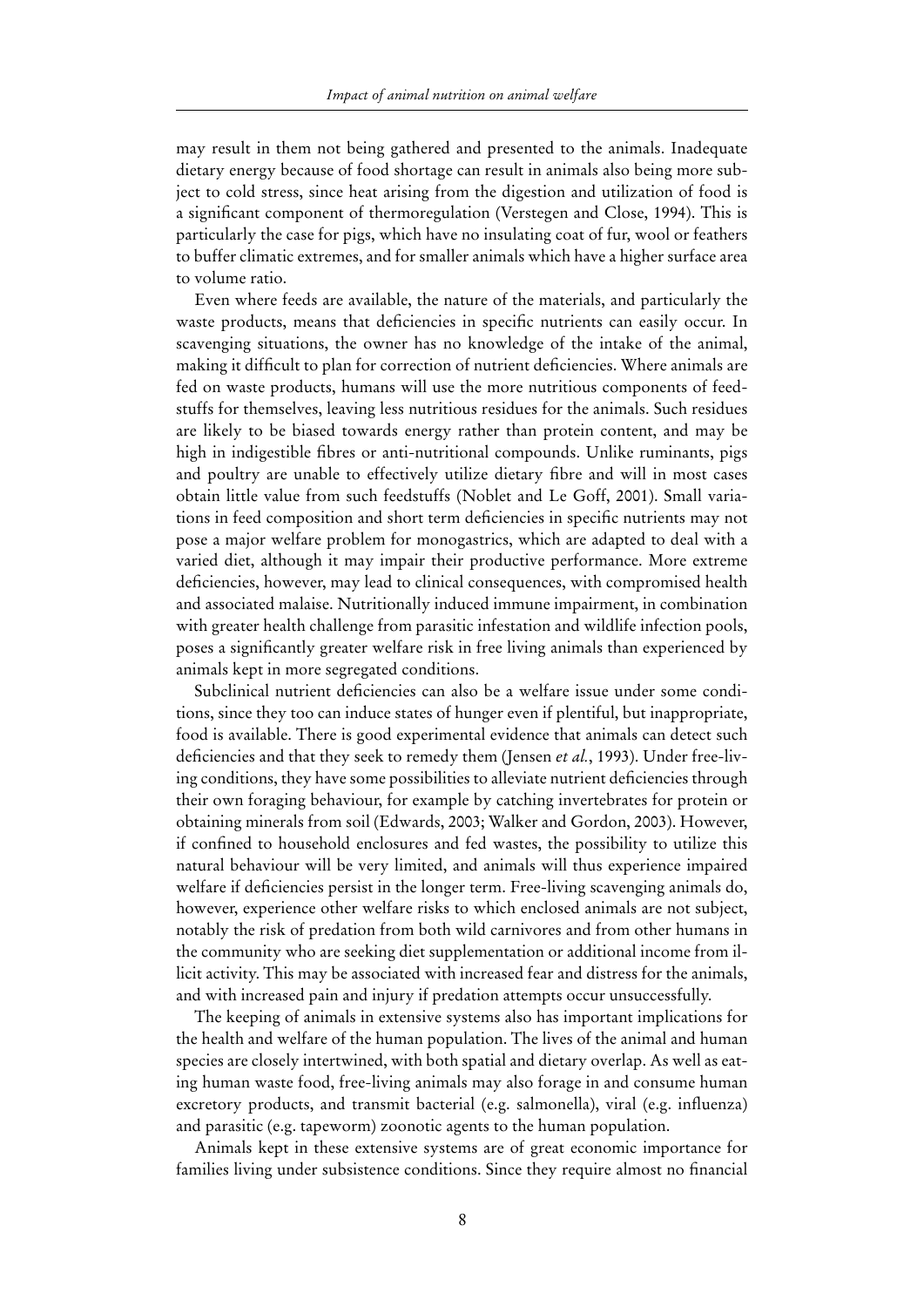input, being housed not at all or in very simple structures and living off scavenged feeds which are not suitable for human use, the products which they deliver are essentially free and the proceeds from any sales are essentially all profit. In many societies such animals, particularly pigs, can be considered as a type of banking system, in which small contributions to rearing costs over an extended period of time can be realized in significant sale value at a time when major capital expenditure is required.

#### **Mixed crop-livestock production systems: ruminants**

A large proportion of ruminants (both for meat and dairy) are kept and raised under mixed-crop conditions in peri-urban areas. These production systems typically involve small herd sizes, with animals either confined in limited spaces or free-roaming. Animals under these systems are fed on different feeds as they become available throughout the year and, as such, the quality of the diet will fluctuate throughout the year. This type of production system can be significantly affected by poor feed budgeting, and inadequate nutrient supply is the most significant threat to animal welfare (and productivity). Malnourishment is often a problem consequence of inadequate nutrient supply leading to deficiencies of specific nutrients. In addition, free-roaming animals risk the consumption of foreign bodies that may compromise gut function. The level of animal welfare associated with nutrition under such production scenarios can be improved by the implementation of forage preservation (silages and hays) at times of fodder surplus, improved and more open declaration of purchased energy and protein rich supplements and the provision of balanced rations to optimize rumen function, which in turn improves feed intake and feed conversion efficiency. Such initiatives will have an improved chance of success if suitable technical support is provided by qualified professional individuals.

#### **Mixed crop-livestock production systems: monogastrics**

In these systems, animals are enclosed and subject to controlled feeding, primarily using crops and crop residues produced on the farm. The animals may be housed, with all feed harvested and carried to the building, or enclosed in paddocks where animals have the possibility for some controlled foraging but where the primary source of feed is usually supplied as a complete ration by the owner. Where animals are housed, the availability of straws from the crop production system means that bedding can be provided to still allow the animals a foraging substrate. These systems therefore differ from extensive systems by the fact that crops are grown specifically for use as animal feed, and in the level of control of dietary inputs which the owner exerts. They can range from relatively small scale family operations, using home-grown crops to produce animal protein for family or community needs, to much larger operations in regions where crop growing conditions are good and significant yields surplus to human requirement can be used to feed animals, which can then be sold to urban consumers. At the extreme, such systems take on the characteristics of intensive systems, but are differentiated by their complete integration of the crop and livestock enterprises within the farm, both through primary reliance on home-grown raw materials for animal feeding and, conversely, by primary reliance on animals manures for crop fertilization.

Animals within these systems will typically be less at risk of accidental hunger than those in extensive systems, since feed supply can be better planned and monitored. However, they are still at the mercy of climatic extremes or pest infestations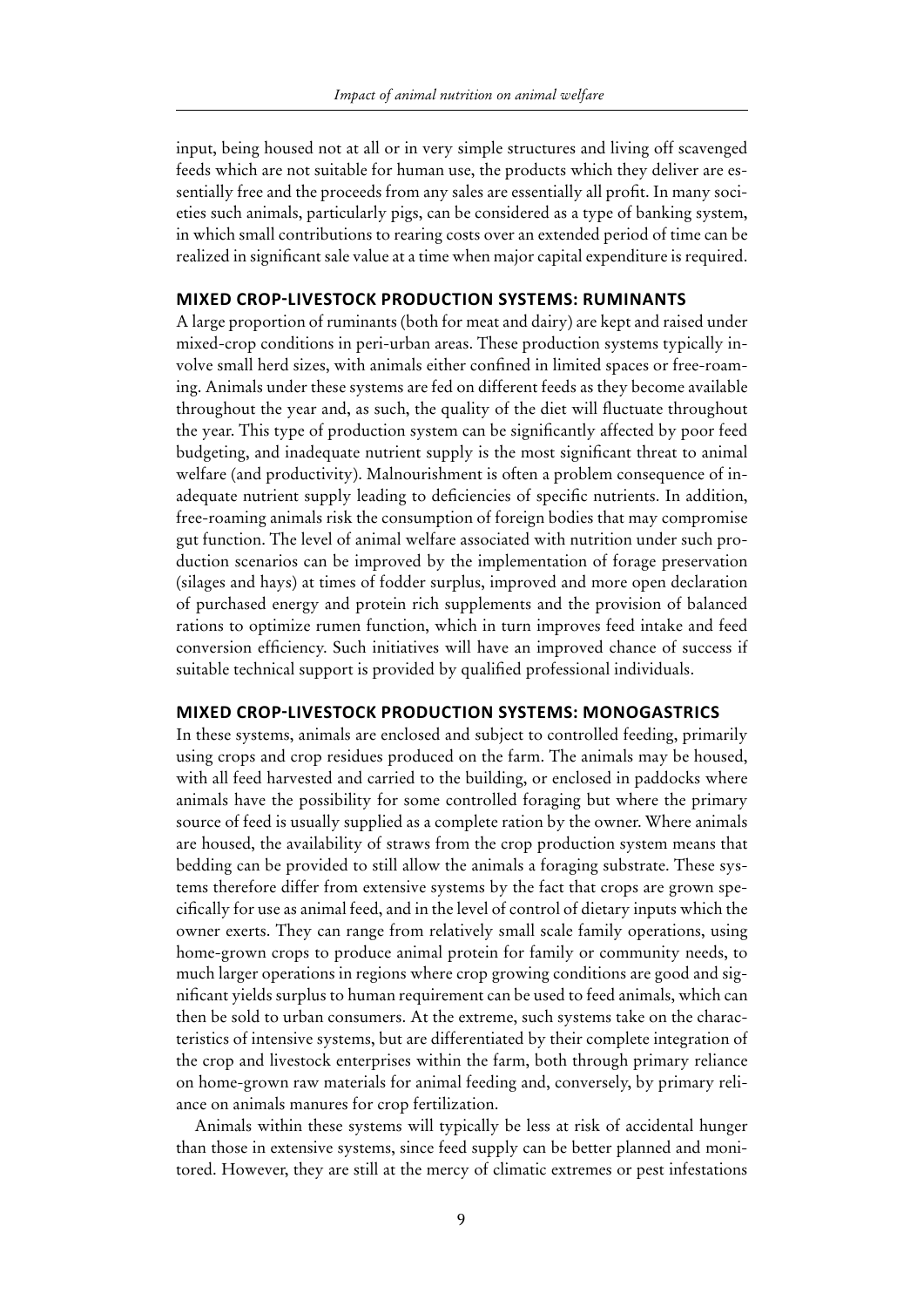which might unexpectedly affect crop yields on the farm and hence feed availability. Since many of the crops are seasonal, feed storage and annual planning is very important to ensure an even nutrient supply throughout the year between harvests. Poor storage can lead to loss of feed through activities of wildlife pests (e.g. birds, rodents and insects), from sprouting or fermentation in warm, damp conditions, or through deterioration resulting from mould and bacterial growth. Where such deterioration occurs, an additional risk is the generation of toxins in the feed, such as mycotoxins, which have deleterious effects on animal health, appetite, growth and reproduction (D'Mello *et al.*, 1999).

Since the animals typically receive complete diets formulated by the owner, some nutritional understanding of the needs of the animal and the value of the different available ingredients is required in this process. Not all owners have the necessary knowledge to perform this function well, and animals may experience specific nutrient deficiencies as a result. Even if the animals' needs are correctly understood, estimation of nutrient supply may still be problematic. Crops can vary in composition according to variety, and to the growing conditions in any season or year. It is therefore easy to incorrectly assume nutrient content if no laboratory analyses are available. These analyses, once considered expensive, are nowadays more affordable from a cost-benefit point of view and the results can be made available in a short time. Where animals are harvesting the crops directly from the ground, by being enclosed on fields at the appropriate time of year, intakes may also not be precisely known and hence the composition required for supplementary feeds is uncertain.

#### **Intensive production systems: ruminants**

Intensive production systems are, in general, professionalized, using high levels of resources but also yielding high volumes of meat and milk (thus efficiency is high). These production systems typically rely on animals which have been specifically selected through careful breeding programmes for increased growth rate or milk yield potential. Inevitably such animals have increased nutritional demands.

In countries with favorable environmental conditions for growing considerable amounts of pasture over an extended period of the year, milk production systems based on extensive use of fresh grass with minimal use of supplementary feed dominate. New Zealand provides an example of such systems, as does the Republic of Ireland which also places considerable reliance on the use of pasture. However, as fresh pasture contains as much as 75–85% moisture (i.e. 15–25% dry matter), cows on such systems are faced daily with consuming vast quantities of fresh forage in order to achieve reasonable levels of dry matter intake, with as much as 100 kg fresh pasture required for a total dry matter intake of 18 kg/d. It follows that annual levels of milk production achieved by cows on such systems are relatively low, with 5 000 L considered acceptable. Such systems are often referred to as low input/low output, where the input term refers more to the quantity of feed consumed than the quality of that feed. Given such constraints, to achieve satisfactory total annual levels of milk production by the herd most farms operating this system will increase cow numbers.

In all dairy cows, the imbalance between nutrient supply and nutrient demand can be quite evident in early lactation, with milk production sustained, in part, through mobilization of body tissues due to the cow's inability to consume sufficient dry matter to satisfy her nutritional needs. As a consequence, cows after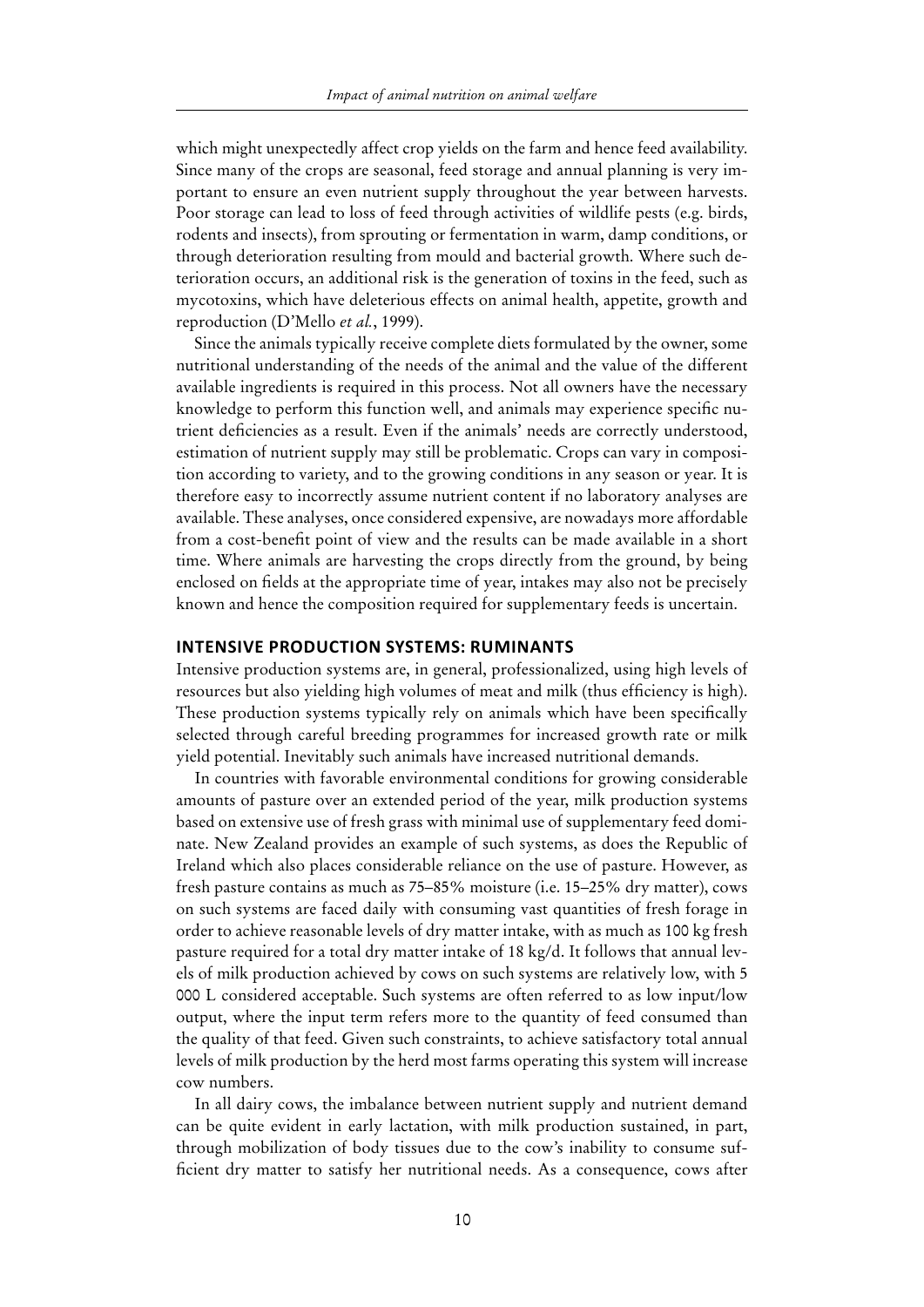calving may incur different metabolic problems (typically ketosis and fatty liver). This situation can be controlled by limiting the dry period to 50–60 d, as longer periods often render cows excessively fat which will limit their intake after calving and increase their susceptibility to both of the above conditions, and by feeding low energy diets to maximize intake before calving whilst controlling/maintaining body condition. A further consequence of high milk yields is the need for lactation rations to be formulated to contain high levels of metabolizable energy, which is typically achieved by feeding increased levels of non-fiber carbohydrates (starch and sugar). These carbohydrates ferment rapidly in the rumen and can lead to an accumulation of ruminal acids that can eventually result in rumen acidosis. Ruminal acidosis, thought to be the most common digestive disorder in dairy cows, occurs as a result an accumulation of fermentation end-products, mainly volatile fatty acids (VFA) and lactic acid, in the rumen due to either an excessively rapid fermentation that results in the production of large amount of VFA, or inadequate removal of these acids from the rumen via absorption through the rumen wall, passage from the rumen to the intestines or inadequate neutralization with salivary buffers. Rumen acidosis has been associated with increased inflammatory response and laminitis. Laminitis, not only causes pain, but also compromises milk production (Warnick *et al.*, 2001; Green *et al.*, 2002; Bach *et al.*, 2006). Reduced rumen pH is associated with an accumulation of lipolysaccharide in the rumen (Andersen *et al.*, 1994; Gozho *et al.*, 2005) due to the lysis of Gram negative bacteria, which will elicit an inflammatory response. However, although this inflammation mechanism could play a role in laminitis, it is likely that there are other mechanisms by which ruminal acidosis more specifically causes laminitis, such as hypoperfusion resulting in ischemia in the digit as a consequence of endotoxins released in the rumen that reach the blood stream (Nocek, 1997).

It is important to recognize that rumen acidosis also occurs in intensive grazing systems. Research has indicated that cows consuming copious amounts of fresh pasture, containing high levels of soluble sugar, can have rumen pH values below 5.5 for significant periods during each day. Whilst this condition differs from classic lactic acidosis as seen in high concentrate feeding, it nonetheless can cause serious distress to the animal, over and above the general observations of fluctuating milk yields and composition. Post-mortem examinations of cows grazing high quality fresh pasture have confirmed the occurrence of extensive rumen wall damage in a significant number of animals.

The extensive use of pasture in some dairy systems has already been referred to above, where lower achieved levels of feed intake result in relatively low yields of milk and milk solids per cow. However such systems of production are attractive due to the lower cost of pasture compared with other feeds, especially in areas with good grass growing conditions. In New Zealand, the annual yield of milk solids per hectare of land is considered more important than yield per cow and, under such conditions, those farmers seeking to increase annual margins generally do so by increasing herd size. Such systems use little if any supplementary feed and many do not actively conserve forage for those periods of the year when reduced grass availability is an issue. Consequently many of these cows live outside 365 days per year, with the added cost saving of no requirement to house stock in winter. However, at times of grass shortage welfare issues can start to arise. As grass supply fails, cows may be dried off prematurely; this inevitably leads to an extended dry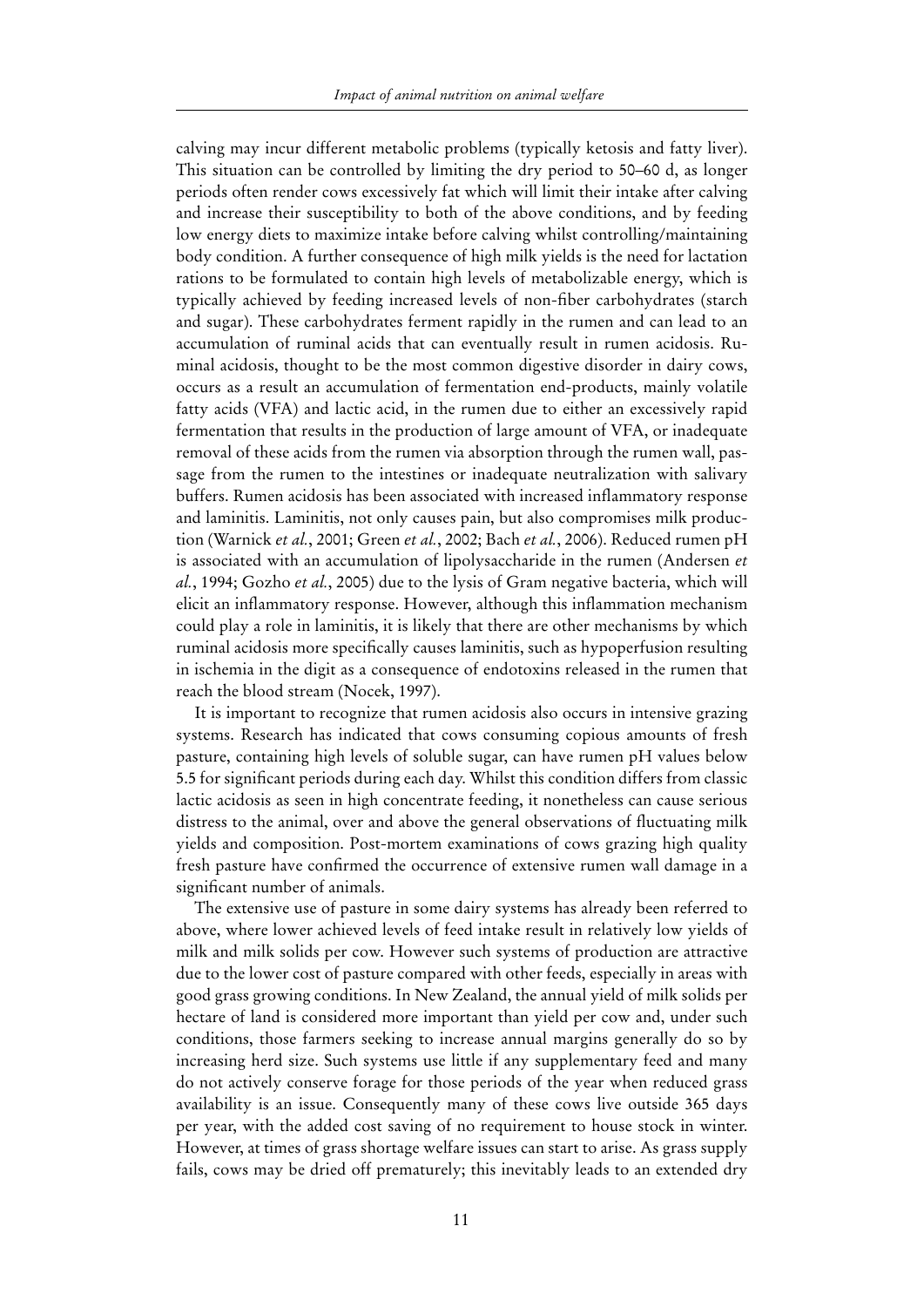period, which can result in over conditioned cows at calving if suitable management practices are not in place. In contrast, as grass supply fails, and sometimes this may be before drying off, cows are given daily grass allocations according to grass availability with no regard to the cows' nutritional needs. This can result in under-conditioned cows at calving, with associated infertility issues thereafter. These animals, following earlier periods of luxurious pasture availability, may be confronted with extended periods of under-nutrition. This has serious performance as well as welfare implications, added to which cows grazing rain soaked pasture in mid winter, with no cover from the elements, will portray a rather dismal picture of intensive dairy production systems based on extensive use of pasture. Alternatives should be found to manage these cows better and to avoid the under-nutrition and welfare issues that they often experience.

Beef cattle reared under intensive conditions are equally exposed to rumen acidosis with similar consequences on laminitis as for dairy cows. These animals are typically fed rations high in non-fiber carbohydrates to promote high daily weight gains. Problems are especially common during transition from the growing phase, usually with large proportions of roughage in the ration, to the fattening phase when the amount of roughage being offered is often limited.

Prevention of ruminal acidosis requires a minimum of total fiber and physically effective fiber to be provided in the ration. Traditionally, feeding forages of small particle size has been correlated with decreased chewing activity (and saliva secretion), low rumen pH, and low milk fat percentages (Cassida and Stokes, 1986). However, traditional studies have been conducted in cows kept in tie-stalls. Nowadays, most dairy cows are kept in free-stalls or bedded yards, and Leonardi and Armentano (2007) reported that ration sorting activity was greater in cows fed as a group in free-stalls than cows fed individually in tie-stalls. Thus, in practice, offering rations with long fiber can promote selection against the fiber-containing particles, and thus this type of ration may actually increase the risk of rumen acidosis compared with rations formulated with forages and fiber-containing particles of small size. Therefore, improving the balance between fiber and non-fiber carbohydrates in the ration and avoiding selection against long particles in high-concentrate rations by achieving a homogenous ration particle size distribution are pivotal in avoiding sub-acute rumen acidosis and the risk of laminitis and subsequent lameness.

Dairy and beef cattle under intensive systems are usually confined, and the design of the feed barrier may result in serious neck lesions. Stocking density may limit free access to feed due to insufficient feedbunk space, which may cause stress to the cow and compromise welfare and productivity. At least 25 cm of feedbunk space should be available for each animal. The surface of the feedbunk should be smooth to facilitate regular cleaning and the avoidance of microbial growth. Finally it is important to ensure all animals have available feed whenever they visit the feedbunk, which will require regular pushing up of the feed towards the cows.

A rather surprising (but common) problem in intensive systems is the high morbidity, and on occasions mortality, observed in calves. Mortality of dairy replacement calves ranges between 0.8 to more than 10% (Bach *et al.*, 2008), with morbidity from bovine respiratory disease (BRD) usually around 15% (Stanton *et al.*, 2010; Bach *et al.*, 2011). Intensive producers are often too focused on the lactating cows, and on many occasions calves receive less than adequate attention in respect to feeding, housing and general management. This may also be an issue for dry cows. The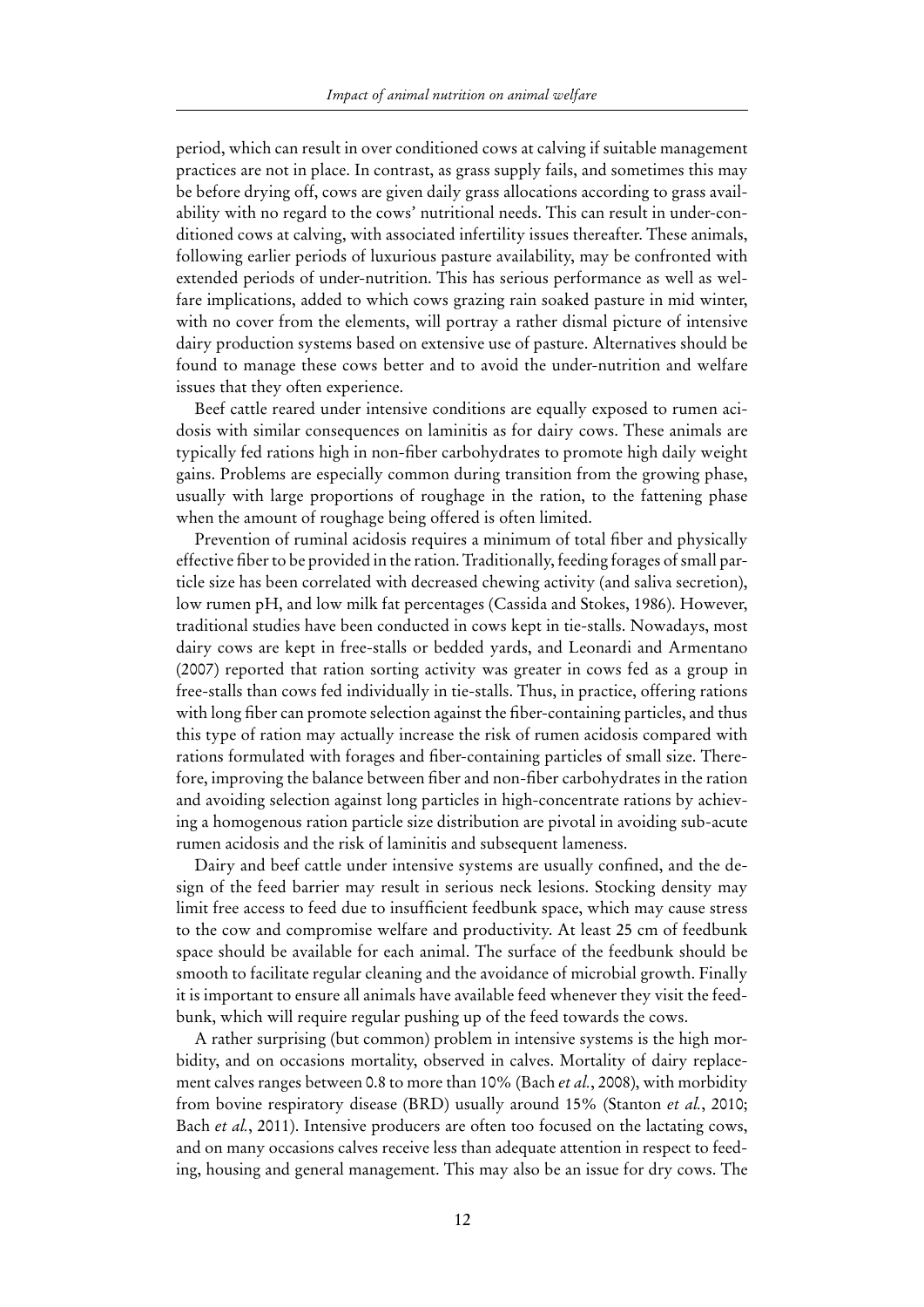first nutrients calves receive after birth should be provided by colostrum, which also provides important growth factors and antibodies while the calf's own immune system is developing (Chase *et al.*, 2008). Traditionally, dairy calves are separated from the cow at birth and fed between 1 and 4 L of colostrum (often from a different cow), either by bottle-feeding or esophageal tubing. The rate of increase of immunoglobulin G concentration following colostrum feeding has been reported to be the same between these two methods (Adams *et al.*, 1985) and greater than that obtained when calves are allowed to directly suckle the dam (Besser *et al.*, 1991). Following colostrum feeding, which can range between one single dose to two doses daily for three days, calves are fed either whole milk, waste milk, or milk replacer at different regimes. Traditionally, there has been much pressure to limit the amount of milk (liquid) feeding offered to calves to stimulate consumption of solid feed intake and reduce costs. The most common feeding regime consists of offering 4 L/d of milk or milk replacer (providing about 500 g/d of solids) until the age of 42–49 d, when the amount of milk offered is reduced to 2 L/d until weaning time at 7–14 d later. However, calves are able to consume much greater amounts of milk (Jasper and Weary, 2002) and grow at much greater rates (Díaz *et al.*, 2001; Terré *et al.*, 2007) than often seen in artificially reared calves. Calves offered just 4 L/d of milk often experience some degree of hunger, as indicated by increased vocalization (Thomas *et al.*, 2001) and standing times (De Paula Vieira *et al.*, 2008) compared to calves receiving 8 L milk/d or more. Hunger will enhance sucking motivation in calves (de Passillé and Rushen, 1997), and Roth *et al.* (2008) demonstrated that if calves were weaned based on individual consumption of solid feed (by progressively reducing milk offered when DM intake was above 700 g/d and complete weaning when solid feed consumption was above 2000 g/d), cross-sucking was effectively reduced. Furthermore, calves take longer to consume milk via a teat than from a bucket (Jung and Lidfors, 2001), thus it is advisable that where calves are fed only 2 or 3 times per day they should receive milk from a teat. However, when feeding large amounts of milk, solid feed intake is usually reduced, and this may potentially blunt most of the gain differences after weaning between animals receiving high vs low milk regimes (Terré *et al.*, 2007; Morrison *et al.*, 2009; Sweeney *et al.*, 2010). This decrease in performance can be avoided by weaning based on concentrate consumption (Roth *et al.*, 2009) or progressively decreasing milk allowance (Khan *et al.*, 2007; Sweeney *et al.*, 2010), but ideally these two methods require the use of automatic feeders. Furthermore, despite the time needed to manage calves housed individually is more than 10 times greater than the time needed to manage calves on automatic milk feeders (Kung *et al.*, 1997). This latter approach increases the risk that calves may be left unattended for increasing periods of time and diseases may be detected only when at an advanced stage, thereby contributing to increased morbidity and severity of the disease. It is important to emphasize that producers using automatic feeders need to spend time examining the animals and analyzing the records of feed intake, as these will help identify any underlying potential health issue. Another alternative to minimize the decrease in nutrient intake around weaning is grouping the calves before the milk offer is reduced. Bach *et al.* (2010) showed that grouping at pre-weaning when milk allowance was halved, stimulated intake of solid feed and diminished relapses of BRD in calves that were kept individually until that time. Group composition when mixing is also important, as grouping animals based on their history of respiratory disease will minimize subsequent incidence of the disease (Bach *et al.*, 2011).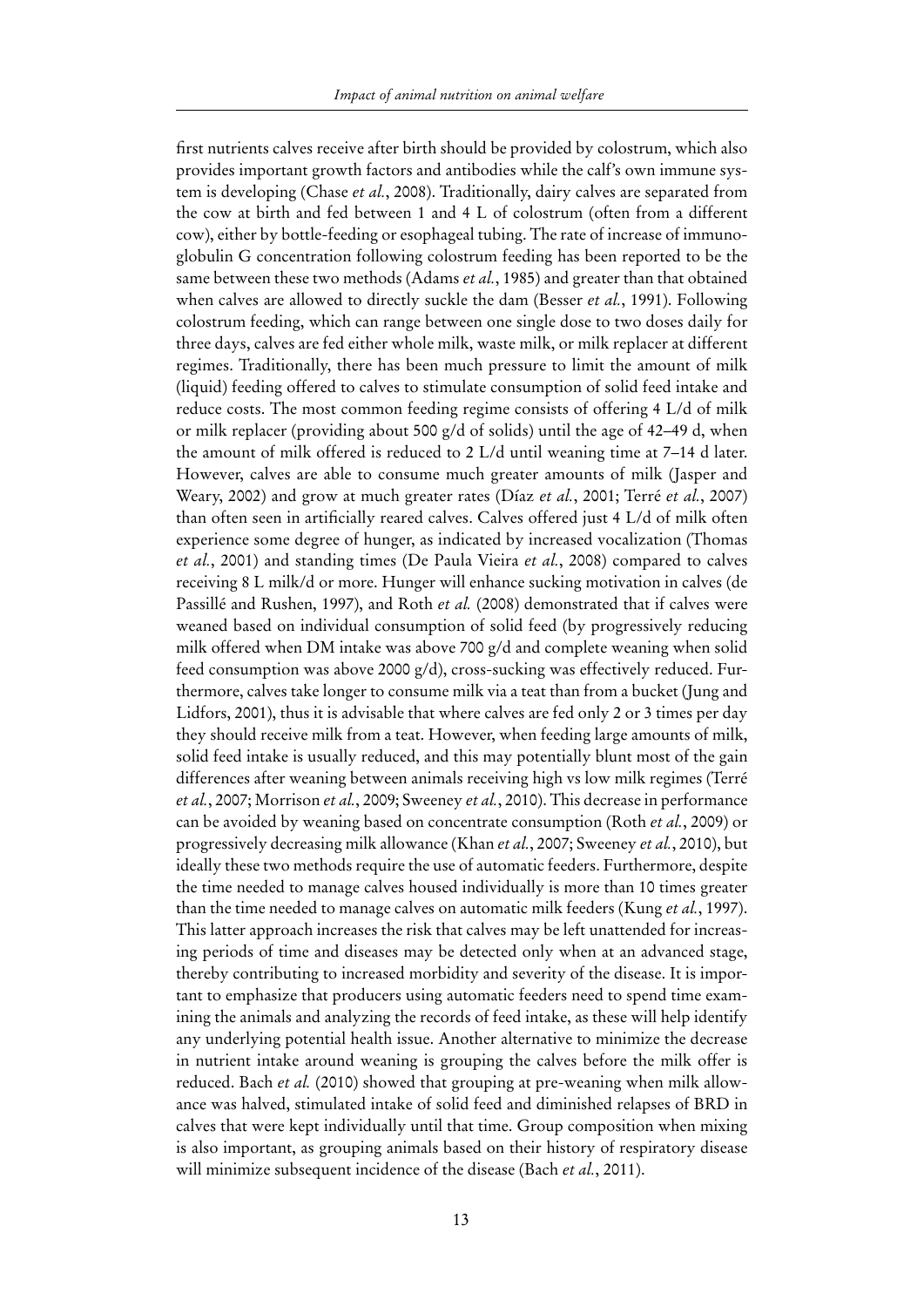Water supply to calves is also important and in too many instances may be inadequate or nonexistent. Although providing water to milk-fed calves is often recommended, there is little experimental data on water intakes by calves (Drackley, 2008). Milk-fed calves drink minimal water until weaning, at which time their intake increases markedly (Hepola *et al.*, 2008) and follows the intake of solid food (Kertz *et al.*, 1984). Terré *et al.* (2006) reported that calves may consume between 4 and 6 L of water per kg of dry matter consumed, with calves on enhanced-feeding programmes (large volumes of milk) consuming more water per unit of dry matter than calves on milk-restricted programmes. Thus, it is important to provide water to calves if solid feed intake is to be maximized.

#### **Intensive production systems: monogastrics**

Intensive production systems for monogastrics involve total control of all inputs, and focus on high levels of technical efficiency. Whilst they can be owned by a family business, it is increasingly common for them to be owned or controlled by larger corporate organizations with vertical and horizontal integration at a national or even multi-national level. The animals are intensively selected for production traits, often by international breeding companies, with specialized genetic lines for different functions and circumstances. The feeds are largely based on purchased raw materials, with cereals and soya predominating, and are usually formulated by specialist nutritionists and manufactured in large volumes at specialized feed compounding facilities.

The animals are most commonly housed in controlled environment buildings, to maximize the efficiency of feed use by ensuring that they are kept at all times under thermoneutral conditions, and to control the lighting patterns which are important for development, growth and egg output in poultry. However, there are some intensive systems where animals are kept outdoors on a large scale, in so-called "free range" pig and poultry systems. In these intensive outdoor systems, there is little or no use of foraging to contribute to nutrient supply, so that nutrition of the animals is still predominantly controlled by the owner and based on imported concentrate feedstuffs.

The high production levels of the animals in intensive systems can challenge their metabolic homeostasis. Pigs are expected to produce offspring at rates of up to 30 piglets per sow per year, and to grow at rates in excess of 1 kg/d during fattening. Laying hens are expected to produce up to one egg a day at peak lay, whilst meat chickens now reach their slaughter weight at only 5–6 weeks of age. For animals to sustain these levels of production, they need to be fed highly specialized, concentrated diets since their feed intakes have not increased proportionately to their production levels.

Feed is usually given ad libitum or to appetite to the growing animals, and feeding systems are highly automated. These animals should never therefore experience hunger through prolonged absence of feed, although breakdown of the automated supply systems can occur and give temporary situations of feed deprivation. However, in badly designed accommodation with inadequate feeding space, low ranking animals may be unable to access adequate feed and be subject to aggression from more dominant pen mates in attempting to do so (Manteca and Edwards, 2009). Animals may also be temporarily deprived of feed or water for specific purposes in the production cycle. This includes forced moulting for laying hens (Patwardhan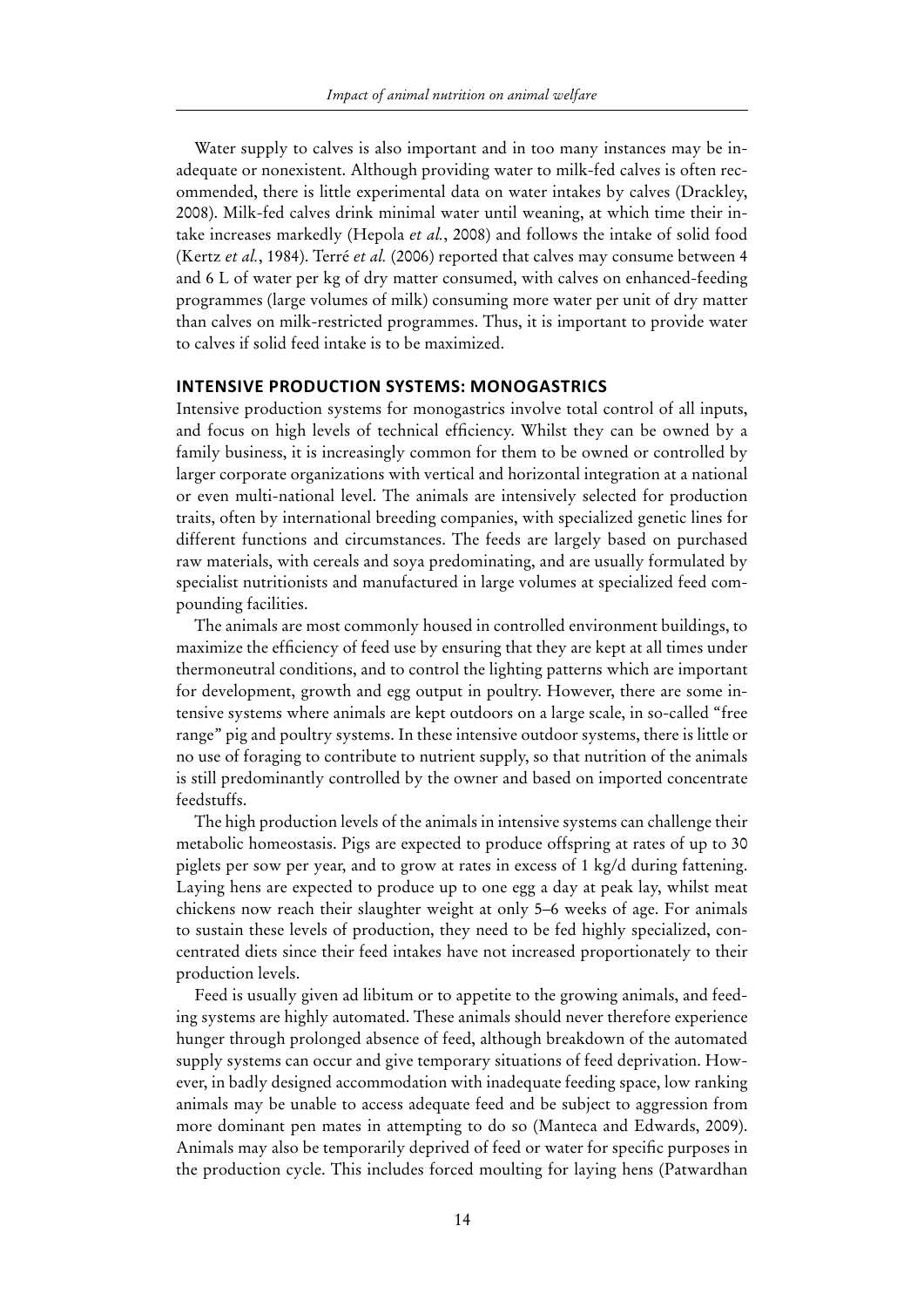and King, 2011), or feed withdrawal prior to transport to reduce gut fill, and hence improve hygiene and reduce nausea during travel (Warriss, 1998).

The situation for the breeding animals is very different to that of the growing animals. Here, high feed intake and maximal growth rate is undesirable, both economically in terms of food cost and for the animals themselves in terms of health problems. Unlimited nutrition results in very fast growth, leading to long term problems in skeletal structure, circulatory system failure and later obesity. To optimise health and reproductive performance, whilst minimising feed cost, feed supply to parent stock of pigs and meat chickens is consequently severely restricted to only about 30% of their voluntary intake. Although supplying adequate nutrients for good health and performance, this gives rise to a state of chronic hunger which, because of the highly controlled indoor housing conditions, the animals cannot alleviate by foraging. In these circumstances the welfare of the animals is impaired, as shown by development of abnormal behavioural patterns such as stereotyped bar biting in pigs or spot pecking in poultry (Lawrence and Terlouw, 1993; Mench, 2002; Merlet *et al.*, 2005). The problem of chronic hunger in restrict-fed breeding animals of monogastric species may be partially alleviated by the use of lower density, higher fibre diets giving increased feeding time and greater dietary bulk to promote satiety (Meunier-Salaun *et al.*, 2001; Nielsen *et al.*, 2011), but this does not provide a fully effective solution. Because of the level of hunger generally experienced by these animals, competition for the feed supplied is high and aggression can give serious welfare problems. Low ranking animals may be bullied or intimidated by higher ranking individuals and thus receive less than their equal share of the feed provided, whilst active competition can result in superficial lesions or sometimes more serious injury (Edwards *et al.*, 1993).

Even when feed is supplied ad libitum, the high metabolic demands of the genetically improved animals can mean that nutrient requirements are not always met. In the case of lactating sows, their high milk output can initially only be sustained by mobilization of body reserves, and severe loss of body condition which compromises rebreeding can sometimes occur, especially in hot climates where appetite is reduced (Black *et al.*, 1993). Early weaned piglets have inadequate ability to ingest solid feed and digest the cereal and plant protein components, because their total reliance on milk for nutrition in early life means that neither their appetitive behaviours nor enzyme systems are fully adapted to consumption of solid feed by the time of weaning. This can result in low food intake in the days after weaning, which causes detrimental changes in the gut structure and microflora, predisposing them to enteric disease (Kim *et al.*, 2012). In the case of laying hens, the high demand for minerals for egg shell production results in mobilization of bone stores. The resultant osteoporosis can cause a high prevalence of breakages of weak bones in birds towards end of lay (Webster, 2004). It has been shown that animals will regulate their overall feed intake according to energy needs and, in choice feeding experiments, that they can select the right balance of specific nutrients to meet the requirements of their current metabolic state. For example, birds will alter calcium intake in relation to level of demand from egg production (Holcombe *et al.*, 1975). It might therefore be expected that, in these situations of general or specific nutrient deficiency, even animals fed ad libitum will experience a form of metabolic hunger. Behavioural changes seen under such conditions support this assumption (D'Eath *et al.*, 2009).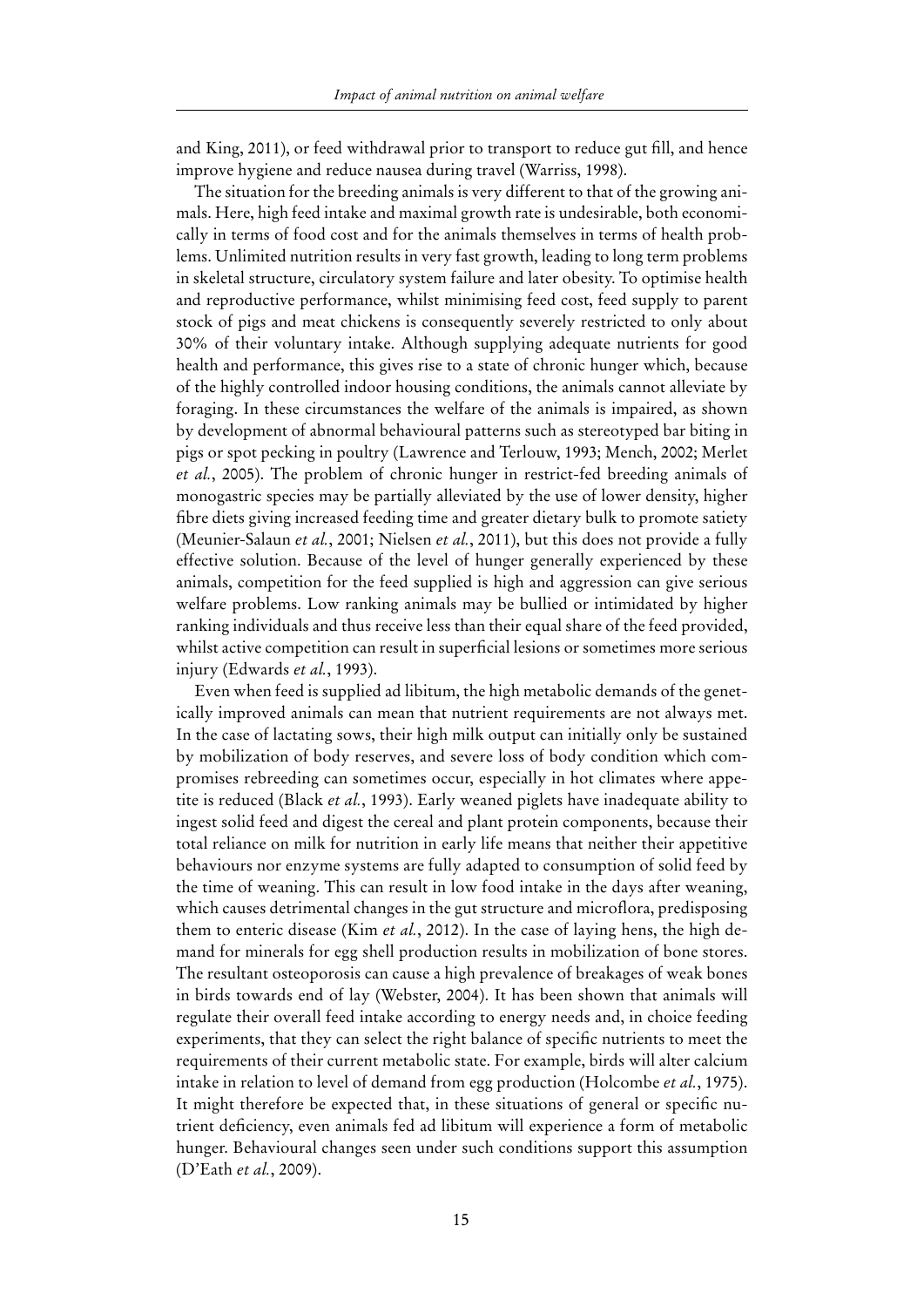Nutrient imbalances can also occur for individual animals because they are usually housed in groups which may comprise tens, hundreds, or even thousands of individuals. Diets are formulated on a least cost basis to best meet the needs of the population, usually based on the needs of the average animal. Although animals are genetically selected and managed to give groups which are as uniform as possible, biological variability and the effects of health challenges result in differences between individuals which increase over time. This means that the balance of nutrients in the diet formulation will always be slightly suboptimal for many of the animals in the group, and may induce specific hungers in these circumstances.

The highly specialized breeding has in some cases changed nutrient requirements markedly, particularly for many of the vitamins and trace elements. Suboptimal levels of micronutrients, resulting from failure to correctly adjust diets as genetic progress is realized, can result in detrimental effects on health of the animals. For example, suboptimal levels of vitamin D and its metabolites can exacerbate the genetic predisposition to skeletal problems in fast growing lines of poultry (Whitehead *et al.*, 2004), whilst insufficient vitamin E and selenium can result in heart muscle pathology (Brambilla *et al.*, 2002).

The form in which the feed is given can also sometimes cause health problems. Feeds are usually pelleted in order to increase density, improve utilization and reduce wastage. However, the pelleting process can interact with feed components, such as the arabinoxylans in wheat, to induce non-infectious changes in excreta wetness, causing colitis in pigs (Chase – Topping *et al.*, 2007) and wet litter problems in poultry (Collett, 2012). Whilst the animals do not always appear to be directly adversely affected, their living conditions and hygiene deteriorate, such that freedom from discomfort is compromised. Pelleted diets can also have direct effects on animal health and welfare, since they have been shown to increase the prevalence and severity of gastric ulcers in pigs (Wondra *et al.*, 1995).

The high metabolic rates of animals operating under sustained high production levels result in the generation of a lot of body heat. This increases their predisposition to heat stress, especially when kept in hot and humid climatic conditions (Soleimani *et al.*, 2011). Their response to this situation is to decrease voluntary feed intake, in an attempt to reduce heat load, which can impact adversely on production, result in excessive loss of body condition at times of high metabolic demand, or result in inadequate micronutrient intake if diets are not adjusted appropriately.

#### **Concluding remarks – Feeding options for different production systems that improve animal welfare and profitability**

#### **Extensive production systems**

1) Under extensive production systems, animal welfare and profitability can be achieved by reducing the impact of climatic variables on ruminant nutrition by balancing stocking density with existing natural resources (present and forecast), purchasing additional feed, moving stock to areas with better feed supplies or reducing stock numbers. Much can be done to prepare cattle and sheep stations to withstand drought, such as adopting moderate stocking rates and planting drought-resistant crops.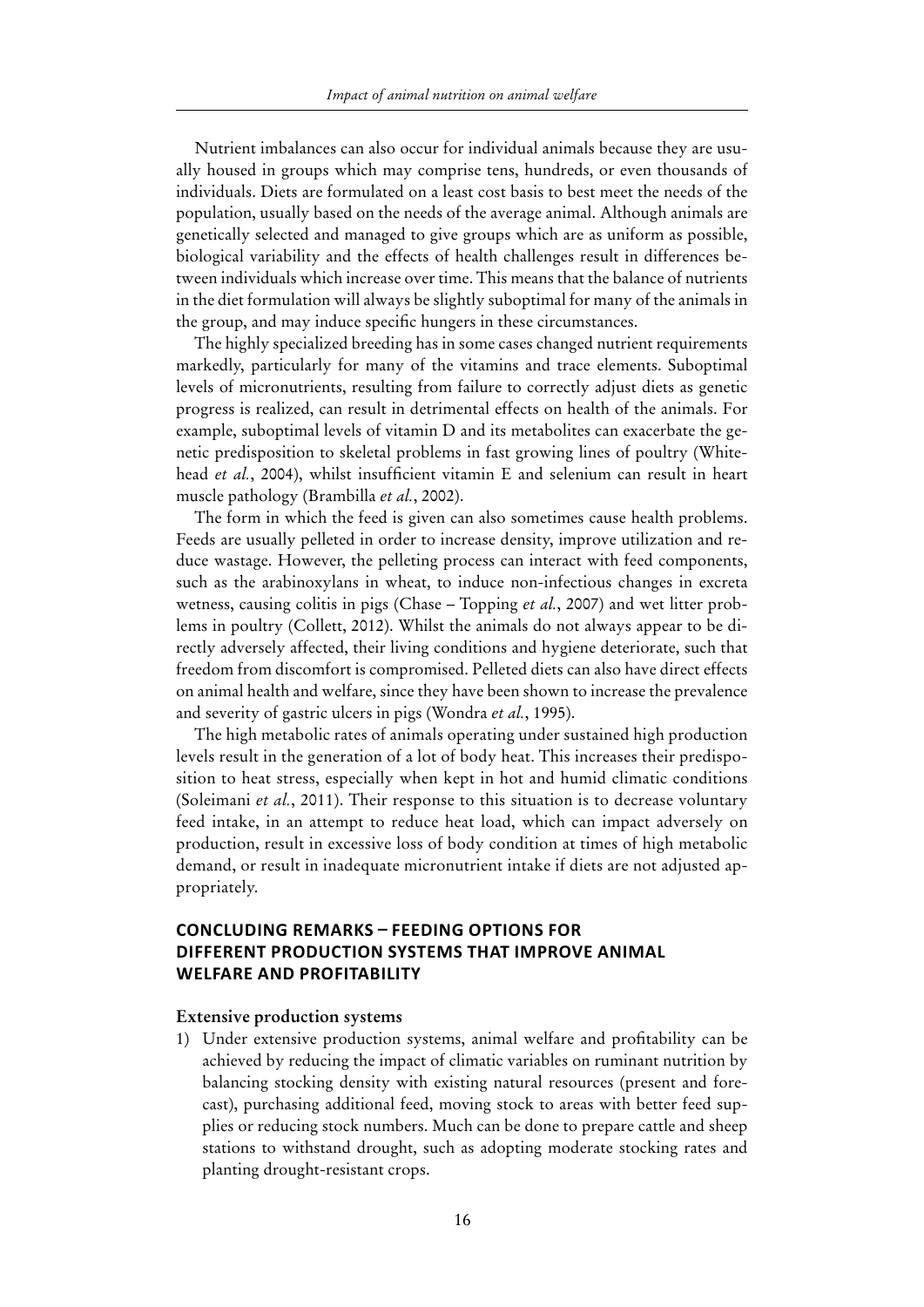- 2) Comfort and survivability of animals under extreme cold conditions can be improved by maintaining adequate body condition (or body energy reserves) before the cold weather arrives.
- 3) Maximizing the availability of nutrients to the animals throughout the year is the major challenge. This can be done by improved storage methods to reduce wastage, and the treatment of low quality by-product feeds through fermentation and enzyme technologies to increase nutrient availability. Adequate storage should be provided for water also, to avoid deprivation during the hot season.
- 4) The variable composition of scavenged and by-product feedstuffs makes planned nutrient supply for monogastrics difficult. Clinical tests could be carried out to detect metabolic deficiencies in the animals, and chemical analyses could inform on ingredient composition. However the cost and infrastructure required for these make them difficult to apply in subsistence situations, and the availability and cost of supplements to remedy deficiencies will limit their use.
- 5) Protein deficiency is a particular challenge when by-product feedstuffs are used for monogastrics. Fermentation systems may be used to produce microbial protein, and invertebrate sources such as maggot production on waste feeds could be considered.
- 6) Under protein limiting conditions (common in extensive production systems), an increased supply of amino acids is likely to improve host resistance to gastrointestinal parasites.
- 7) Providing adequate mineral and micro-nutrient supplementation is an effective way of improving animal welfare and performance.
- 8) Matching feed nutrients to animal needs requires a level of nutritional understanding by owners. Training and information schemes could assist in disseminating basic knowledge. At a higher organizational level, Farm Assurance schemes with entry level nutrient standards could check compliance, but these are less applicable where product is for home consumption.
- 9) The health risks associated with scavenging by free-living animals can be countered by the use of anthelmintics, vaccination and bioactive phytotherapies. Improved animal health will benefit both welfare and productivity.
- 10) Malnourishment of sheep in extensive systems can be minimized by providing energy supplementation before lambing and/or grouping ewes based on lamb load and feeding the groups accordingly.
- 11) When animals are exposed to toxic-compounds, it is important to ensure adequate nutrition (which provides more resilience) and also to adapt the animals progressively to these secondary compounds.

#### **Mixed-crop production systems**

- 1) The animal welfare level associated with nutrition of ruminants under this production scenario can be improved by the implementation of forage preservation (silages and hays) at times of fodder surplus, improved and more open declaration of purchased energy and protein rich supplements and the provision of balanced rations to optimize rumen function, which in turn improves feed intake and feed conversion efficiency.
- 2) The challenge in mixed-crop systems is to better integrate the nutrient management of crop and animal production enterprises within the system. Planning of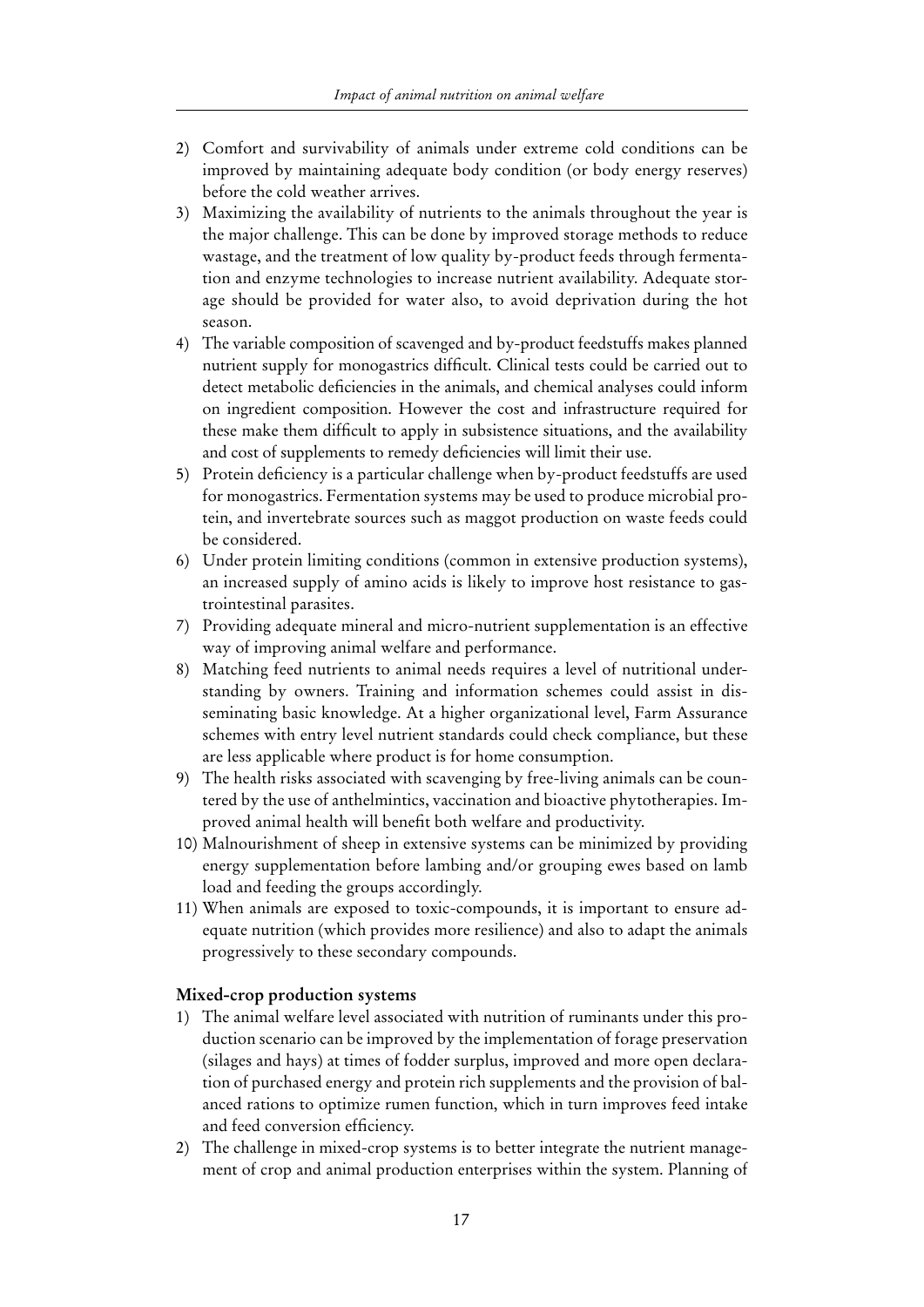the cropping cycle to include appropriate amounts of both energy and protein crops, and matching the animal numbers to available feed supply, allows the system to be relatively self-sufficient and reduces dependence on external markets where costs may fluctuate. Risk of crop failure can be reduced by utilizing a mix of higher yield annual crops and more robust perennials.

- 3) The efficient use of animal manures facilitates high crop yields and reduces the need for purchased fertilizer. Using straw from the crops to supply bedding into animal systems can improve animal welfare, while the resultant straw-based solid manure acts as a slow release fertilizer and can improve long term soil structure and health by increasing organic matter.
- 4) Because of the variation in crop composition, there can be errors in nutrient supply if incorrect assumptions based on average nutritional values are made. Analysis of crops produced each year allows more precise diet formulation. Training of farmers, or the use of professional nutrition advisers, can ensure that animal requirements are correctly estimated.
- 5) Year-round feed supply can be ensured by good crop storage systems. Where growing conditions or storage conditions result in fungal contamination and production of mycotoxins, the use of mycotoxin binders in feed can improve animal health and performance. However, availability or cost of these may deter use in some countries.

#### **Intensive production systems**

- 1) The highly specialized genotypes and diet formulation approaches, and the large scale of operation which typifies intensive production systems, mean that the nutritional welfare of the animals is best safeguarded when expert nutritionists are involved in the diet formulation process. Appropriate training of these experts is essential to safeguard welfare by ensuring correct supply of both macro- and micro-nutrients in the diet, by matching nutritional density to the intake capacity of the animals concerned, and by ensuring correct choice of raw materials for their digestive capacity. For example, young animals have a lower voluntary food intake and require more digestible feed ingredients, e.g. pre-cooked cereals and animal-derived, rather than vegetable-derived, protein for monogastrics.
- 2) Feed and water provision to the animals must ensure reliable supply. Where automated systems are used they must be regularly checked and maintained, and should have alarm systems to alert staff in case of breakdown.
- 3) Feed provision must ensure that all animals are able to access their allocated share of feed without being subject to aggression. Where feed is available ad libitum, adequate trough space must still be provided. Where feed is restricted, the ability of all animals to access a fair share must be ensured by widespread feed distribution or by use of protected individual feeding places. The latter option will be impractical for poultry, but will reduce bullying and feed related aggression in pregnant sows. This will contribute to optimal body condition of all animals and hence improve reproductive performance and longevity. In the case of suckling piglets, where litter size in prolific genetic lines may exceed the number of available teats, husbandry interventions such as cross-fostering and supplementary feeding can ensure all individuals receive the necessary nutrient supply.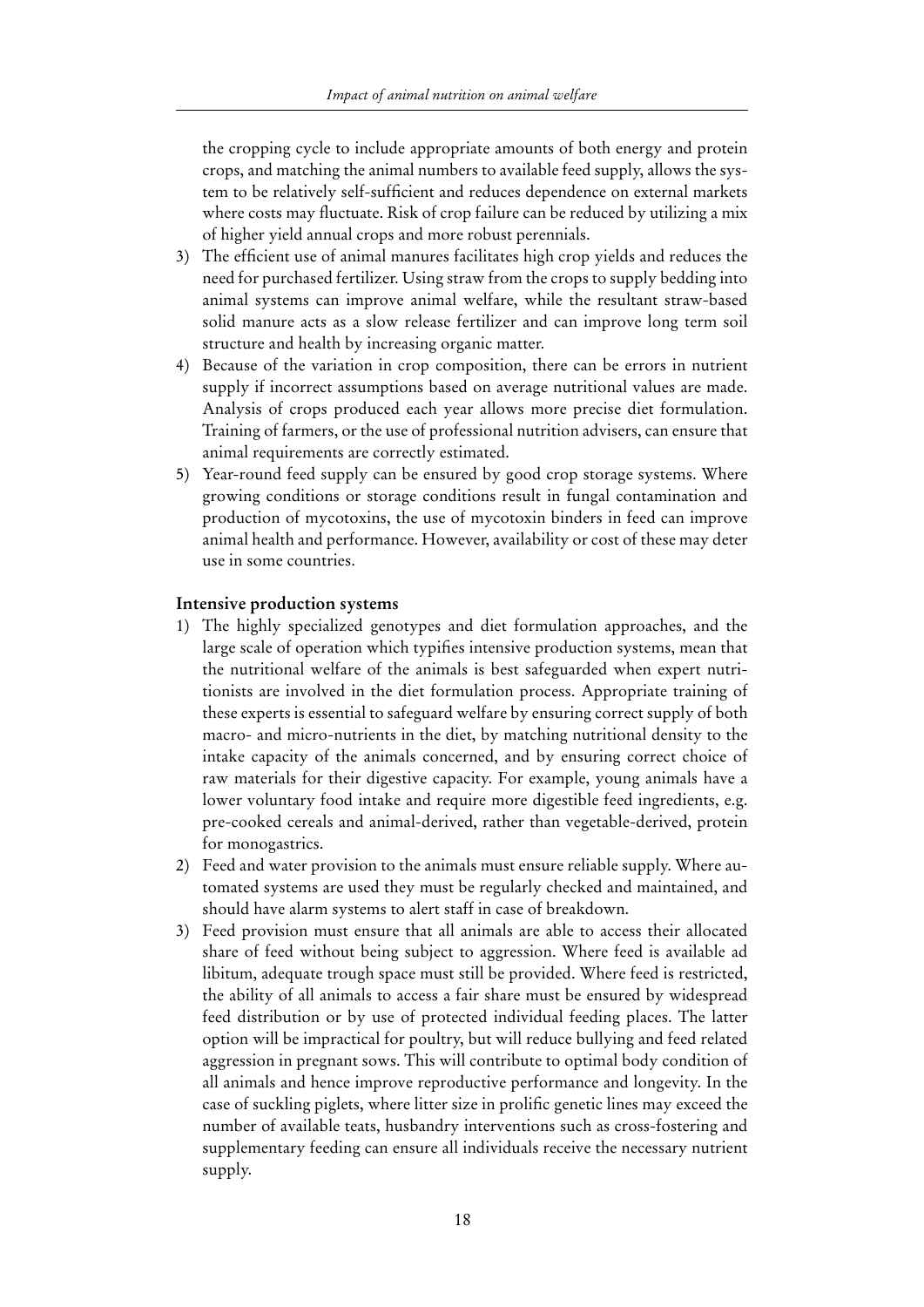- 4) It is recommended that at least 25 cm of feedbunk space are available for cattle. The surface of the feedbunk should also be smooth to facilitate regular cleaning and the avoidance of microbial growth. Animals should have feed available at any time.
- 5) Rumen acidosis, as a consequence of the attempt of nutritionist to provide as much energy (mostly in the form of carbohydrate to the cow) to sustain high milk yield, can be minimized by properly balancing the ration, supplementing alkalinizers and buffers, and controlling particle size in order to minimize sorting. It is important to note that rumen acidosis also occurs under intensive grazing systems, and thus action should be taken also under these conditions. Minimizing rumen acidosis not only should improve animal welfare, but also improve feed conversion and thus profitability.
- 6) Beef cattle reared under intensive conditions are equally as exposed to rumen acidosis and its consequences on laminitis as are dairy cows. Problems are especially common during the transition from the growing, usually with large proportions of roughage in the ration, to the fattening phase when the amount of roughage being offered could be quite limited.
- 7) Adequate supplies of vitamin E and selenium may foster immune function and decrease the risk for mastitis or metritis in ruminants.
- 8) After birth, calves should be fed adequate amounts of good quality colostrum. Following colostrum feeding, calves should receive 6 L/d of milk or milk replacer, and then be weaned at about 2 months while calves are in groups (to use social facilitation to foster solid feed intake). Finally, calves should have access to fresh water ad libitum since day 1 of life. These practices should improve welfare, growth, and diminish incidence of disease.
- 9) The problem of chronic hunger in restrict-fed breeding animals of monogastric species may be partially alleviated by the use of lower density, higher fibre diets giving increased feeding time and greater dietary bulk to promote satiety. The use of appetite suppressants can also be considered. However, these approaches will result in diets with a higher cost per unit of nutrients, since fibrous materials are less efficiently utilized, and will increase excreta volume. The cost penalty may be reduced if cheaper fibrous by-product ingredients are utilized, and this will have the added advantage of reducing the overall carbon footprint of the food production system. However, even with higher bulk diets, the animal is still unlikely to feel fully satiated throughout the day and will experience a high level of foraging motivation. The presence of a foraging substrate in the form of bedding or daily provision of a foraging material, such as chopped straw or wood shavings, allows the animals to express foraging behaviour in a relatively natural way and reduces the risk of development of abnormal stereotyped behaviour patterns. Where bedding cannot be provided, for example in regions where straw is unavailable or in systems with slatted flooring and liquid manure management, the provision of good alternative enrichment devices, such as pecking blocks for chickens or compost racks for pigs, is important for their welfare.
- 10) In hot climatic conditions, adequate water availability, use of cooling systems such as water curtains or sprinklers, and formulation of diets with higher nutrient density and low thermogenic properties (more fat, less fibre) can assist monogastric animals to maintain nutrient intake when appetite is depressed.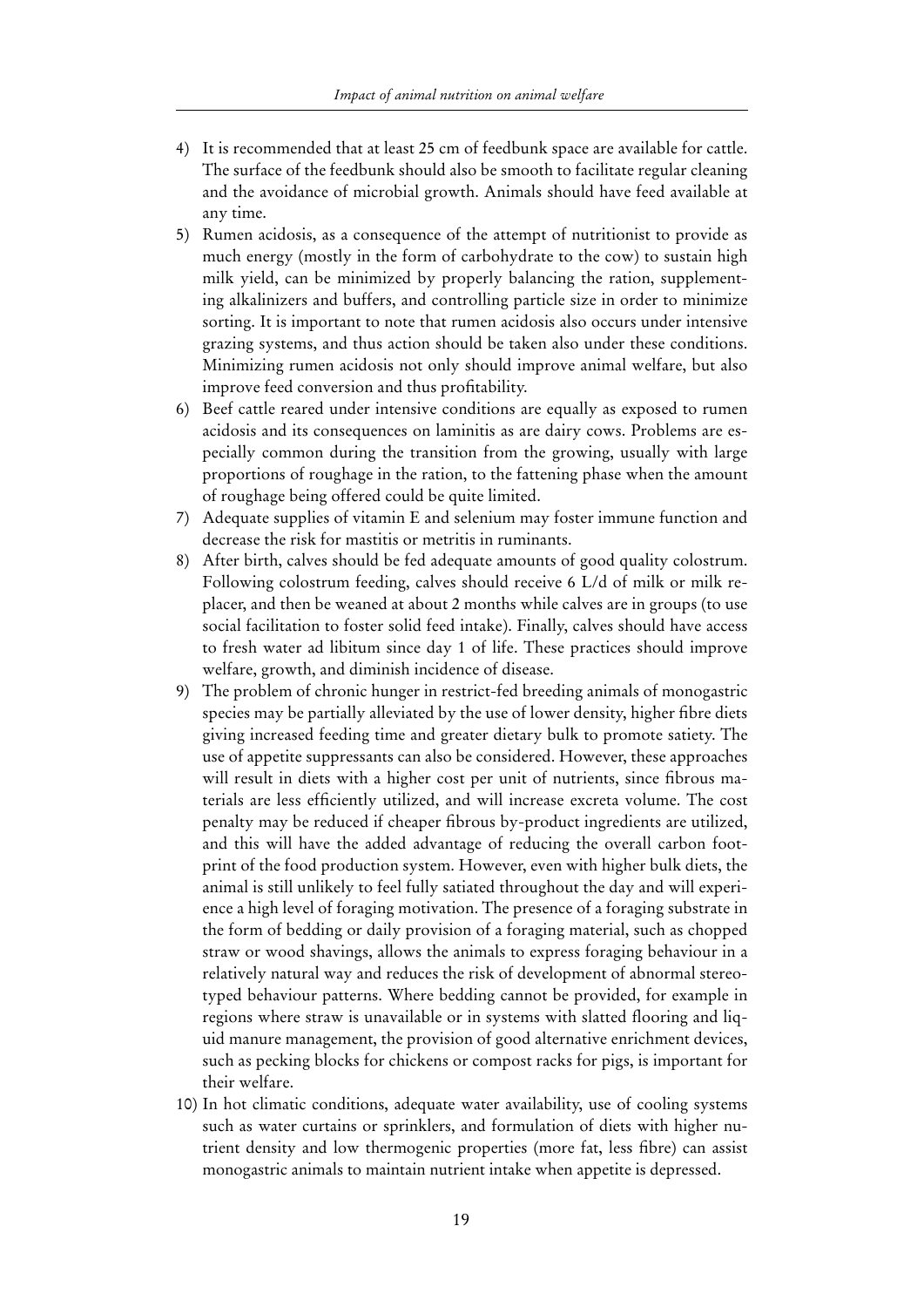- 11) Improvement of welfare associated with freedom from pain, injury and disease in intensive production systems can be achieved by genetic as well as management approaches. The risk of metabolically-related health problems associated with highly selected genetic lines, such as leg weakness, can be reduced by modification of breeding goals. Some specific diseases can also be controlled in this way, for example by selecting animals with intestinal resistance to F4 E. coli adhesion which will be less susceptible to enteric disease. Furthermore, selection against undesirable behavioural traits such as aggressiveness is also possible in both pigs and poultry.
- 12) The enrolment of farms in Quality Assurance schemes offers the possibility for independent audit of the adequacy of nutrition and feeding practice, and thus provides additional safeguards for animal welfare.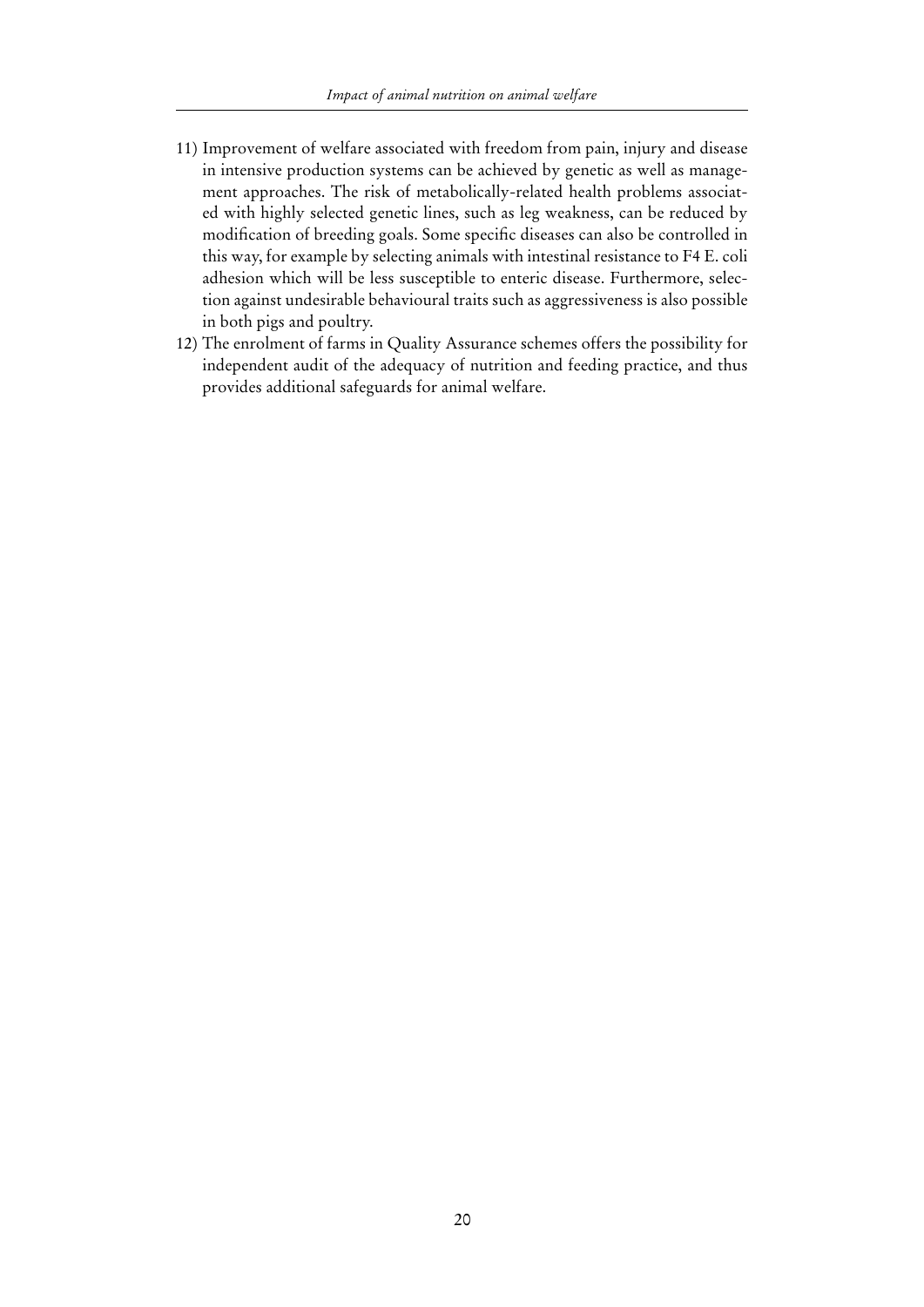# **Opportunities and challenges to enhance animal welfare through animal feeding approaches in ruminants**

#### **Assessing welfare**

Establishing objective and validated indicators of animal welfare is among the most important issues involved in nutrition and welfare. There is a need for better integrated and more robust (and validated) welfare measures than the ones currently available and used. Without solid data on welfare it is difficult to assess changes induced by different nutritional schemes.

#### **Nutrient balance**

During the productive cycle of ruminants, nutrient imbalances are common. For instance, in lactating cows under intensive conditions, cows are typically overfed during the last 3 weeks before calving, and then the same cows experience a severe negative energy balance. It is advisable to limit energy consumption of dry cows (even, and especially, during the last 3–4 weeks before calving). Adequate nutrition during the pre-partum period should result in reduced metabolic disorders postcalving, as well as improved longevity.

In high-producing dairy cattle, it is common that animals undergo a marked negative energy balance leading to mobilization of body reserves. On occasions, this mobilization may result in accumulation of fatty acids in the liver and ketone bodies in the blood. This situation can be controlled by limiting the dry period to 50–60 d (longer periods may render cows excessively fat and limit their intake after calving) and feeding low energy diets to maximize intake before calving (but controlling body condition).

A common problem in both beef and dairy cattle under intensive feeding systems, but also in dairy cattle consuming large amounts of lush pastures, is rumen acidosis. Prevention of ruminal acidosis requires a minimum of total fiber and physically effective fiber to be provided in the ration, in conjunction with a ration that minimizes sorting (as discussed above). There needs to be a concerted effort to inform those involved in feeding mixed rations to all classes of livestock of the need to produce consistent rations (both within and between days) in which correct feed ingredient loading and mixing sequences have been followed to minimize the opportunity for ration selection.

Under extensive production conditions, nutritional imbalance usually is a consequence of the use of marginal lands or dry seasons. Under these conditions it is important to provide mineral as well as protein supplements in conjunction with adequate water availability. These practices should not only improve welfare, but also reduce mortality and morbidity. It is especially important that nutritional action is taken ahead of the dry season to allow animals building sufficient nutrient reserves to rely on when nutrient availability is low. The same scenario applies when rumi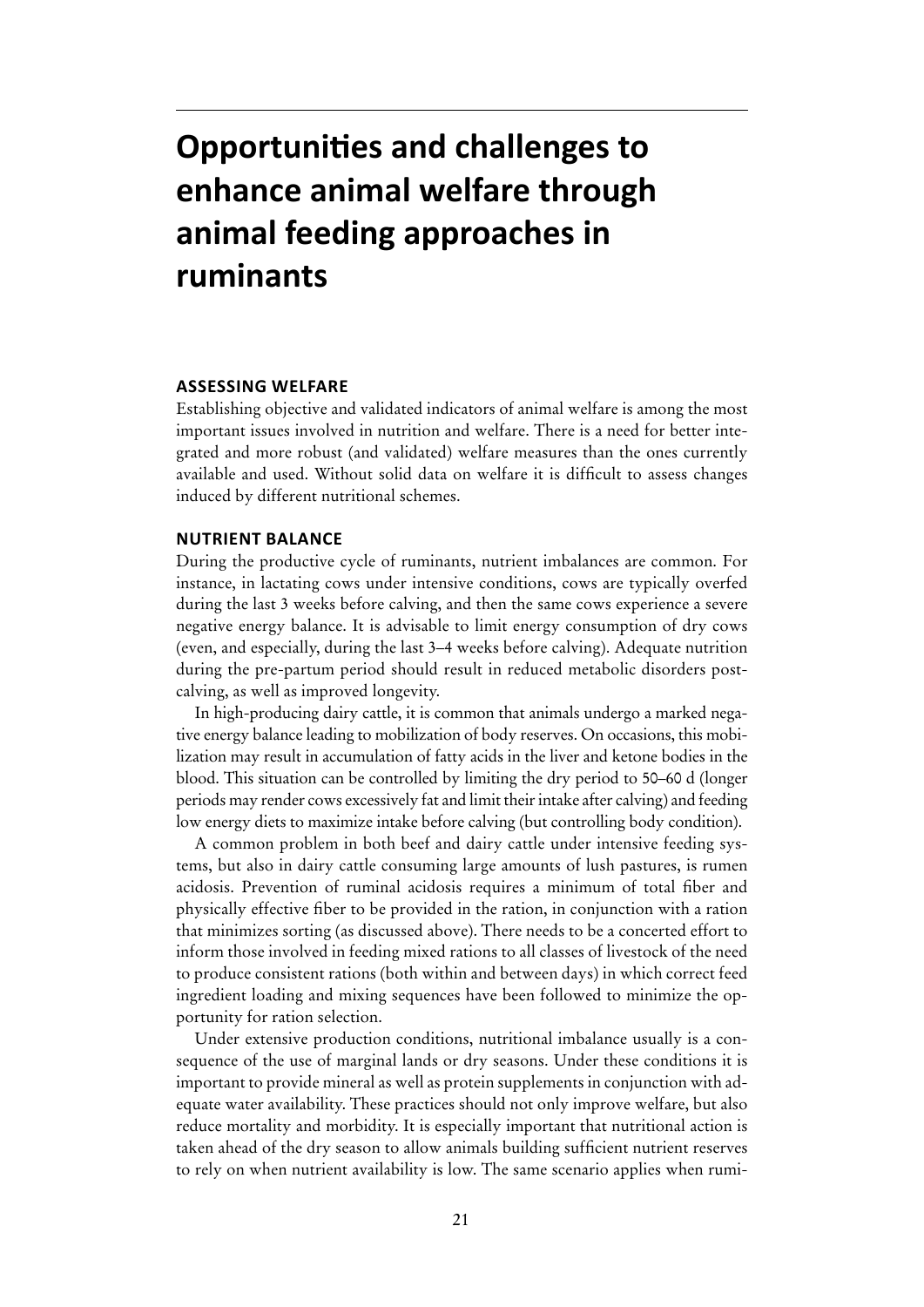nants are likely to be exposed to extreme cold conditions. Also, soil deficiencies may lead to nutrient imbalances and malnutrition. Under these situations, animal welfare and survival can be improved by externally supplementing the deficient minerals.

In small ruminants, dams carrying multiple pregnancies consuming low-energy diets are at risk of experiencing pregnancy toxemia. Pregnancy toxemia (which if untreated may result in death) can be avoided or minimized by providing sufficient energy supply, controlling plane of nutrition at matting and forming separate groups of ewes according to lamb load to facilitate accurate delivery of nutrients.

#### **Undesirable behavior**

It is not uncommon to have animals expressing some undesirable behaviors that may lead to injury, aggression, feed sorting, etc... Most of these issues can be overcome by social aspects, group composition, and facility design, but some nutritional aspects can also contribute to diminish their incidence. Among these nutritional aspects are included: provision of an adequate balance of minerals, use of a total mixed ration that is homogeneous in particle size distribution, and avoidance of non-nutritional factors.

Some alternative methods to minimize undesired behavior propose allowing animals to choose from various feed alternatives. Within the field of nutrition, this approach involves a paradigm shift in the way animals are fed, acknowledging their role as active players in feeding systems, as opposed to passive entities that just respond to prescriptions and formulations devised by humans. Several producers in the US are now applying this potential new paradigm, which may contribute to a reduction in nutrient imbalances and veterinary costs.

#### **Infectious afflictions**

Proper nutrition allows cell-tissue integrity and optimises defence mechanisms (namely the immune system) avoiding (or reducing) any disease. Some high-producing animals may suffer from infectious pathologies such as mastitis and metritis. The incidence of such problems can be minimized to some extent by supplementing important nutrients for adequate immune function. Examples of these nutrients include vitamin E, selenium and especially protein (needed for the synthesis of antibodies).

#### **Toxicity issues**

Extensively grazed cattle and sheep are more likely to encounter toxic plants than those fed a more controlled diet. Toxic plants have immediate welfare effects and are most common in extensive grazing situations. Increased weed seed transmission to novel grazing lands may increase this problem. Frequent overgrazing and climatic extremes also allows increased weed colonization of existing grazing lands. Training animals to avoid poisonous plants is a useful strategy to minimize feed toxicity. Animals should be introduced slowly to poisonous plants. However, toxicity levels increase, in some plants, in relatively short periods of time, even within hours (e.g., larkspur). Furthermore, conditioned feed aversion training may be effective for reducing use of poisonous plants by livestock. Mothers that learn to avoid plants may pass this information to the next generations. The offspring eats what mom eats and this is a powerful and efficient mechanism of information transfer in livestock. This is why producers are encouraged to use their own replacements or buy replacements from neighbors, or from similar areas. Animals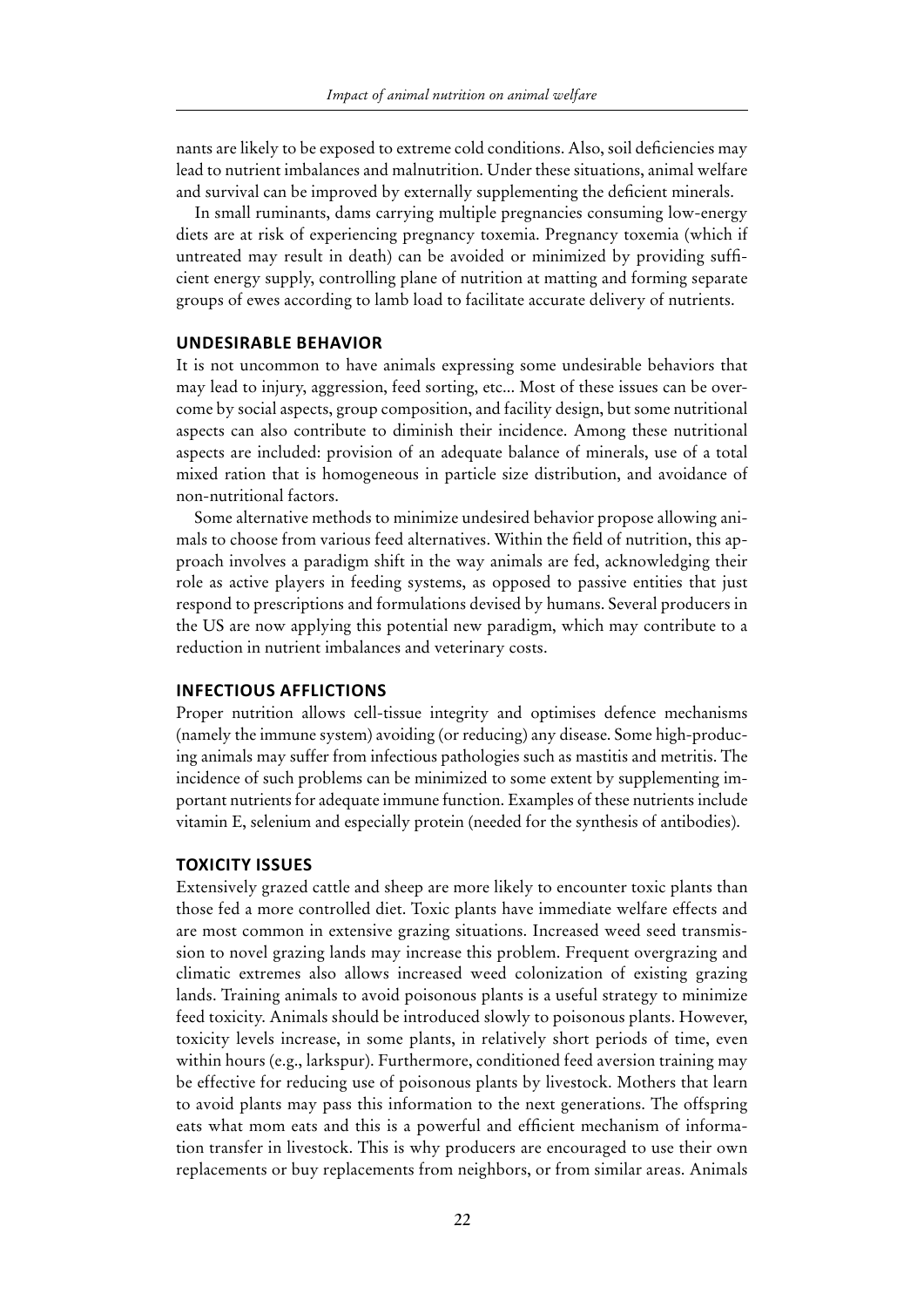not familiar with their environment are prone to increased levels of stress and to an increased risk to ingest poisonous plants.

Finally, use of medicines in supplements to counteract the negative effects of poisonous plants is another effective mechanism to reduce toxicosis. For instance, polyethylene blocks the negative post-ingestive effects of tannins in sheep and cattle.

#### **Facilities**

In many situations ruminants are kept and fed indoors (at least a fraction of the total ration). It is important that the design and measures of the feeding system are in accordance with the size of the animals to avoid neck lesions. Also, sufficient feeding space (at least 30 cm per cow) should be available. The surface of the feedbunk should be smooth and easy to clean to avoid feed orts being fermented and fostering undesirable microbial growth.

#### **Parasite control**

Hosts become sensitized following recognition of parasite antigens and host innate immunity is the first line of defense; these parasite antigens also trigger differentiation, maturation and proliferation of lymphocytes associated with cell-mediated and humoral immune responses (Balic *et al.*, 2000; Claerebout and Vercruysse, 2000; McClure *et al.*, 2000). According to this nutritional framework, young growing animals that encounter parasites for the first time would be expected to prioritise allocation of scarce nutrients to the acquisition of immunity over growth to avoid succumbing to the negative effects of parasitism before reaching reproductive maturity. However, in reproducing animals that have acquired immunity against nematodes, the nutrient demands of reproduction may be so high that the expression of immunity to parasites suffers when nutrient resources are scarce (Coop and Kyriazakis, 1999).

Several plants contain antiparasitic agents. Shrubs and legumes in particular contain tannins and saponins, which have antiparasitic effects. For instance, it has been suggested that grazing on chicory, a plant rich in terpenes, reduced the parasite burden of growing sheep (Tzamaloukas *et al.*, 2005, 2006). By grazing or browsing these plants sheep and goats reduce their parasitic burdens. Some secondary compounds and other plant derivatives also enhance immunity through other mechanisms such as an increase in local immunity at the intestinal level. Studies in Japan show phenolic compounds enhance local immunity in cattle. In addition, adequate protein nutrition enhances immunity and thus resistance to parasitic infections.

Although the relevance of nutrients such as vitamins and minerals should not be underestimated, most research on effects of host nutrition on resistance to nematodes has concentrated on metabolisable protein (MP) nutrition. This seems sensible since many components of the immune effector responses are proteinaceous in nature (Balic *et al.*, 2000) and require an adequate supply of amino acids. In addition, parasitism further increases MP requirements for maintenance, arising from parasite-induced repair of damaged host tissue (Coop and Kyriazakis, 1999). This leads to the expectation that, under protein limiting conditions, an increased supply of amino acids (or protein) will improve host resistance to gastrointestinal parasites (Athanasiadou *et al.*, 2008).

Ectoparasites are also a problem worldwide and there is some evidence that terpenes and other fat-soluble secondary compounds (e.g., extracts from the Neem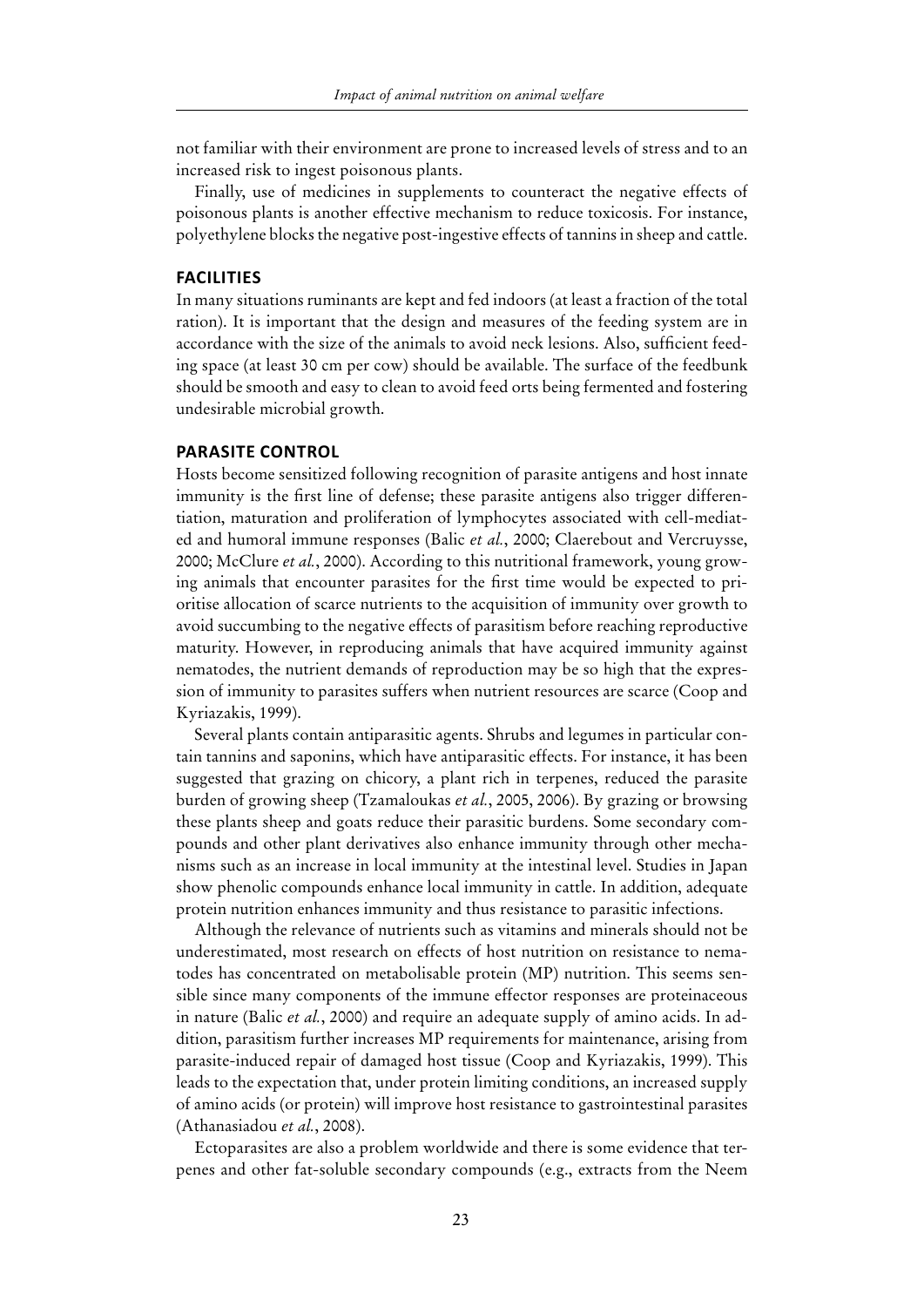tree) when ingested by sheep reduce ectoparasite loads. Another effective alternative to combat parasitism is the use of commercially-available drugs every 6 months.

#### **Salinity**

Research in Australia has shown that exposing mothers to saltbrush enhances tolerance of salt of the offspring. Elicited changes involve modified kidney anatomy and physiology and modified hormonal responses, such that salt is more efficiently eliminated from the body.

#### **Morbidity and mortality in young stock**

Adequate provision of colostrum at birth is essential to ensure proper immune protection of calves for the first 3–4 weeks of life. Colostrum should be fed as early as possible after birth (ideally within the first 6 hours of life). It is more desirable that colostrum is bottle-fed as opposed to leave the calf to directly suck from the dam. Calves struggle finding the teats and often fail to consume sufficient amounts of colostrum or do it too late. At least 4 L of colostrum should be consumed the first 12 hour of life.

The commercial and apparent economic advantage of offering just 4 L of milk per day to suckling calves renders the animals with hunger and with a weak immune system. It is recommended to feed 6 L of milk or milk replacer per day until weaning age (about 56 of age).

Finally, provision of forage to young calves is often not recommended as it has been shown to reduce starter feed intake in individually-housed calves (Phillips, 2004), impair rumen papillae development (Nocek and Kessler, 1980), and decrease overall feed digestibility (Leibholz, 1975). However, feeding only starter feed to preweaning calves may result in lower ruminal pH (Beharka *et al.*, 1998) and reduced rumen motility (Clarke and Reid, 1974), leading to hyperkeratinization and clumping of rumen papillae (Bull *et al.*, 1965). The provision of a suitable forage source may stimulate the muscular layer of the rumen (Tamate *et al.*, 1962) and promote rumination (Hodgson, 1971; Phillips, 2004). Recently, Castells *et al.* (2012) concluded that free-choice provision of chopped forage to young calves improved overall feed intake and performance without impairing digestibility. Furthermore, depending on forage type, non-nutritive oral behaviors can be reduced, and rumination increased. The best results seem to be obtained with chopped oats hay, while chopped alfalfa hay should be avoided as, this may compromise total feed intake and performance.

#### **Challenges and future research**

The most important challenge is to reach a consensus on pertinent welfare indicators that can be affected by nutrition. Measurements required to assess animal welfare due to nutrition may be different from those required to measure animal welfare during transportation or housing and the required measurements may be on a case-by-case basis. Behavioral measurements, including number of visits to the feed space, walking and ruminating activity, chewing non-food materials, and other aberrant behaviors may be important variables to explore in order to assess proper nutrition and welfare. Animal choice and preferences may be variables that need to be considered with more attention. There is an opportunity to integrate animalbased robust welfare measures with nutritional status of the animals. In this regard,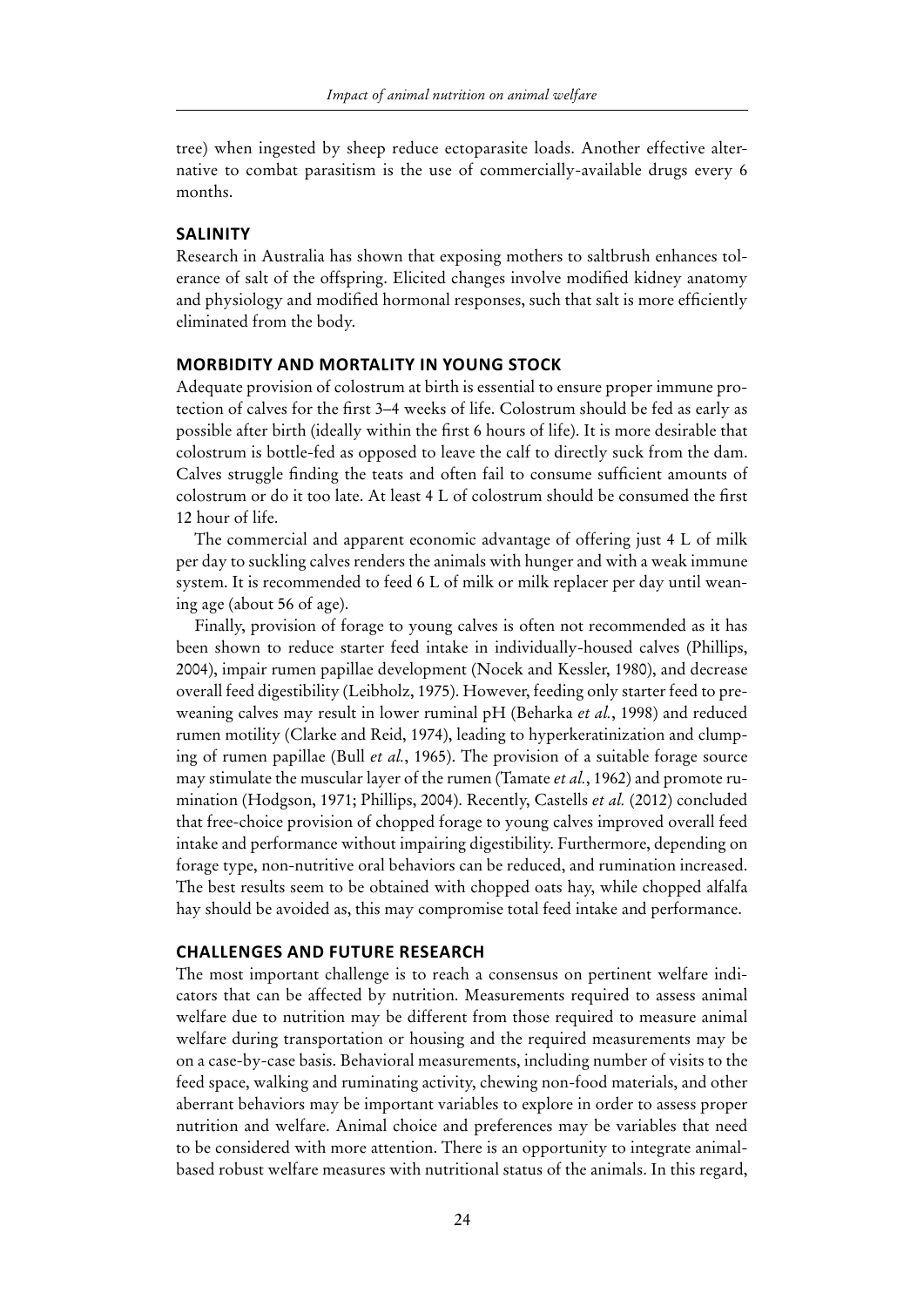researchers are encouraged to work together to construct a welfare measuring system that is objective, repeatable, and capable of validation. Today, this does not exist, and without agreed indicators, it is a real challenge to assess improvements or impairments in the welfare of animals.

The current drive to improve productivity from livestock has led to some nutritional strategies that may place the animal at risk or threatening welfare. In general, there is the perception that high production is linked with poor welfare, but it should be acknowledge that at any given time, high production is usually accompanied by high welfare. The challenge under this situation is to sustain welfare over time. Thus, more holistic studies, such life cycle, and long-term cost-benefits of these systems are needed. An example of challenges imposed by high production is rumen function. A common problem is rumen acidosis that may lead to laminitis among other disorders. There is a need to clearly establish the link between rumen acidosis and laminitis through conducting nutritional interventions and evaluating welfare indicators (pain, self-selection of analgesic, dietary components, etc.). Furthermore, there is a need to continue improving nutrient utilization of feedstuffs by ruminants through improved rumen fermentation. Overall, more research is needed on production systems integrating welfare outcomes and performance. Of special importance is attempting to adapt, rather than directly transferring, knowledge from one production system or geographical location to another. More specifically, there are doubts whether negative energy status actually challenges the welfare status of the early-lactation cow. Research should be conducted to assess the impact of different degrees of negative energy balance on immunocompetence, behavior, endocrine changes, and emotions.

Another important aspect is undernourishment in calves seen in both intensive and extensive systems of production. Improving the nutritional status of these animals will reduce mortality and morbidity, especially under extreme climatic conditions. In this regards, there is a need to explore and develop better climate forecasting models, better whole-farm management models integrating pasture, soil, stocking density, and breeds. Also, tribal management systems (weeds, fire, deferred or buffer grazing) should be studied to improve both welfare and productivity. The same problem as seen in calves and heifers can be observed in dry cows. These animals, often regarded by the farmers as "non-producing" animals tend to be neglected or receive a low priority in terms of amount and quality of nutrition.

Intensive livestock feeding systems commonly provide uniformly formulated foods based upon table values of nutrient requirements. If all nutrient requirements are met for the "average" member of the herd, then it follows that adequate nutrition is achieved. Nevertheless, individuals within a herd vary substantially in their intake and preferences for feeds, needs for nutrients and tolerance of excesses of nutrients in their diets. Even in extensive systems, variation in dental arcade causes individual sheep and goats to forage with different efficiencies. Sheep and cattle of uniform age, sex, and breed vary in their preferences for foods. Some animals prefer foods high in energy, whereas others prefer foods of medium or even low energy. There are clear differences in the susceptibility to acidosis in feedlot cattle. Thus, what traditionally has been considered normal foraging behaviour and adequate nutrition for the "average" animal may not be so for specific individuals. A solution to this problem may involve acknowledging the role of livestock as active players in feeding systems, as opposed to passive entities that just respond to prescriptions and formulations devised by humans.

25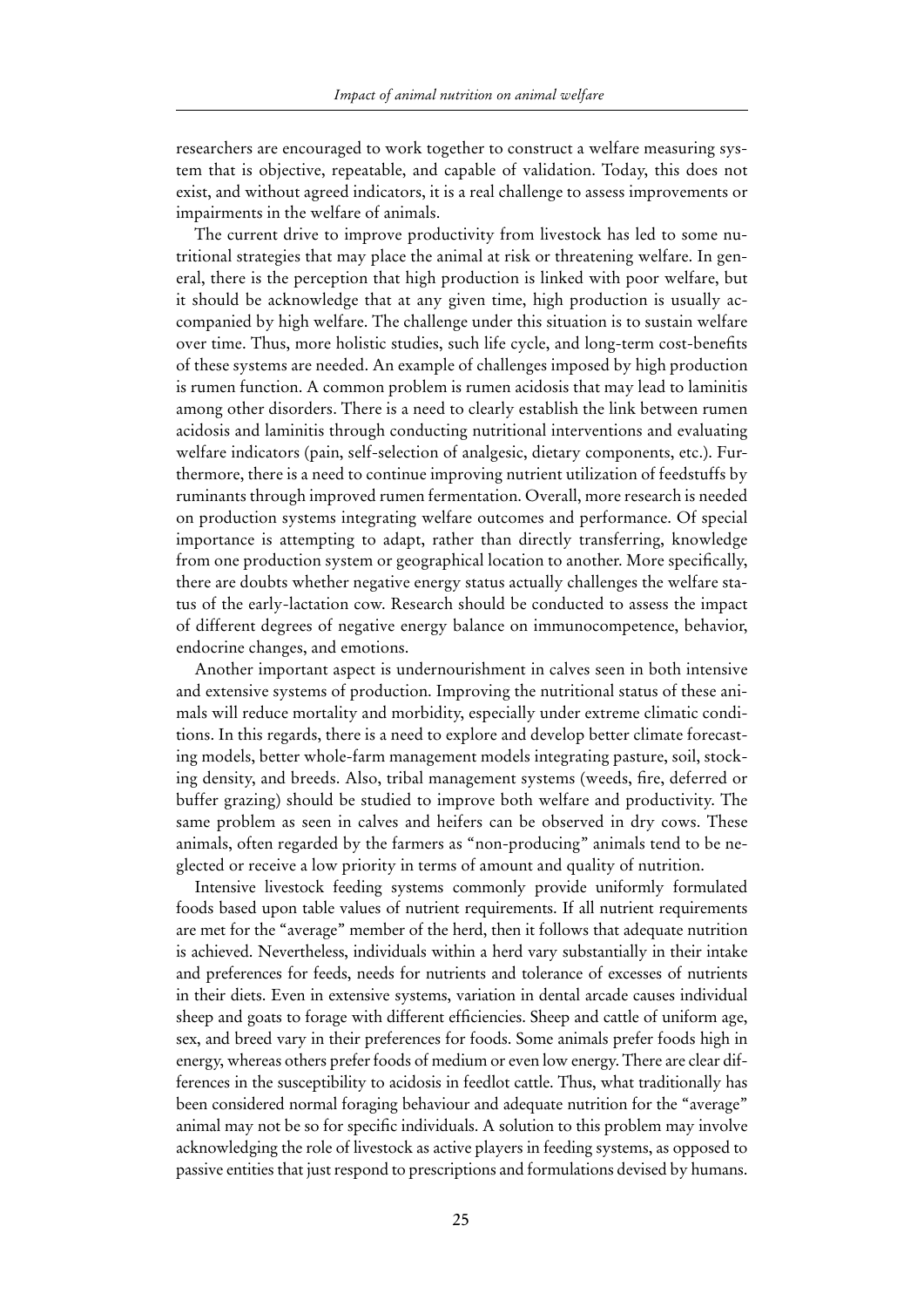In terms of nutrition, the need for improved feeding and forage preservation methods and conduct practical feeding trials to investigate feed formulation, and feed delivery methods with the aim of improving production parameters and welfare concomitantly was stressed.

Parasitism is another important challenge to animal welfare, especially under extensive production systems. In this regards there is an opportunity to improve animal productivity by improving resistance to parasites via nutrition and plant management.

Another major challenge that was identified involved the provision of food for a growing human population in a manner that is respectful with animal welfare. In this sense, more research is needed on livestock systems that include acceptable animal welfare outcomes. Adapt knowledge from developed to developing countries more appropriately, review the state of the art knowledge for applicability to development countries with respect to nutritional demands, feeding management demands, climatic situation and logistical requirements vs availability.

Finally, domestic and wild ruminants are constantly challenged by predators. In the USA, wolves are a growing concern. Predators do not only kill or injure animals but grazing animals will increase vigilance times and substantially reduce grazing time. In addition, they may avoid certain foraging areas if they perceive the risk of predation. Thus, these "landscapes of fear" negatively impact animal nutrition and welfare. More research in this area is needed to find protection for these animals or reduce the risk of exposure.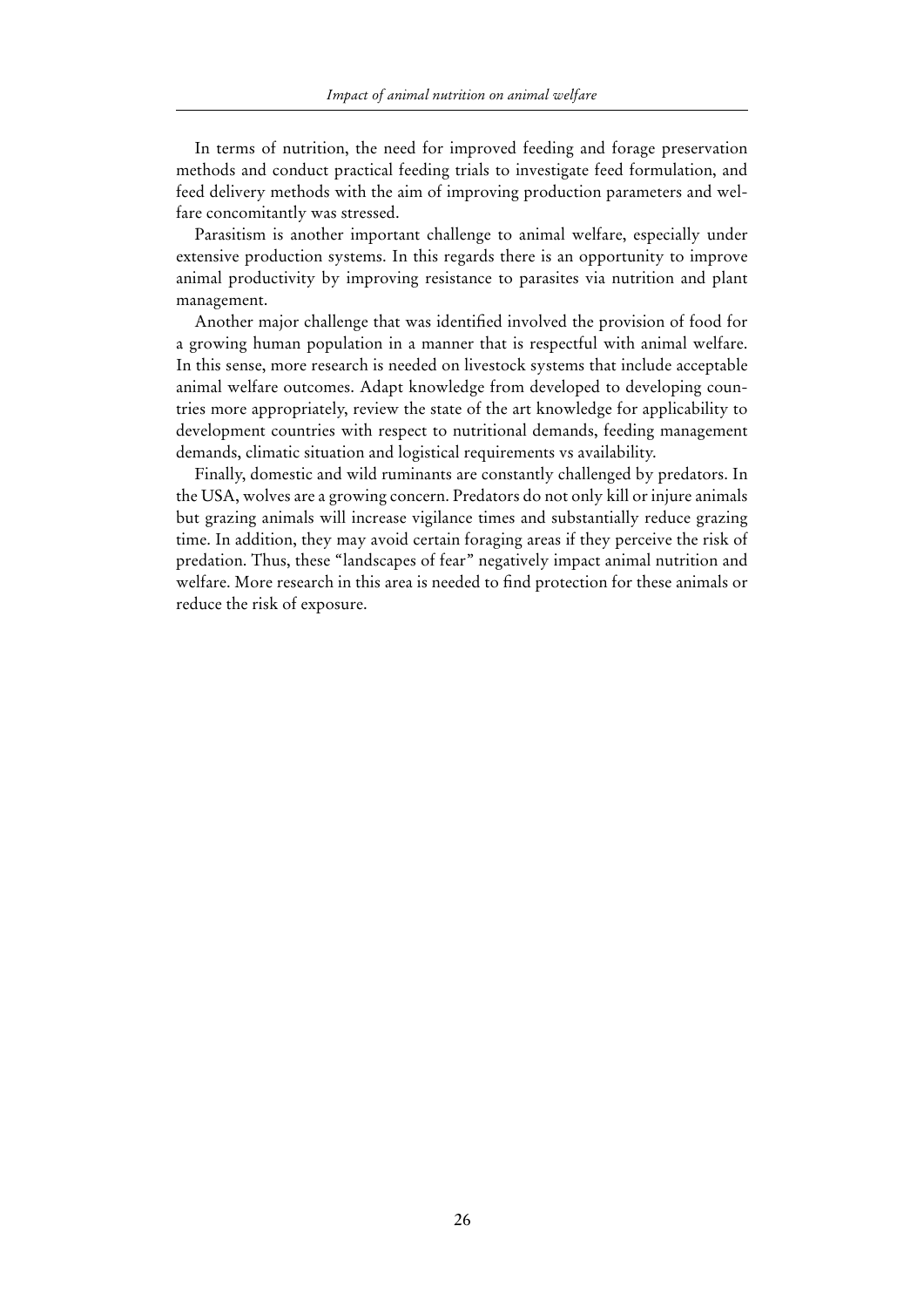# **Opportunities and challenges to enhanceanimal welfare through animal feeding approaches in monogastrics**

#### **Understanding and dealing with chronic hunger**

There is a very significant opportunity to improve welfare by reducing chronic hunger in animals on restricted feeding systems (D'Eath *et al.*, 2009). There are a number of situations where chronic hunger arises. These include the absence of sufficient feed in subsistence systems, the deliberate restriction of feed for breeding animals in intensive systems, and the possibility of nutrient specific hungers arising from imbalances between the diet supplied and the metabolic needs of the animal.

The biggest challenge, in both pig and poultry feeding, is to alleviate hunger whilst restricting feed in order to avoid obesity. There is significant societal concern about the high level of abnormal stereotyped behaviours seen in many intensive monogastric production systems as a consequence of hunger in these animals (Lawrence and Terlouw, 1993; Spoolder *et al.*, 1995; Mench, 2002). This also impacts on other aspects of welfare because of the potential for serious competition for feed when it is given and the general increase in aggressiveness of animals whose foraging motivation is frustrated (Edwards, 1992). In order to develop effective approaches to deal with chronic hunger, both fundamental and applied research are necessary, in addition to better implementation of existing knowledge.

The first requirement is to understand the animals' perception of hunger and to quantify in a better way how this influences its affective state. This will require both (neuro) physiological approaches, looking at the effects of the hunger on neuropeptides and gene expression, and behavioural approaches, using new techniques for the assessment of affective state such as conditioned place preferences. Once tools to quantify hunger are available, the more subtle issues of nutrient specific hungers, particularly for micro-nutrients, and the role of appetite suppressants can be investigated (Sandilands *et al.*, 2006). A more critical evaluation of the role of bulky and high fibre feeds can be made, different raw materials can be evaluated and quantitative recommendations for the types of fibre which best promote satiety can be developed (Meunier-Salaun *et al.*, 2001; Nielsen *et al.*, 2011).

A related challenge in dealing with the adverse consequences of hunger is the prevention of injurious abnormal behaviours (sometimes called vices, such as tail biting in pigs and feather pecking in poultry) which can result from the frustration of foraging motivation (Dixon *et al.*, 2010; Taylor *et al.*, 2010). At the fundamental level, there is a need to understand the neurological mechanisms which mediate these behaviours so that effective intervention strategies to deal with their various nutritional and environmental trigger factors can be developed. At a more applied level, the definition of which forms of environmental enrichment are adequate for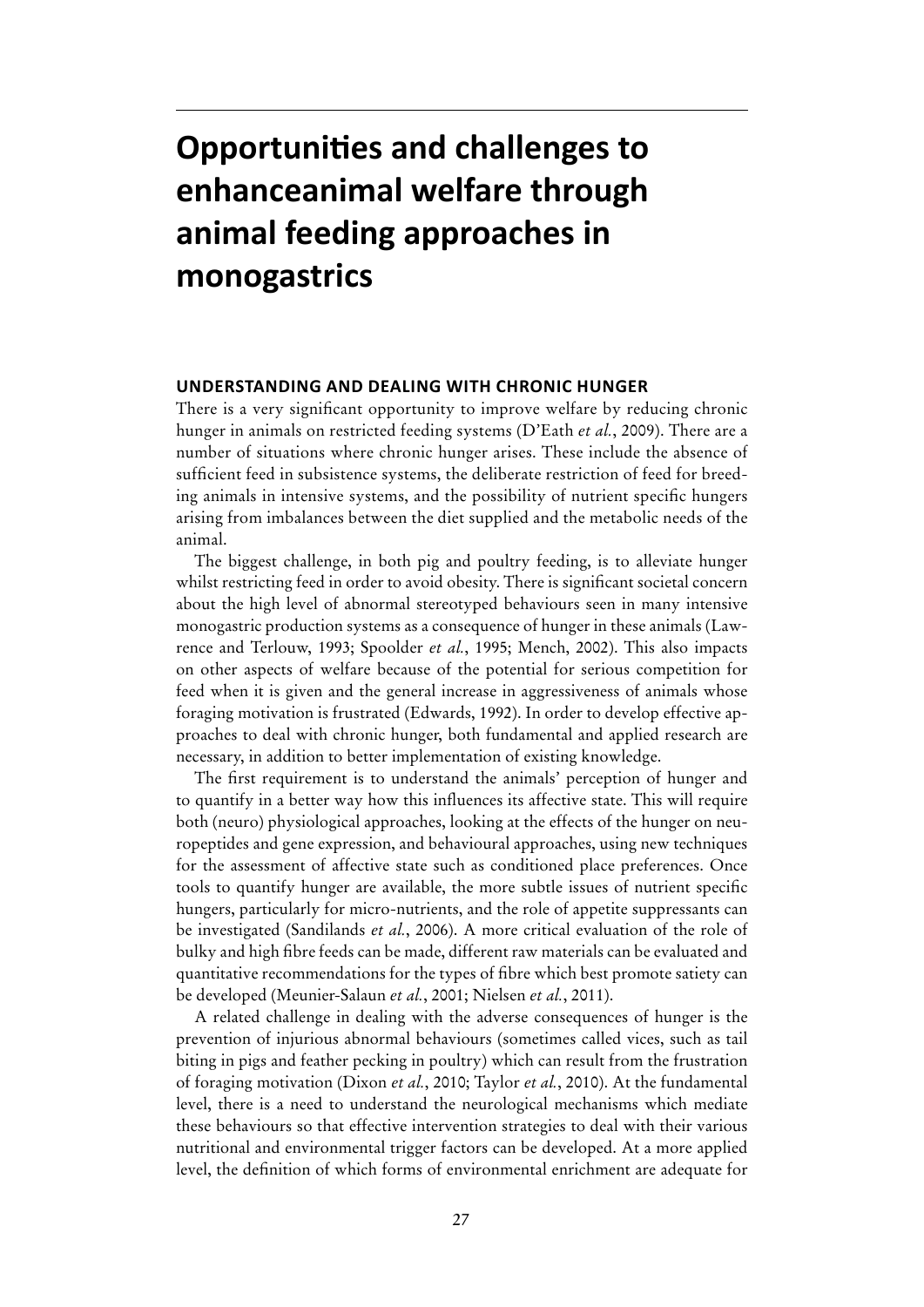the expression of motivated foraging behaviour would allow better strategies for managing hungry animals in intensive systems. This would involve determining the extent to which opportunity to perform different behaviours under hunger conditions can affect the animals' affective state.

#### **Matching diets to nutritional needs**

In many cases, it is not the absence of feed which causes a welfare problem, but the feeding of an inappropriate diet. Both pigs and poultry show a high degree of "nutritional wisdom", being able to detect dietary imbalances and remedy these if an appropriate variety of feed sources is available (Rose and Kyriazakis, 1991). When fed on a single compound diet in intensive systems, the animal does not have this possibility and so understanding in more detail how genetic, environmental and health factors affect the need for each specific nutrient is important for correct diet formulation.

In order to tailor diets to animals in a way that improves welfare, it is therefore important to understand the animals' nutritional objectives and to design diets that match both these and the economic objectives of the farmer. This might allow, for example, targeted manipulation to regulate intake in ways that maximize production output or product quality, without generating unpleasant (nutrient specific) hunger states.

Particular challenges are posed by the design of diets for local breeds of livestock, since most current nutritional research and recommendations are based on improved breeds managed in intensive systems. Local breeds are generally slower growing, have greater appetite, partition more energy into fat reserves and have more robust health status. These characteristics need to be better defined in nutritional terms for a wide range of local breeds in use in different countries, and the nature of any genotype-nutrition interactions specified. In particular, it is important to understand if there are genetic differences in hunger-causing nutritional states, since local breeds with lower metabolic demands may have evolved to deal better with situations of food or specific nutrient deficiency.

In improved breeds which have been highly selected for production characteristics, there are opportunities to mitigate the effects of problems associated with genetically induced fast growth and the partitioning of nutrients to production functions. Examples of such challenges are the skeletal and metabolic problems experienced by fast growing meat chickens, and the osteoporosis seen in laying hens. These might be addressed through nutritional interventions targeting regulation of calcium, phosphorus and vitamin D metabolism.

Another widespread welfare challenge arises from understanding and alleviating environmental conditions that influence the animals' feeding behaviour, feed intake or nutrient partitioning. As examples, thermal stress will change appetite (Verstegen and Close, 1994), conditions causing fearfulness will induce a physiological stress response and change nutrient partitioning (Wellock *et al.*, 2003; Virden and Kidd, 2009), and health challenges will affect the requirements of the immune system for specific amino acids needed to mount an immune response (Kogut and Klasing, 2009; Le Floc'h *et al.*, 2009). Further development of current models for calculation of nutrient requirements to incorporate such factors would allow more targeted formulation strategies to better meet the needs of animals in the wide variety of conditions which exist in practical farming.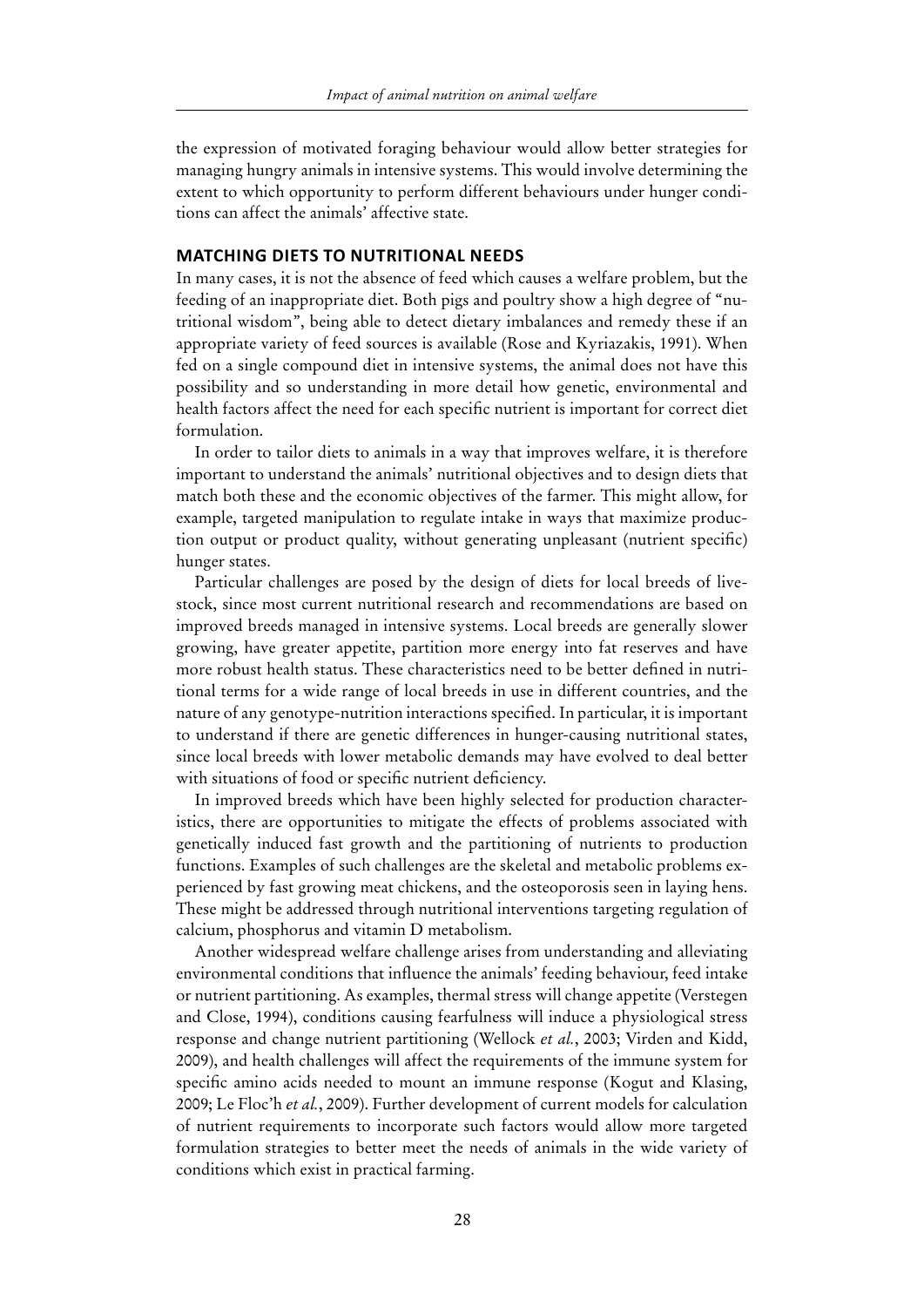#### **Developing more sustainable nutritional strategies**

Whilst a good understanding of nutritional requirements for the optimization of performance has been developed over recent years, the opportunity to use nutritional approaches to address other sustainability goals is less well exploited. Societal goals such as the supply of food which is both safe and nutritious to humans, whilst generating low environmental impact from production systems, have a major nutritional component.

Producing safe food involves the exclusion of zoonotic organisms and hence the control of bacterial and parasitic infection. This is also an important objective for the health of the animals themselves. In the past, there has been widespread use of in-feed antimicrobial and anthelminthic additives to control disease in animals, both clinical and sub-clinical, and hence promote growth and productivity. Whilst very effective in this function, the practice of routine prophylactic dietary inclusion of antimicrobials has given rise to concerns about its role in promoting the development of antibiotic resistant strains of bacteria (Chesson, 2006). These can affect the efficacy of treatment for disease in both the animal population, but also in humans. Similarly, parasites resistant to the common anthelmintic chemicals have emerged. There is significant opportunity to develop better nutritional strategies to promote health without the input of chemical therapeutics, for example by formulating diets which promote more beneficial strains of gut micro-flora and competitive exclusion of pathogens. Organic acids, prebiotics, probiotics and phyto-chemicals all have a potential role to play as natural antibiotics or anthelmintics.

The challenge of minimizing environmental impact involves designing diets not just for animal performance but also for post-animal consequences of manure composition. There are significant opportunities to model nutritional effects of diets on excreta composition and its environmental consequences. This would allow the implementation of least cost formulation strategies for overall environmental impact, including lowest carbon footprint from dietary ingredients, rather than just for animal performance (Rigolot *et al.*, 2010; Mosnier *et al.*, 2011). Such approaches can be relevant for animal welfare, since excreta composition can influence litter quality, and hence air quality in livestock buildings (Namroud *et al.*, 2010). It can also affect environmentally-damaging emissions of ammonia and greenhouse gases from excreta once removed from the buildings to storage or distribution to land, and the nutrient availability and fertilizer value for crop production. Therefore, reduction in excretion of nitrogen surplus to nutritional requirements, which can increase ammonia volatilisation, is desirable from both an environmental and an animal welfare perspective. Ammonia causes environmental acidification, damaging to vegetation, and is also irritating to the eyes and mucus membranes of the respiratory tract of the animals themselves, as are dust particles generated if the food is given in dry meal form. In other instances, there may be conflicts between environmental and welfare objectives. For example, keeping animals on bedded systems allows better expression of foraging behaviour but can increase emissions of ammonia, and of greenhouse gases from bedding fermentation.

#### **Implementing knowledge and socio-economically applicable solutions**

A great deal of knowledge already exists on ways to improve welfare through nutrition, both directly by meeting known nutrient requirements and indirectly by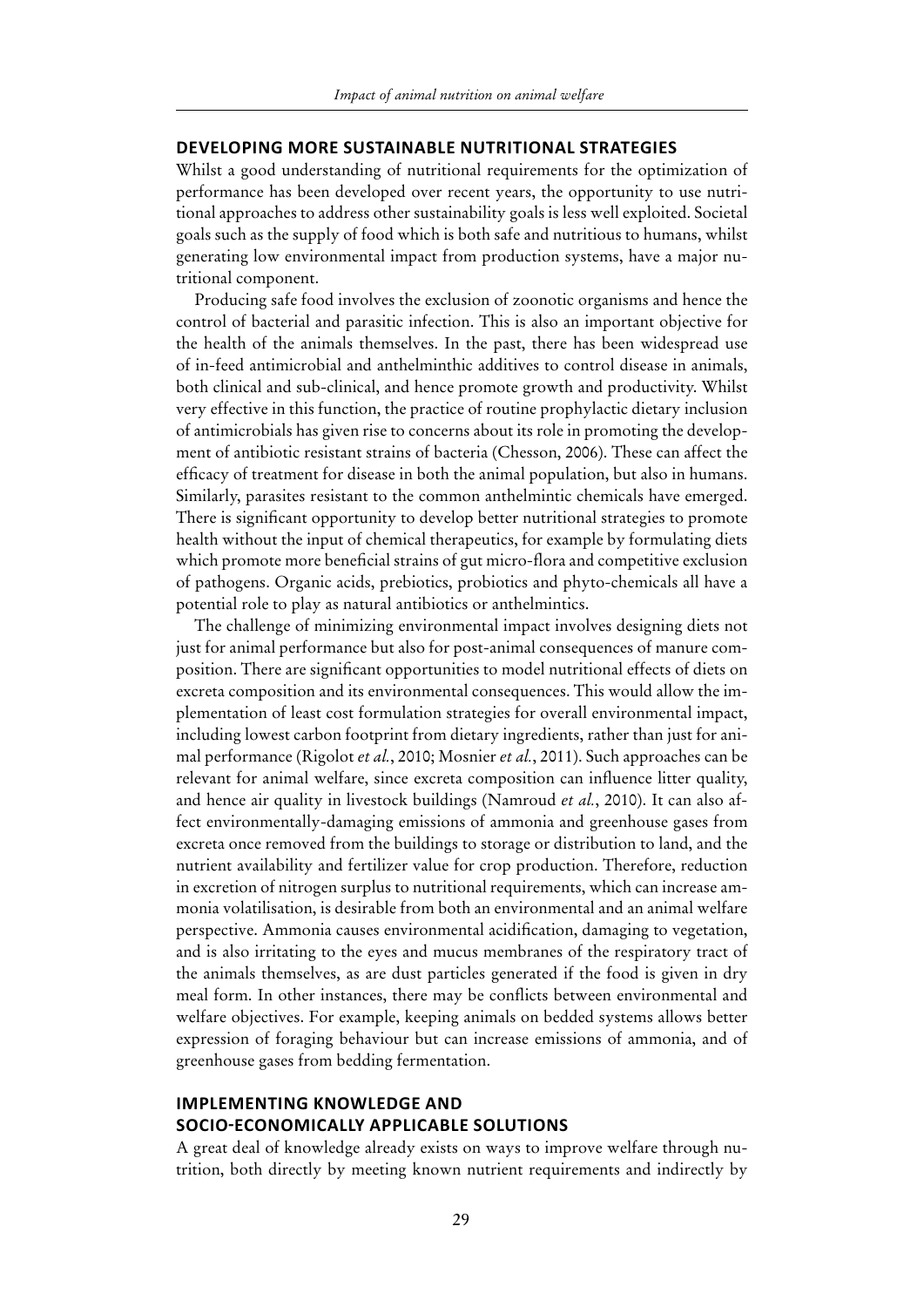addressing some of the issues associated with hunger. There are significant opportunities to improve welfare through application of this knowledge in the field, but a major challenge lies in promoting effective dissemination and motivating uptake. Animals are kept in a wide variety of socio-economic circumstances, and farmers therefore have different opportunities and motivations to improve animal welfare. Social science research to identify the most effective approaches for each situation would be of great benefit.

Knowledge dissemination depends on having advisors with appropriate competence. There is currently little overlap in education, and little dialogue, between people trained as nutritionists and those trained as animal welfare scientists. There is a need to educate nutritionists to understand animal welfare, including both physiological and psychological aspects, and to educate animal welfare scientists to better understand nutritional physiology, nutrient partitioning and the metabolic states underlying hunger. In this way integrated strategies to optimize both performance and welfare of animals could be more effectively developed and disseminated.

The knowledge base of advisers and farmers at local level also needs to be improved, particularly in regions of lower socio-economic status, so that they can understand nutrient values and correctly apply these under field conditions. This is particularly challenging in relation to the formulation of diets from diverse local ingredients, and particularly by-product ingredients, where scientific characterisation is scarce and variability is high. The development of quick and simple field methodologies for raw material evaluation would be of assistance in this respect. Examples might include simple flotation devices to assess specific gravity and dry matter content of liquid by-products, or colour charts to assess degree of thermal damage in heat processed materials. The parallel development of kknowledge transfer materials to disseminate such approaches could significantly reduce the extent of inappropriate diet formulation.

Finally, there is currently much wastage of valuable feed resources through poor storage and preservation. This gives great opportunity to improve the nutritional status of animals without the need to increase primary feed production. The challenge is to develop simple and affordable technologies without major structural or industrial requirements which can be applied in developing countries. Refinement of simple fermentation technologies is an obvious example. In this way seasonal variation in feed supply could be buffered and animals maintained in better nutritional state throughout the year. This offers the advantage of a correspondingly more regular supply of animal protein or financial income to the human population.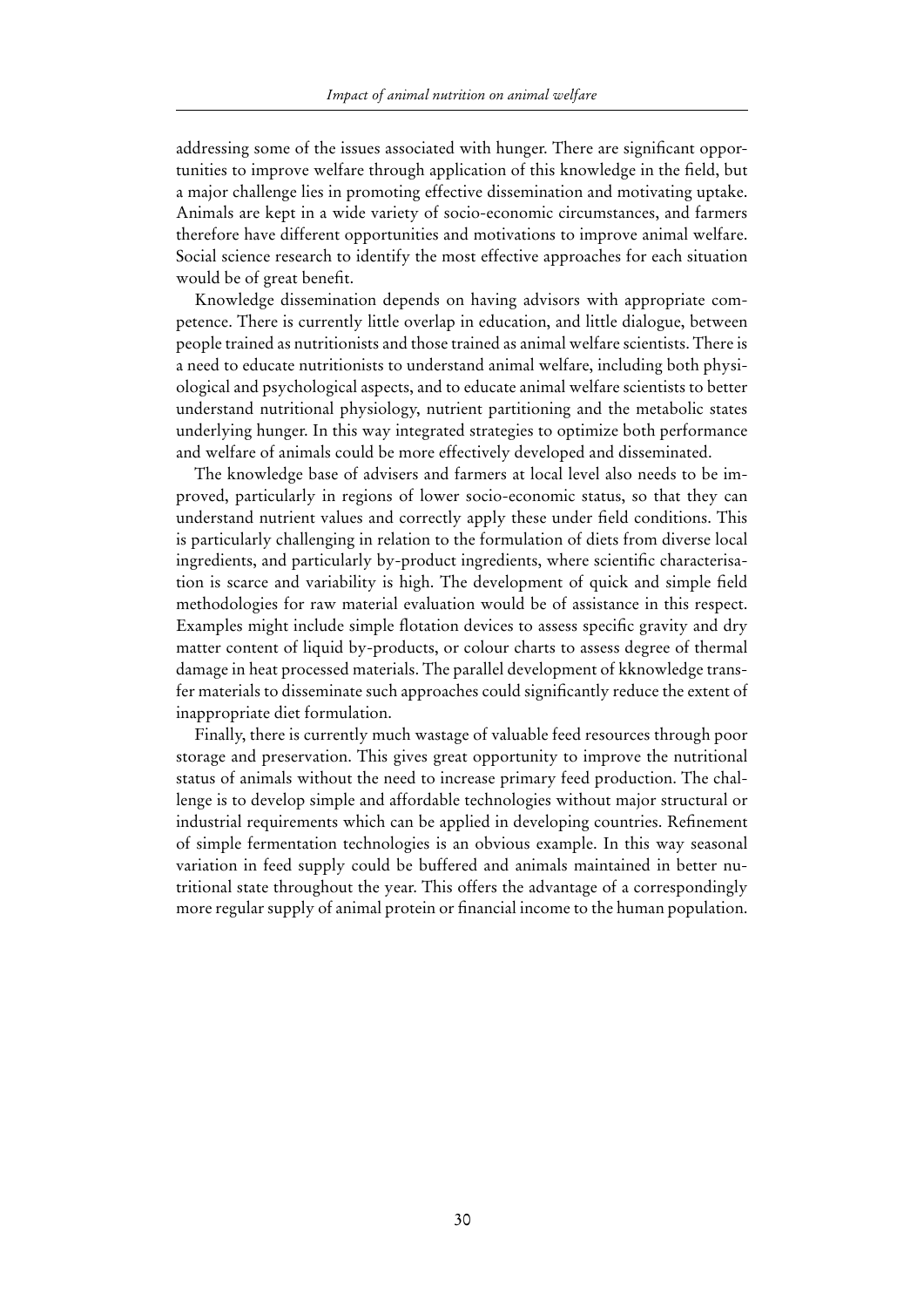# **Guidelines and policy options promoting sustainable animal feeding that enhance animal welfare, animal productivity, animal product quality and profitability**

In terms of policy, it is important to emphasize that welfare recommendations need to go hand-in-hand with profitability. Some proposed practices aimed at improving welfare might reduce levels of profitability. On the other hand, some interventions will increase the profitability, and these should be given priority.

In addressing the opportunities and challenges to promote welfare of animals through better nutrition, there is a need for integrated activity from governments, professional bodies, scientists, extension workers and industries to support the implementation of good practice by the farmers themselves. In many cases, although not all, nutritional approaches which improve animal welfare will also improve productivity, product quality and hence profitability. Examples include correct matching of diets to nutrient needs, good characterization and storage of raw materials, and identification of natural therapeutic substances. Such examples are easier to promote to farmers than situations where there is some conflict between enhancing animal welfare and maintaining profitability, for example the alleviation of chronic hunger or the provision of environmental enrichment.

Most importantly, there should be a concerted effort of scientists, politicians, farmers and food-chain industry to develop and validate indicators, in order to allow an international endorsement of specific acceptable minimum welfare standards related to nutrition. Some indicators should account for the life cycle of the long-term effects. Social knowledge about responsible farming practices that consider longevity, long-term performance, and overall life-cycle should be improved. Showing and promoting the positive relationship between animal welfare and production with respect to good nutritional programmes should be fostered through farm programmes and extension services.

For opportunities which were identified in the previous section, specific actions can be highlighted and the relevant actors identified.

#### **Assessing and assuring welfare**

1) Inter-governmental organizations should foster the international endorsement of specific acceptable nutritional animal welfare indicators or parameters and minimum welfare standards related to animal nutrition. To harmonise basic minimum standards for welfare relating to nutrition, so that trade distortions do not result from initiatives for welfare improvement, international agreement should be sought regarding the status of certain contentious practices, for example forced moulting, force-feeding or very early weaning. This requires governments and relevant IGOs to enter into discussion with a view to formulating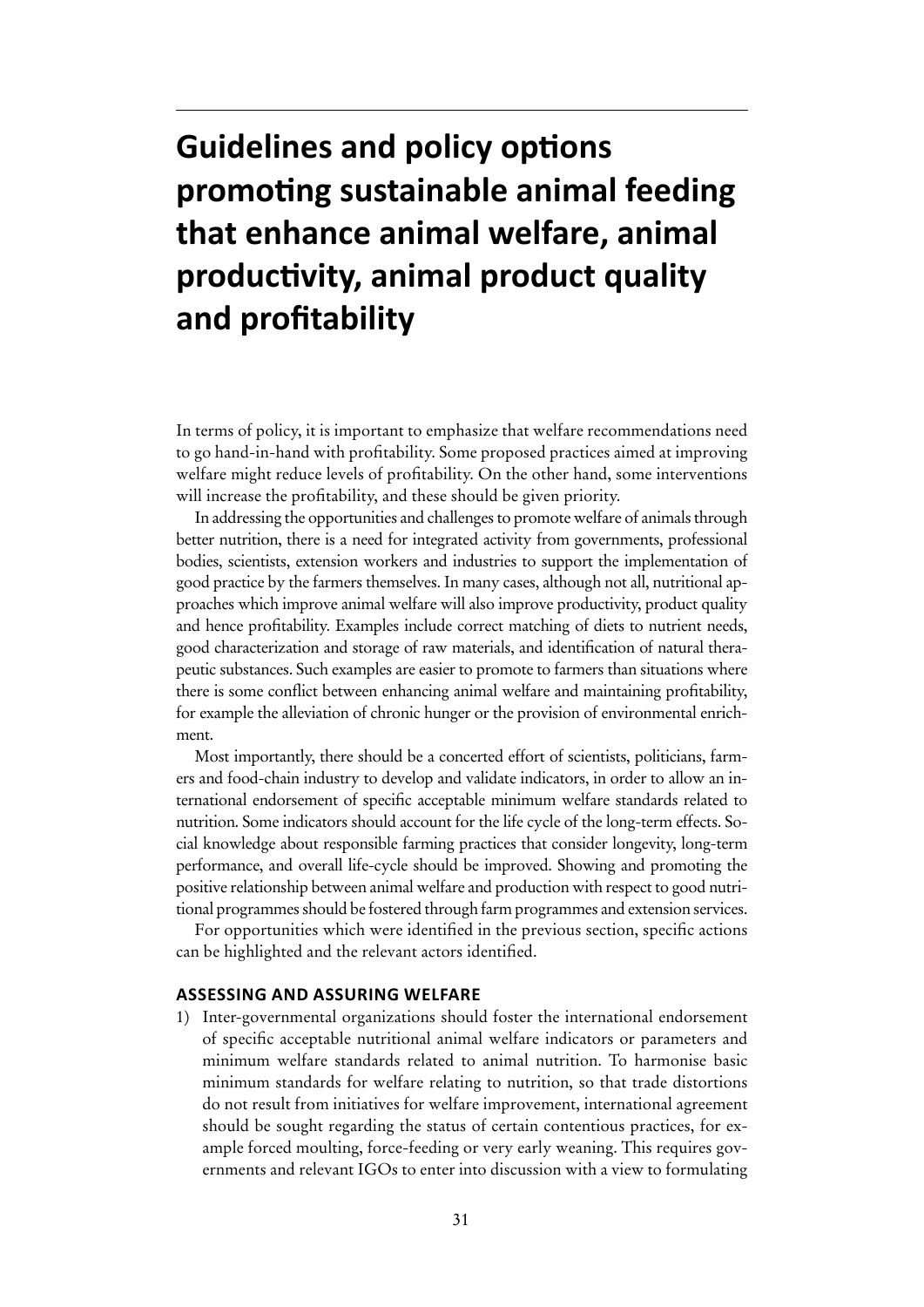and implementing international minimum standards. Similarly, an internationally orchestrated effort should take place to achieve an international endorsement of feed quality and safety standards involving the concerted effort of scientists, politicians, producer and the food chain industry.

- 2) To minimize mistakes due to inadequate implementation or transfer of technologies from different geographical regions and production systems, there should be a requirement of independent in-depth assessment (quality, impartial) of the welfare and performance impact of any foreign or new technology before it is adopted (for this, it is necessary that the research community agrees on validated and objective welfare indicators).
- 3) There is a need to foster industry certification requiring welfare acceptable practices whilst providing adequate knowledge and suitable technology. Donors and governments should support this process to achieve globally-recognized certification parameters in order to avoid misinformation by industry representatives, caused either by unawareness or commercial interest, and actively promote the distribution of knowledge. This could be tackled by training and certification of all persons providing advice on feeding.
- 4) To ensure and promote awareness of good practice in relation to the welfare consequences of feeding, appropriate nutritional standards should be incorporated into Quality Assurance schemes and independently assessed on a regular basis. This requires leadership from Quality Assurance bodies who set standards and implement assessments, and support from retailers and NGOs to promote goods produced under such Assurance to consumers.
- 5) A number of welfare problems in ruminants are elicited by the feeding of poor quality or unsafe feeds. There is a need for evaluation of feed safety, quality and provenance using agreed standards and protocols with the feed industry legally required to produce feed according to such standards.

#### **Understanding and dealing with chronic or severe hunger or thirst**

- 1) To understand the control of food intake and animals' perception of hunger, methodologies to measure affective state in relation to metabolic indicators should be developed. In doing this, it is possible to draw on knowledge from human studies, which benefit from the advantage that affective state can be verbalized. This is a task for scientists, supported by governmental funding bodies and industry. In applying this knowledge, there is then a need for better practical measures of hunger, malnutrition and undernutrition in order to evaluate animal welfare in the field. Once such measures exist, they can be implemented by veterinarians, extension workers or farmers themselves on a day to day basis. They can also be used to independently verify good nutritional practice by assessors in Farm Assurance programmes.
- 2) To minimize welfare impacts from disruption of feed and water supply, including the breakdown of automated systems which put large populations of animals at risk, more effective monitoring and alarm systems should be put in place. This requires technical development by engineers, manufacture and marketing of appropriate systems by industry and their purchase and operation by farmers. The capital cost should be at least partially offset by reduction in the current impact of such events on animal growth and performance. Because of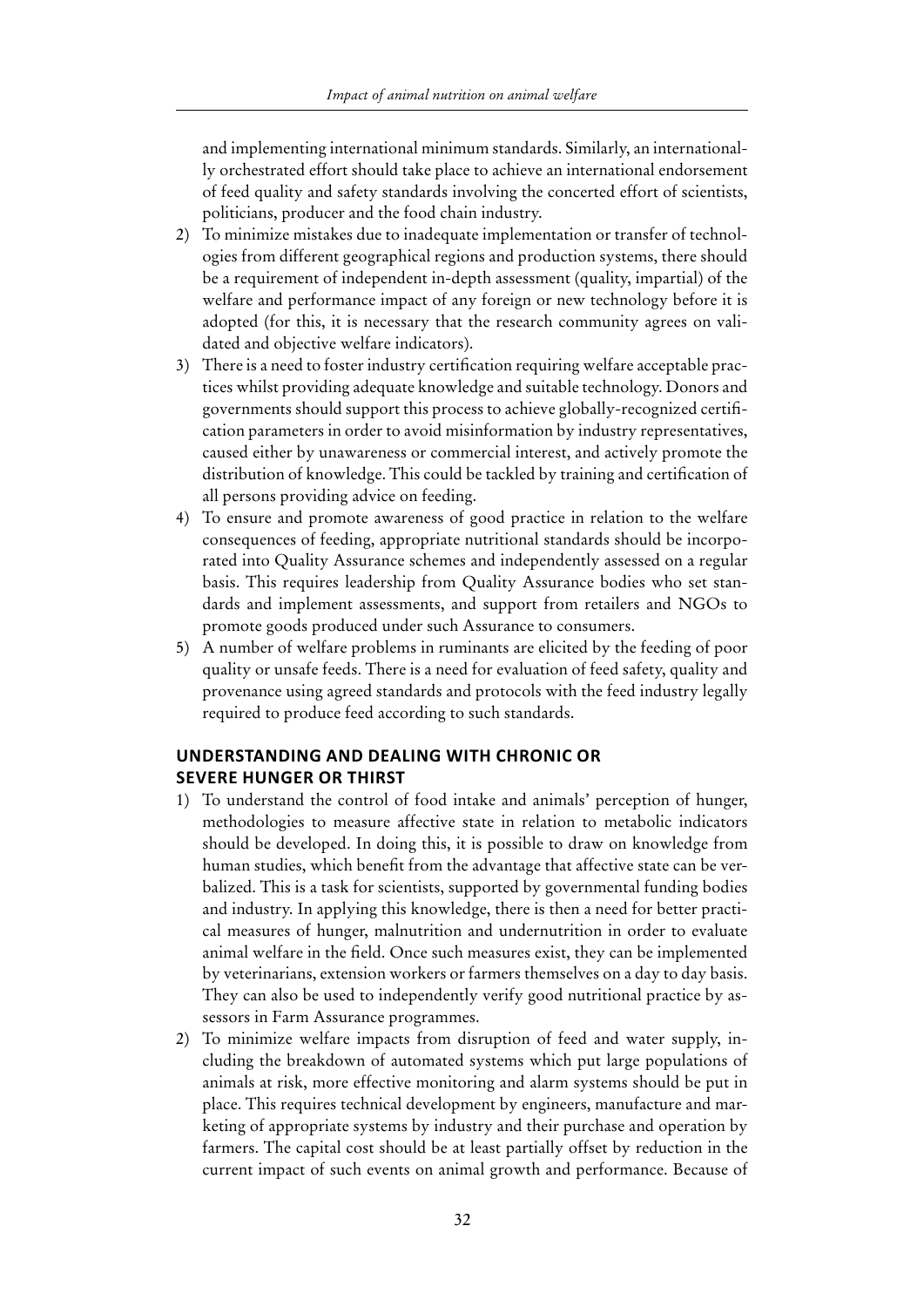the welfare importance of this issue, it is appropriate for governments to consider whether a legislative requirement is justified.

- 3) To minimize the risk of hunger or undernutrition arising from certain farm practices driven by economic considerations, for example forced moulting of poultry or early weaning of piglets, there should be re-evaluation of the economic justification of such practices and development of more welfare friendly, but equally economically sound, alternatives to generate win-win situations. This requires the combined inputs of scientists and economists to develop solutions, extension workers to disseminate these solutions and farmers to apply them.
- 4) Matching diets to nutritional and welfare needs.
- 5) To ensure that those involved in the formulation and manufacture of diets and the provision of nutritional advice (e.g. nutritionists, feed company personnel, veterinarians) fully understand the welfare implications, both positive and negative, of their advice, welfare training should be provided as part of nutrition courses. This requires implementation by educationists in colleges and universities, and by professional bodies in schemes for continuing professional development. To transmit such knowledge at the appropriate technical level to ensure that farmers also understand the welfare implications of their decisions on feeding practice requires outreach activities by extension services, feed companies and veterinaries with whom the farmers have regular interaction and trust. In the previous years, there has been a generalized decrease in the extension activities of many governments. Government should assume more responsibility for the provision of advisory bodies and extension services using currently available technologies (e.g. web).
- 6) To promote understanding of the nutritional needs of animals under extensive and semi-intensive conditions, where feed ingredients are more variable and seasonal in supply, extension workers should be provided with the training and necessary tools for calculating balanced diets which take into account the available resources. Such tools might include tables of nutrient requirements for different genotypes and circumstances, tables of typical composition of the anticipated range of raw materials, and simple on-farm tests to fine tune estimation of their nutritional value, and diet formulation software utilizing these data. The financing and delivery of such training and tools should be the responsibility of governments, educational establishments and NGOs.
- 7) An important part of the information on raw material characterization will be the limitations on inclusion of certain ingredients because of the antinutritional factors that they contain. There should be a synthesis and dissemination of the available information on this subject by the feed industry and extension workers. FAO could play an important role in this through inclusion of such information in updates of their Factsheets, especially those for tropical plants.
- 8) Where diet analyses indicate nutritional deficiencies, which are particularly likely for micronutrients such as vitamins and trace elements, microfinancing institutions should empower their officers to support nutritional programmes by making available financing for the purchase of the (micro) supplements required to make balanced diets. These could improve animal welfare but also animal health, the efficiency of feed use and profitability of production.
- 9) To remove other sources of inefficiency in nutrient use, practices that increase nutrient uptake in the gut from ingested feeds should be encouraged. These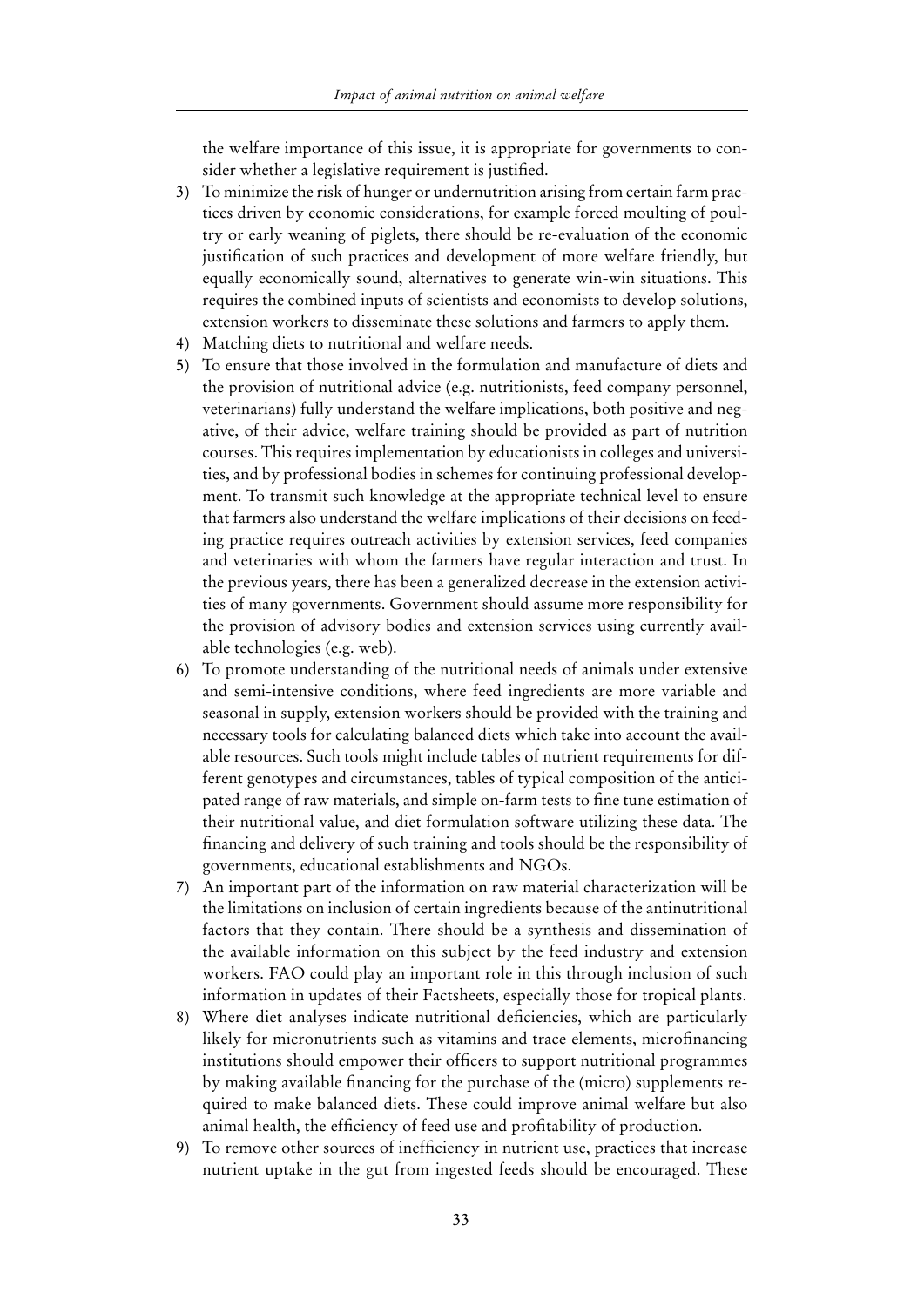could include use of parasiticides and of enzymes which release nutrients otherwise unavailable to monogastrics, for example phytase which liberates bound phosphorus or carbohydrases breaking down indigestible non starch polysaccharides. To determine the (cost) effectiveness of such approaches, there should be research and practical surveys into the current levels of nutrient loss through malabsorption and the efficacy of different approaches to remedy this.

#### **Implementing knowledge and socio-economically applicable solutions**

- 1) Due to economic pressures, there is frequently a focus on short-term production goals which can affect the nutritional welfare of animals. Development and promotion of socially-responsible (ethically, economically, welfare, environmentally, quality and safety) production is required. Government, industry, donors – research, NGOs, national and international bodies should promote the uptake of indicators such as morbidity and mortality, minimizing the focus on short term production parameters by increasing the evidence base and distribution of knowledge of socially responsible and welfare-prone farming practices.
- 2) In the case of ruminants, a common welfare problem related to nutrition is the utilization of marginal lands for animal production. Poor land management, overstocking, and poor prediction of the impact of climate change on food availability pose a thread to ruminant welfare. To address this threat, there needs to be an integration of disciplines (soil management, agriculturalists, sociologists, pasture specialists, nutritionists and veterinarians) and a combined approach of knowledge transfer. Government should resume its responsibility to provide advice and policy on sustainable land management. Climate change policies may impact on animal welfare and should consider animal welfare. The trade offs should be considered when drafting recommendations
- 3) To ensure enough resources to provide an adequate regional feed supply for livestock in extensive systems, governments and community groups should develop and implement models to match the livestock population to the available feed materials. This needs to consider the seasonal fluctuations in feed availability and the ability to store and utilize raw materials to smooth out such fluctuations, or the strategically timed birth and slaughter of animals to most efficiently exploit seasonal surpluses. To maximize the use of scarce feed resources, there should be dissemination of best practice on storage to minimize nutrient loss, protect valuable but more labile components such as vitamins and maintain feed hygiene. Such dissemination activities could be facilitated by NGOs.
- 4) Within planning of regional food supplies, there should be contingencies which can ensure the provision of adequate resources to safeguard animal welfare under emergency conditions, such as climatic extremes causing floods, fires or crop failures, or breakdown of infrastructure in the event of conflict. Where feed supplies cannot be maintained, there should be plans for emergency slaughter of animals and salvage of the maximum amount of human food as part of this process. Such plans, and their implementation by governments and community groups, can be facilitated by NGOs, IGOs and donor groups.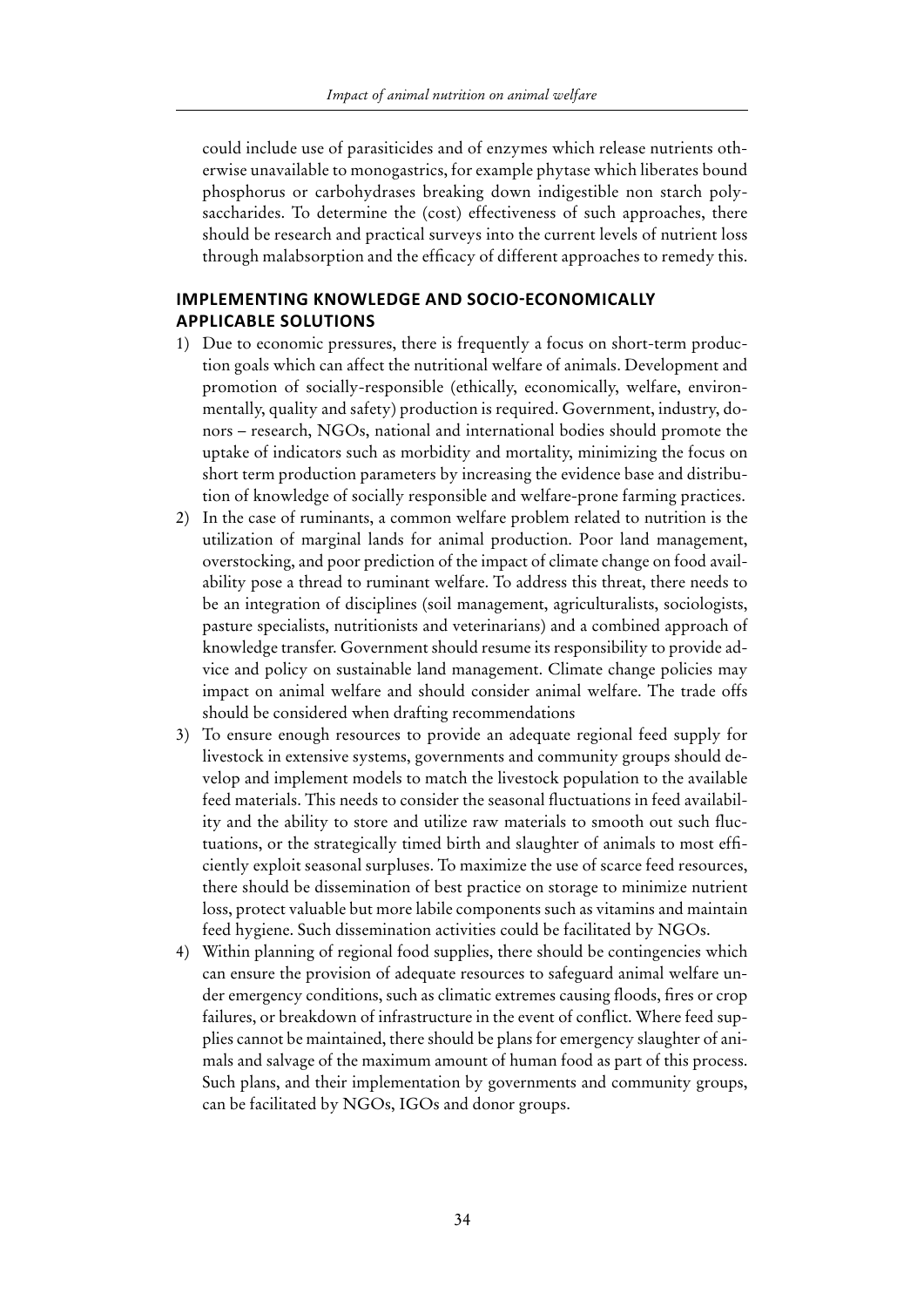### **References**

- **Andersen, P. H., Bergelin B. & Christensen K. A.** 1994. Effect of feeding regimen on concentration of free endotoxin in ruminal fluid of cattle, *J. Anim. Sci.* 72: 487–491.
- **Arey, D.S. & Edwards, S.A.** 1998. Factors affecting aggression in newly regrouped sows and the consequences for reproduction, *Livestock Prod. Sci.* 56: 61–70.
- **Athanasiadou S., Houdijk J. & Kyriazakis I.** 2008. Exploiting synergisms and interactions in the nutritional approaches to parasite control in sheep production systems, *Small Ruminant Res.* 76: 2–11.
- **Bach, A., Ferrer A. & Ahedo J.** 2010. Effects of feeding method and physical form of starter on feed intake and performance of dairy replacement calves, *Livestock Sci.* 128: 82–86.
- **Bach, A. & Ahedo J.** 2008. Record keeping and economics of dairy heifers, *Vet. Clin. North Am. Food Anim. Pract.* 24: 117–138.
- **Bach, A., Tejero C. & Ahedo J.** 2011. Effects of group composition on the incidence of respiratory afflictions in group-housed calves after weaning, *J. Dairy Sci.* 94: 2001–2006.
- **Bach, A., Dinarés M., Devant M. & Carré X.** 2006. Associations between lameness and production, feeding and milking attendance of Holstein cows milked with an automatic milking system, *J. Dairy Res.* 74: 40–46.
- **Balic A., Bowles V.M. & Meeusen E.N.** 2000. The immunobiology of gastrointestinal nematode infections in ruminants, *Adv. Parasitology* 45: 181–241.
- **Beharka, A. A., Nagaraja T. G., Morrill J. L., Kennedy G. A. & Klemm R. D.** 1998. Effects of form of the diet on anatomical, microbial and fermentative development of the rumen of neonatalcalves, *J. Dairy Sci.* 81: 1946–1955.
- **Besser, T. E., Gay C. C. & Pritchett L.** 1991. Comparison of three methods of feeding colostrum to dairy calves, *J. Am. Vet. Med. Assoc.* 198: 419–422.
- **Black, J.L., Mullan, B.P., Lorschy, M.L. & Giles, L.R.** 1993. Lactation in the sow during heat stress, *Livestock Prod. Sci.* 35: 153–170.
- **Brambilla, G., Civitareale, C., Ballerini, A., Fiori, M., Amadori, M., Archetti, L.I., Regini, M. & Betti, M.** 2002. Response to oxidative stress as a welfare parameter in swine, *Redox Report* 7: 159–163.
- **Bull, L. S., L. J. Bush L. J., Friend J. L., Harris, B.& Jones E. W.** 1965. Incidence of ruminal parakeratosis in calves fed different rations and its relation to volatile fatty acid absorption, *J. Dairy Sci.* 48: 1449–1456.
- **Cassida, K. A. & Stokes M. R.** 1986. Eating and resting salivation in early lactation dairy cows, *J. Dairy Sci.* 69: 1282–1292.
- **Castells Ll., Bach, A., Araujo, G,.Montoro C. & Terré M.** 2012. Effect of different forage sources on performance and feeding behavior of Holstein calves, *J. Dairy Sci.* 95: 286–293.
- **Chase, C., Hurley D. & Reber A.** 2008. Neonatal immune development in the calf and its impact on vaccine response, *Vet. Clin. North Am. Food Anim. Pract.* 24: 87–104.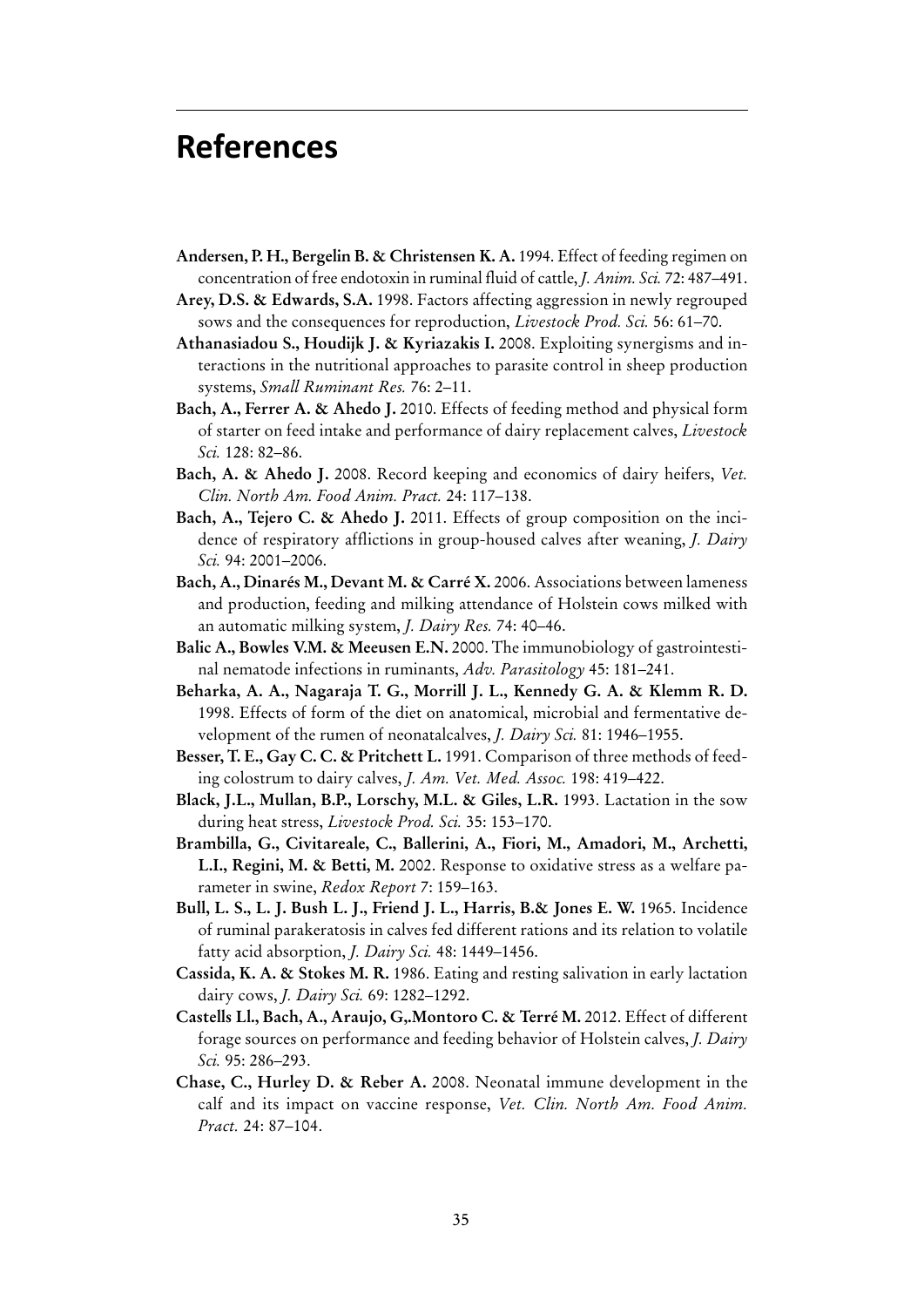- **Chase-Topping, M.E., Gunn, G, Strachan, W.D., Edwards, S.A., Smith, W.J., Hillman, K., Stefopoulou, S.N. & Thomson, J.R.** 2007. Epidemiology of porcine non-specific colitis on Scottish farms, *Vet. J.* 173: 353–360.
- **Chesson, A.** 2006. Phasing out antibiotic feed additives in the EU: worldwide relevance for animal food production. In: Barug, D., DeJong, J., Kies, A.K., Verstegen, M.W.A., *Antimicrobial Growth Promoters: Where Do We Go from Here.* Wageningen Academic Publications, Wageningen, pp 69–81.
- **Claerebout E. & Vercruysse J.** 2000. The immune response and the evaluation of acquired immunity against gastrointestinal nematodes in cattle: a review, *Parasitology* 120 (Suppl.), S25–S42.
- **Clarke, R. T. J. & Reid C. S. W.** 1974. Foamy bloat of cattle, A review. *J. Dairy Sci.*  57: 753– 785.
- **Collett, S.R.** 2012. Nutrition and wet litter problems in poultry. *Anim. Feed Sci. Technol.* 173: 65–75.
- **Coop R.L. & Kyriazakis I.** 1999. Nutrition–parasite interaction, *Vet. Parasitology*  84: 187–204.
- **Coop R.L., Sykes A.R., & Angus K.W.** 1982. The effect of three levels of intake of Ostertagia circumcincta larvae on growth rate, food intake and body composition of growing lambs, *J. Agric. Sci.* 98: 247–255.
- **de Passillé, A.M. & Rushen J.** 1997. Motivational and physiological analysis of the causes and consequences of non-nutritive sucking by calves, *Appl. Anim. Behav. Sci.* 53: 15–31.
- **de Paula Viera, A., Guesdon, V., de Passille, A.M., von Keyserlingk, M.A.G., Weary, D.M.,** 2008. Behavioural indicatorsof hunger in dairy calves, *Appl. Anim. Behav. Sci.* 109: 180–189.
- **D'Mello, J.F.P., Placinta, C.M. & MacDonald, A.M.C.** 1999. Fusarium mycotoxins: a review of global implications for animal health, welfare and productivity, *Anim. Feed Sci. Technol.* 80: 183–205.
- **D'Eath, R.B., Tolkamp, B.J., Kyriazakis, I. and Lawrence, A.B.** 2009. 'Freedom from hunger' and preventing obesity: the animal welfare implications of reducing food quantity or quality, *Anim. Behav.* 77: 275–288.
- **Díaz M.C., Van Amburgh M. E., Smith J. M., Kelsey J. M. & Hutten E. L.** 2001. Composition of growth of Holstein calves fed milk replacer from birth to 105-kilogram body weight, *J. Dairy Sci.* 84: 830–842.
- **Dixon, L.M., Duncan, I.J.H. & Mason, G.J.** 2010. The effects of four types of enrichment on feather-pecking behaviour in laying hens housed in barren environments, *Anim. Welf.* 19: 429–435.
- **Drackley, J. K.** 2008. Calf nutrition from birth to breeding, *Vet. Clin. North Am. Food Anim. Pract.* 24: 55–86.
- **Edwards, S.A.** 1992. Scientific perspectives on loose housing systems for sows, *Pig Vet. J.* 28: 40–51.
- **Edwards, S.A.** 2003. Intake of nutrients from pasture by pigs, *Proc. Nutr. Soc.* 62: 257–265.
- **Edwards, S.A., Brouns, F. & Stewart A.H.** 1993. Influence of feeding system on welfare and production of group housed sows. Livestock Environment IV. In: Collins, E. and Boon, C. (Eds), *Proc. 4th Int. Livest. Env. Symp. American Society of Agricultural Engineers,* pp. 166–172.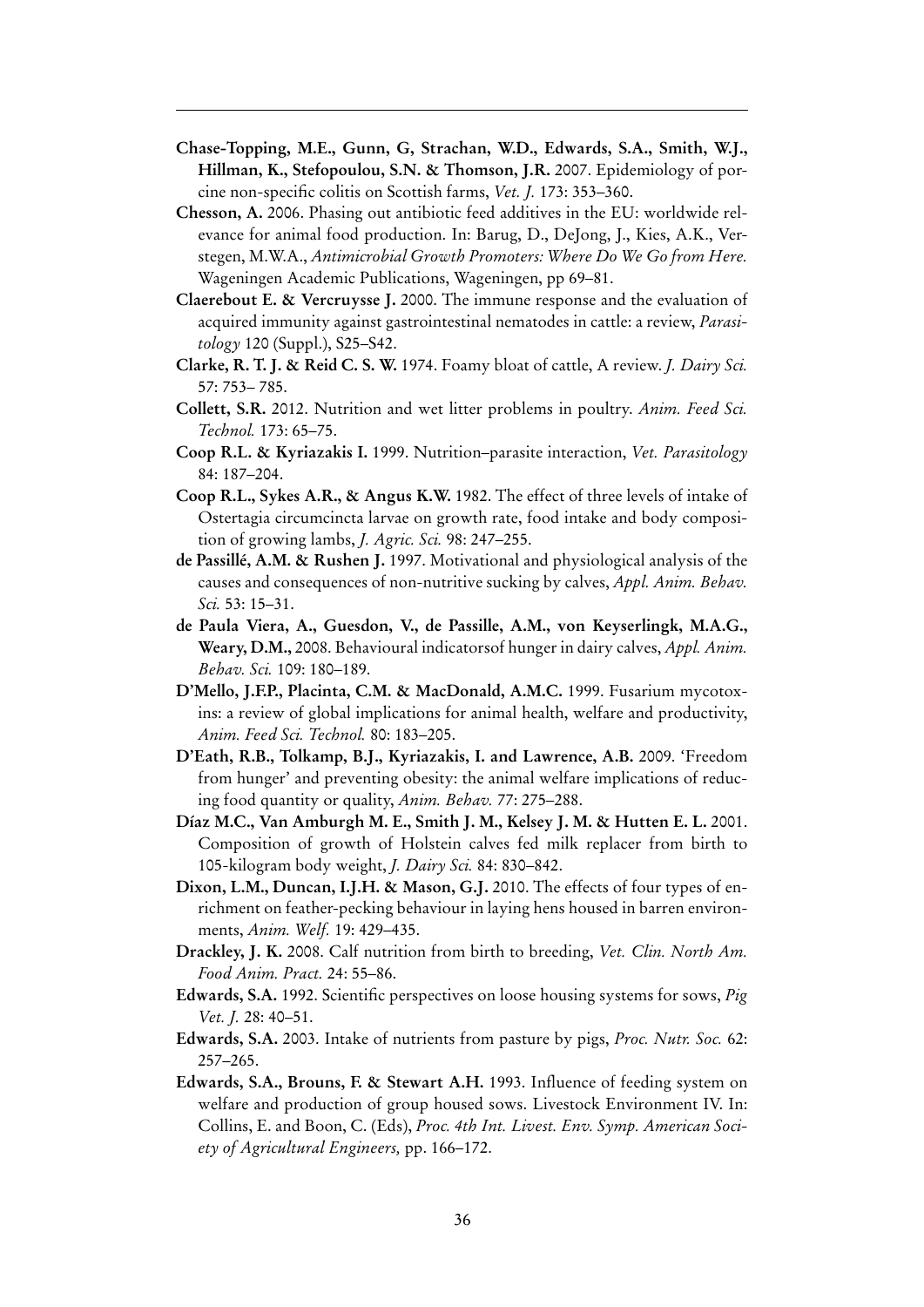- **Ewing, S.A., Lay Jr., D.C., & von Borell, E.** 1999. Farm Animal Well-Being. *Stress Physiology, Animal Behavior and Environmental Design.* Prentice Hall, New Jersey, USA.
- **FAWC** 1993. Second Report on Priorities for Research and Development in Farm Animal Welfare. *Farm Animal Welfare Council.* MAFF Tolworth, U.K.
- **Githiori J.B., Athanasiadou S. & Thamsborg, S.M.** 2006. Use of plants in novel approaches for control of gastrointestinal helminths in livestock with emphasis on small ruminants, *Vet. Parasitology* 139: 308–320.
- **Gozho, G. N., Plaizier, J. C., Krause D. O., Kennedy A. D. & Wittenberg K. M.** 2005. Subacute ruminal acidosis induces ruminal lipopolysaccharide endotoxin release and triggers an inflammatory response, *J. Dairy Sci.* 88: 1399–1403.
- **Green, L. E., Hedges V. J., Schukken Y. H., Blowey R. W. & Packington A. J.** 2002. The impact of clinical lameness on the milk yield of dairy cows, *J. Dairy Sci.* 85: ,2250–2256.
- **Hepola, H. P., Hänninen L. T., Raussi S. M., Pursiainen P. A., Aarnikoivu A. M. & Saloniemi H. S.** 2008. Effects of providing water from a bucket or a nipple on the performance and behavior of calves fed ad libitum volumes of acidified milk replacer, *J. Dairy Sci.* 91: 1486–1496.
- **Hodgson J., Tayler J. C. & Lonsdale C. R.** 1971. The relationship between intensity of grazing and hte herbage consumption and growth of calves, *J. Br. Grassld. Soc.* 26: 231–237.
- **Hogan, J. & Phillips, C.J.C.** 2011.Transmission of weed seed by livestock, *Anim. Prod. Sci.* 51: 391–398.
- **Holcombe D.J., Roland, D.A. & Harms, R.H.** 1975. Ability of hens to adjust calcium intake when given a choice of diets containing 2 levels of calcium, *Poultry Sci.* 54: 552–561.
- **Hoste H., Jackson F., Athanasiadou S., Thamsborg S.M. & Hoskin, S.O.,** 2006. The effects of tannin-rich plants on parasitic nematodes in ruminants, *Trends in Parasitology* 22: 253–261.
- **Jensen, M.B., Kyriazakis, I. & Lawrence, A.B.** 1993. The activity and straw directed behavior of pigs offered food with different crude protein content, *Appl. Anim. Behav. Sci.* 37: 211–221.
- **Jung, J. & Lidfors J.** 2001. Effects of amount of milk, milk flow and access to a rubber teat on cross-sucking and non-nutritive sucking in dairy calves, *Appl. Anim. Behav. Sci.* 72: 201–213.
- **Kertz, A. F., Reutzel L. F. & Mahoney J. H.** 1984. Ad libitum water intake by neonatal calves and its relationship to calf starter intake, weight gain, feces score, and season, *J. Dairy Sci.* 67: 2964–2972.
- **Khan, M.A., Lee H.J., Lee W.S., Kim H.S., Kim S.B., Ki K.S., Ha J.K., Lee H.G. & Choi Y.J.** 2007. Pre-and postweaning performance of Holstein female calves fed milk through step-down and conventional methods, *J. Dairy Sci.* 90: 876–885.
- **Kim, J.C., Hansen, C.F., Mullan, B.P. & Pluske, J.R.** 2012. Nutrition and pathology of weaner pigs: Nutritional strategies to support barrier function in the gastrointestinal tract, *Anim. Feed Sci. Technol.* 173: 3–16.
- **Kogut M.H. & Klasing, K.** 2009. An immunologist's perspective on nutrition, immunity, and infectious diseases: Introduction and overview, *J. Appl. Poult. Res.*  18: 103–110.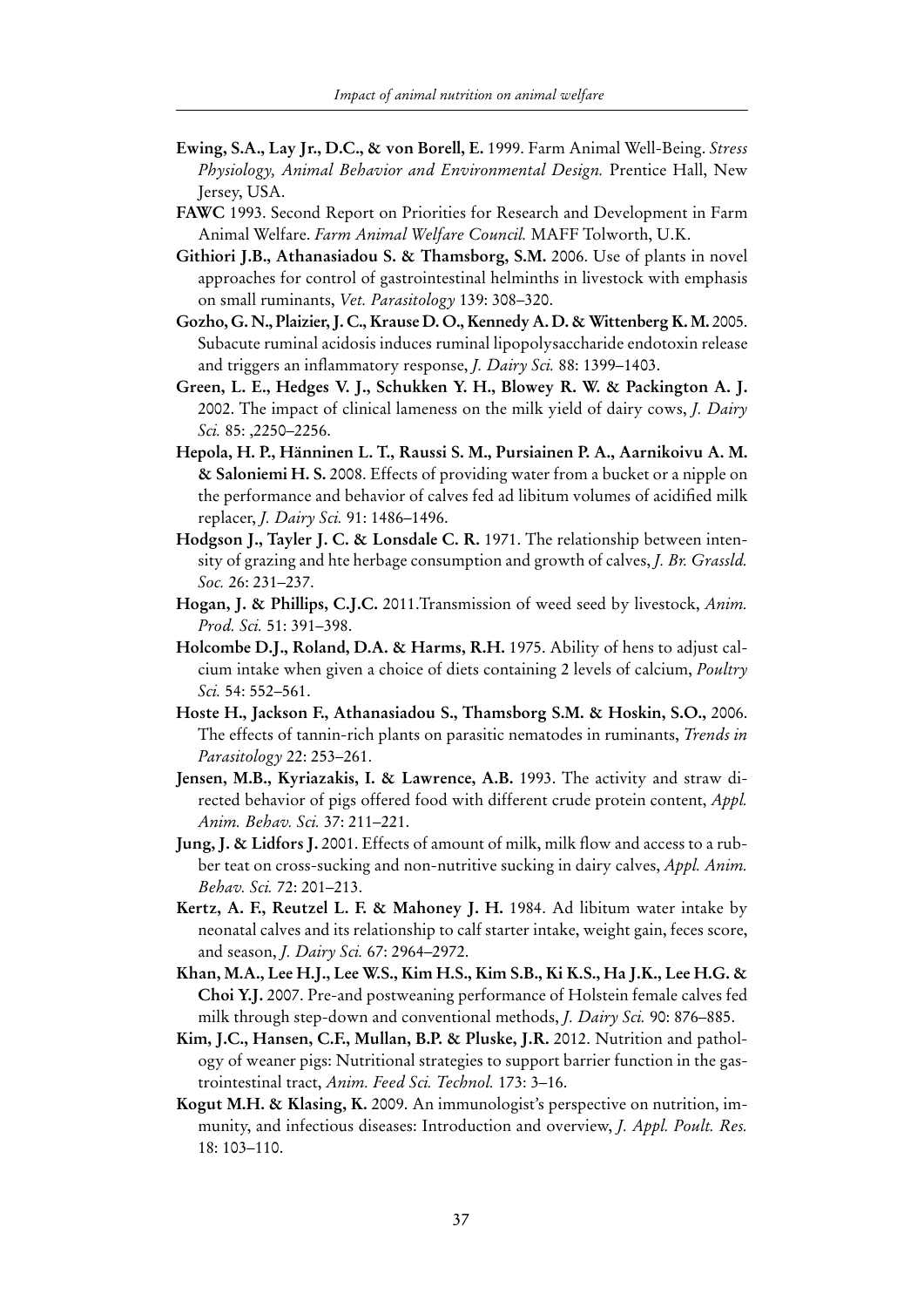- **Kung, L., Demarco S., Siebenson, L. N., Joyner E., Haenlein G. F. & Morris R. M.** 1997. An evaluation of two management systems for rearing calves fed milk replacer, *J. Dairy Sci.* 80: 2529–2533.
- **Kyriazakis, I.** 1994. The voluntary food intake and diet selection of pigs. In: Cole, D.J.A., Wiseman, J., Varley, M.A. (Eds), *Principles of Pig Science.* Nottingham University Press, Nottingham, pp. 85–105.
- **Lawrence, A.B. & Terlouw, E.M.C.** 1993. A review of the behavioural factors involved in the development and continued performance of stereotypic behaviors in pigs, *J. Anim. Sci.* 71: 2815–2825.
- **Le Floc'h, N., LeBellego, L., Matte, J.J., Melchior, D. & Seve, B.** 2009. The effect of sanitary status degradation and dietary tryptophan content on growth rate and tryptophan metabolism in weaning pigs, *J. Anim. Sci.* 87: 1686–1694.
- **Leibholz, J.** 1975. Ground roughage in the diet of the early-weaned calf, *Anim. Prod.* 20: 93–100.
- **Leonardi, C. & Armentano L. E.** 2007. Short communication: feed selection by dairy cows fed individually in a tie-stall or as a group in a free-stall barn, *J. Dairy Sci.* 90: 2386–2389.
- **Manteca, X. & Edwards, S.** 2009. Feeding behaviour and social influences on feed intake. In: D Torrallardona, E Roura (Eds), *Voluntary feed intake in pigs. Wageningen Academic Publishers,* Wageningen, pp. 293–306.
- **McClure S.J., Emery D.L. & Steel, J.W.** 2000. Host resistance to gastrointestinal parasites of sheep. In: Cronje, P.B. (Ed.), *Ruminant Physiology: Digestion, Metabolism, Growth and Reproduction.* CAB International, Wallingford, pp. 425–436.
- **Mench, J.A.** 2002. Broiler breeders: feed restriction and welfare, *World's Poultry Sci. J.* 58:, 23–29.
- **Merlet, F., Puterflam, J., Faure, J.M., Hocking, P.M., Magnusson, M.S. & Picard, M.** 2005. Detection and comparison of time patterns of behaviours of two broiler breeder genotypes fed ad libitum and two levels of feed restriction, *Appl. Anim. Behav. Sci.* 94: 255–271.
- **Meunier-Salaun, M-C., Edwards, S.A. & Robert, S.** 2001. Effect of dietary fibre on the behaviour and health of the restriced-fed sow, *Anim. Feed Sci. Technol.* 90: 53–69.
- **Morrison, S. J., H. Wicks C. F., Fallon R. J., Twigge J., Dawson L. E. R., Wylie A. R. G. & Carson A. F.** 2009. Effects of feeding level and protein content of milk replacer on the performance of dairy herd replacements, *Animal* 3: 1570–1579.
- **Mosnier, E., van der Werf, H.M.G., Boissy, J. & Dourmad, J-Y.** 2011. Evaluation of the environmental implications of the incorporation of feed-use amino acids in the manufacturing of pig and broiler feeds using Life Cycle Assessment, *Animal* 5: 1972–1983.
- **Namroud, N.F., Shivazad, M. & Zaghari, M.** 2010. Impact of dietary crude protein and amino acids status on performance and some excreta characteristics of broiler chicks during 10–28 days of age, *J. Anim. Phys. Anim. Nutr.*  94: 280–286.
- **Nielsen B.L.** 1999a. On the interpretation of feeding behaviour measures and the use of feeding rate as an indicator of social constraint, *Appl. Anim. Behav. Sci.* 63: 79–91.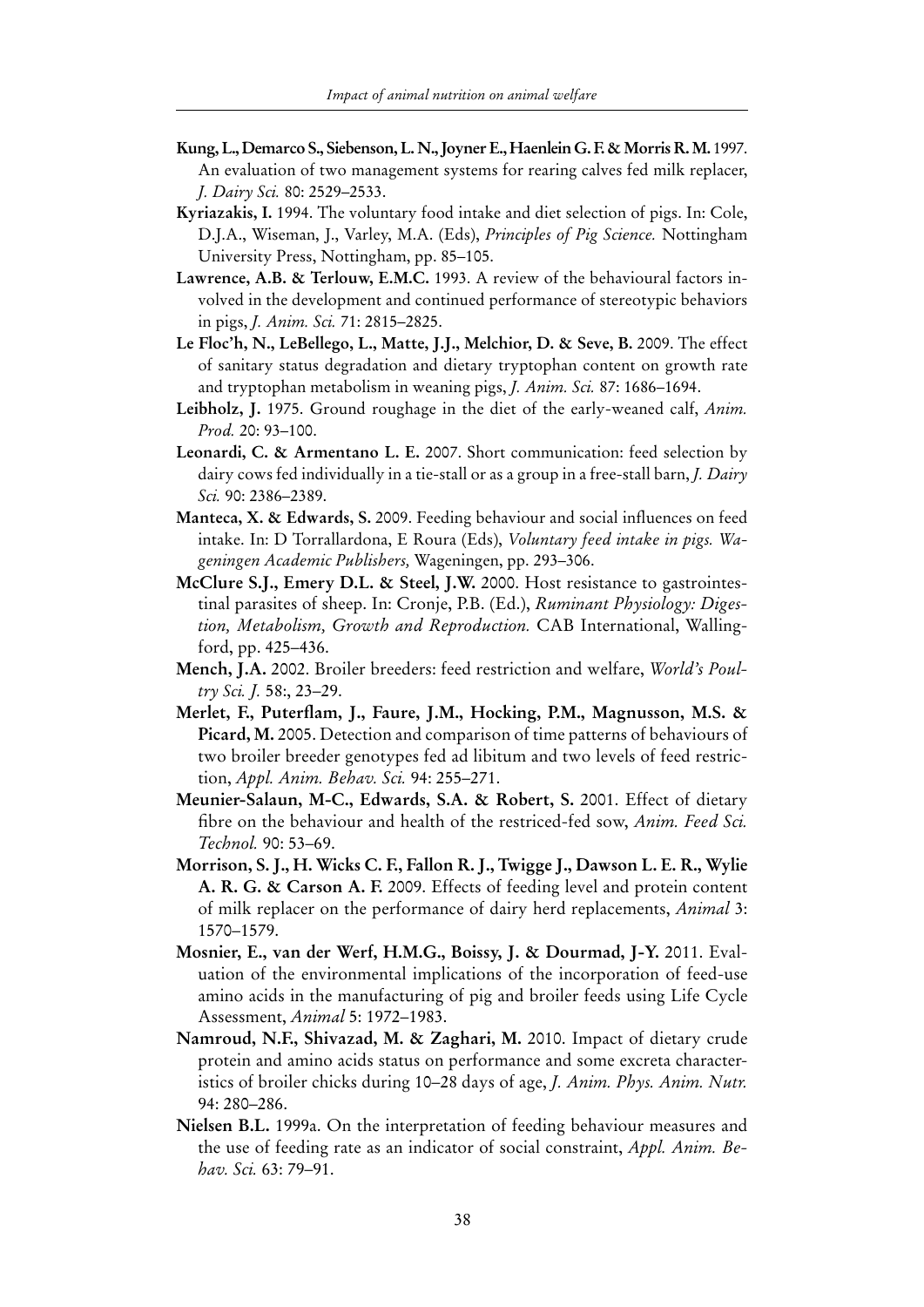- **Nielsen B.L.** 1999b. Perceived welfare issues in dairy cattle, with special emphasis on metabolic stress. In: Metabolic Stress in Dairy Cows (eds. JD Oldham, G Simm, AF Groen, BL Nielsen, JE Pryce and TLJ Lawrence), *British Society of Animal Science Occasional Publication No.* 24: 1–7.
- **Nielsen B.L.** 2004. Behavioural aspects of feeding constraints: do broilers follow their gut feelings? *Applied Anim. Behav. Sci.* 86: 251–260.
- **Nielsen, B.L., Thodberg, K., Malmkvist, J. & Steenfeldt, S.** 2011. Proportion of insoluble fibre in the diet affects behaviour and hunger in broiler breeders growing at similar rates, *Animal* 5: 1247–1258.
- **Noblet, J. & Le Goff, G.** 2001. Effect of dietary fibre on the energy value of feeds for pigs, *Anim. Feed Sci. Technol.* 90: 35–52.
- **Nocek, J. E.** 1997. Bovine acidosis: Implications on laminitis, *J. Dairy Sci.* 80: 1005–1028.
- **Nocek, J. E. & Kesler E. M.** 1980. Growth and rumen characteristics of Holstein steers fed pelleted or conventional diets. *J. Dairy Sci.* 63: 249–254.
- **Patwardhan, D. & King, A.** 2011. Review: feed withdrawal and non feed withdrawal moult, *Worlds Poultry Sci. J.* 67: 253–268.
- **Phillips, C. J. C.** 2004. The effects of forage provision and group size on the behavior of calves, *J. Dairy Sci.* 87: 1380–1388.
- **Rigolot, C.** Espagnol, S., Pomar, C. & Dourmad, J-Y. 2010. Modelling of manure production by pigs and  $NH<sub>3</sub>$ , N<sub>2</sub>O and CH<sub>4</sub> emissions. Part I: animal excretion and enteric CH4, effect of feeding and performance, *Animal* 4: 1401–1412.
- **Rose, S.P. & Kyriazakis, I.** 1991. Diet selection of pigs and poultry. *Proc. Nutr. Soc.* 50: 87–98.
- **Roth, B. A., Keil N. M., Gygax L. & Hillmann E.** 2009. Influence of weaning method on health status and rumen development in dairy calves, *J. Dairy Sci.*  92: 645–656.
- **Sandilands, V., Tolkamp, B.J., Savory, C.J. & Kyriazakis, I.** 2006. Behaviour and welfare of broiler breeders fed qualitatively restricted diets during rearing: are there viable alternatives to quantitative restriction? *Appl. Anim. Behav. Sci.* 96: 53–67.
- **Soleimani, A.F., Zulkifli, I., Omar, A.R. & Raha, A.R.** 2011. Physiological responses of 3 chicken breeds to acute heat stress, *Poultry Sci.* 90: 1435–1440.
- **Sori T, Bekana M., Adugna G. & Kelbessa E.** 2004. Medicinal Plants in the ethnoveterinary practices of Borana pastoralists, Southern Ethiopia, *Int. J. Appl. Res. Vet. Med.* 2: 220–225.
- **Spoolder, H.A.M., Burbidge, J.A., Lawrence, A.B., Simmins, P.H. & Edwards, S.A.** 1995. Provision of straw as a foraging substrate reduces the development of excessive chain and bar manipulation in food restricted sows, *Appl. Anim. Behav. Sci.* 43: 249–262.
- **Stanton, A. L., Kelton D. F., LeBlanc S. J., Millman S. T., Wormuth J., Dingwell R. T. & Leslie K. E.** 2010. The effect of treatment with long-acting antibiotic at postweaning movement on respiratory disease and on growth in commercial dairy calves, *J. Dairy Sci.* 93: 574–581.
- **Sweeney, B. C., Rushen J., Weary D. M. & de Passillé A. M.** 2010. Duration of weaning, starter intake, and weight gain of dairy calves fed large amounts of milk, *J. Dairy Sci.* 93: 148– 152.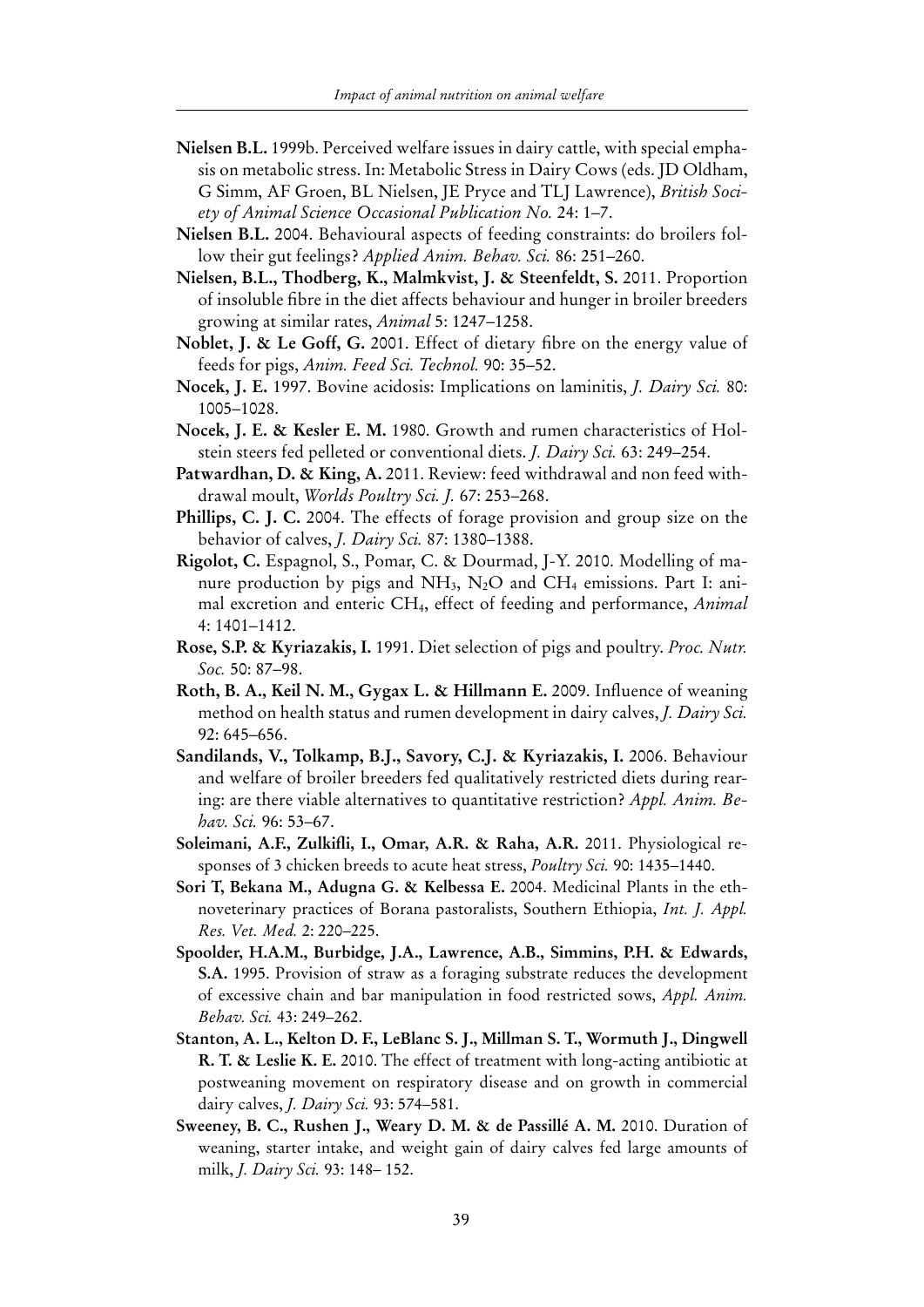- Tamate, H., McGilliard A. D., Jacobson N. L., & Getty R. 1962. Effect of various diets on the anatomical development of the stomach in the calf, *J. Dairy Sci.* 45: 408–420.
- **Taylor, N.R., Main, D.C.J., Mendl, M. & Edwards, S.A.** 2010. Tail-biting A new perspective, *Vet. J.* 186: 137–147.
- **Terré, M., Devant M. & Bach A.** 2006. Performance and nitrogen metabolism of calves fed conventionally or following an enhanced-growth feeding programme during the preweaning period, *Livestock Sci.* 105: 109–119.
- **Terré, M., Devant M., & Bach A.** 2007. Effect of level of milk replacer fed to Holstein calves on performance during the preweaning period and starter digestibility at weaning, *Livestock Sci.* 110: 82–88.
- **Tzamaloukas O., Athanasiadou S., Kyriazakis I., Huntley J. F. & Jackson F.** 2006. The effect of chicory (Cichorium intybus) and sulla (Hedysarum coronarium) on larval development and mucosal cell responses of growing lambs challenged with *Teladorsagia circumcinta, Parasitology* 132: 419–426.
- **Tzamaloukas O., Athanasiadou S., Kyriazakis I., Jackson F. & Coop R.L.** 2005. Effects of sequential short-term grazing on different bioactive forages on viability and fecundity of established adult population of Teladorsagia circumcincta in sheep. *Proc. Brit. Soc. Anim. Sci.,* p. 140.
- **Underwood, E.J. & Suttle, N.F.** 1999. The Mineral Nutrition of Livestock, CAB International, Oxford, UK.
- **Verstegen, M.W.A. & Close, W.H.** 1994. The environment and the growing pig. In: Cole, D.J.A., Wiseman, J., Varley, M.A. (Eds), *Principles of Pig Science.* Nottingham University Press, Nottingham, pp. 333–353.
- **Virden, W.S. & Kidd, M.T.** 2009. Physiological stress in broilers: Ramifications on nutrient digestibility and responses, *J. Appl. Poult. Res.* 18: 338–347.
- **Walker, A. & Gordon, S.** 2003. Intake of nutrients from pasture by poultry, *Proc. Nutr. Soc.* 62: 253–256.
- **Warnick, L. D., Janssen D., Guard C. L. & Gröhn Y. T. 2001** The effect of lameness on milk production in dairy cows, *J. Dairy Sci.* 84: 1988–1997.
- **Warriss, P.D.** 1998. The welfare of slaughter pigs during transport, *Anim. Welf.* 7: 365–381.
- **Webster, A.B.** 2004. Welfare implications of avian osteoporosis, *Poultry Sci.* 83: 184–192.
- **Wellock, I.J., Emmans, G.C. & Kyriazakis, I.** 2003. Predicting the consequences of social stressors on pig food intake and performance, *J. Anim. Sci.* 81: 2995–3007.
- **Whitehead, C.C., McCormack, H.A. & McTeir, L.** 2004. High vitamin D-3 requirements in broilers for bone quality and prevention of tibial dyschondroplasia and interactions with dietary calcium, available phosphorus and vitamin A, *Brit. Poultry Sci.* 45: 25–436.
- **Wondra, K.J., Hancock, J.D., Behnke, K.C., Hines, R.H. & Stark C.R.** 1995. Effects of particle size and pelleting on growth performance, nutrient digestibility and stomach morphology in finishing pigs, *J. Anim. Sci.* 73: 757–763.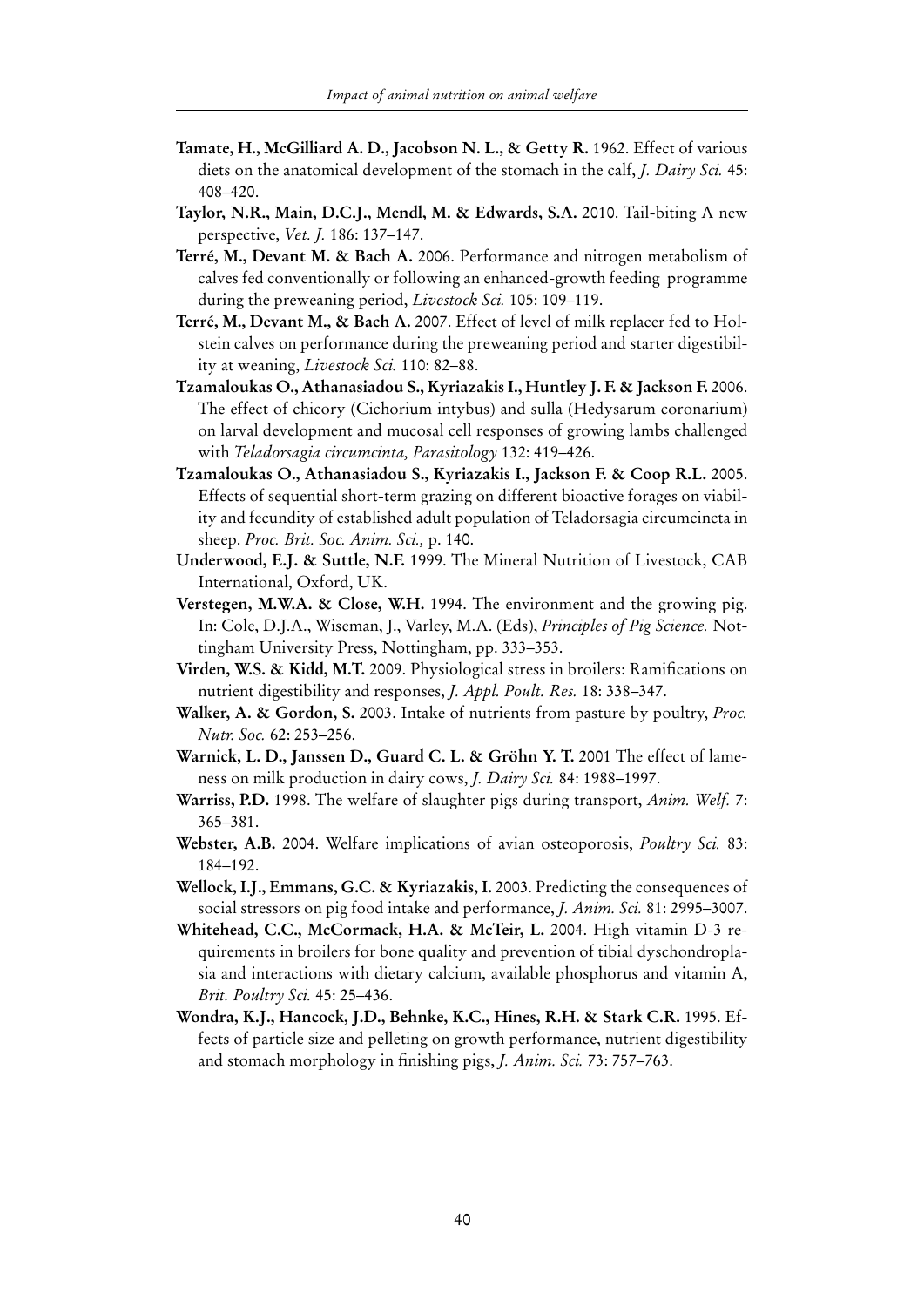#### FAO HEADQUARTERS, ROME, ITALY, 26−30 SEPTEMBER 2011

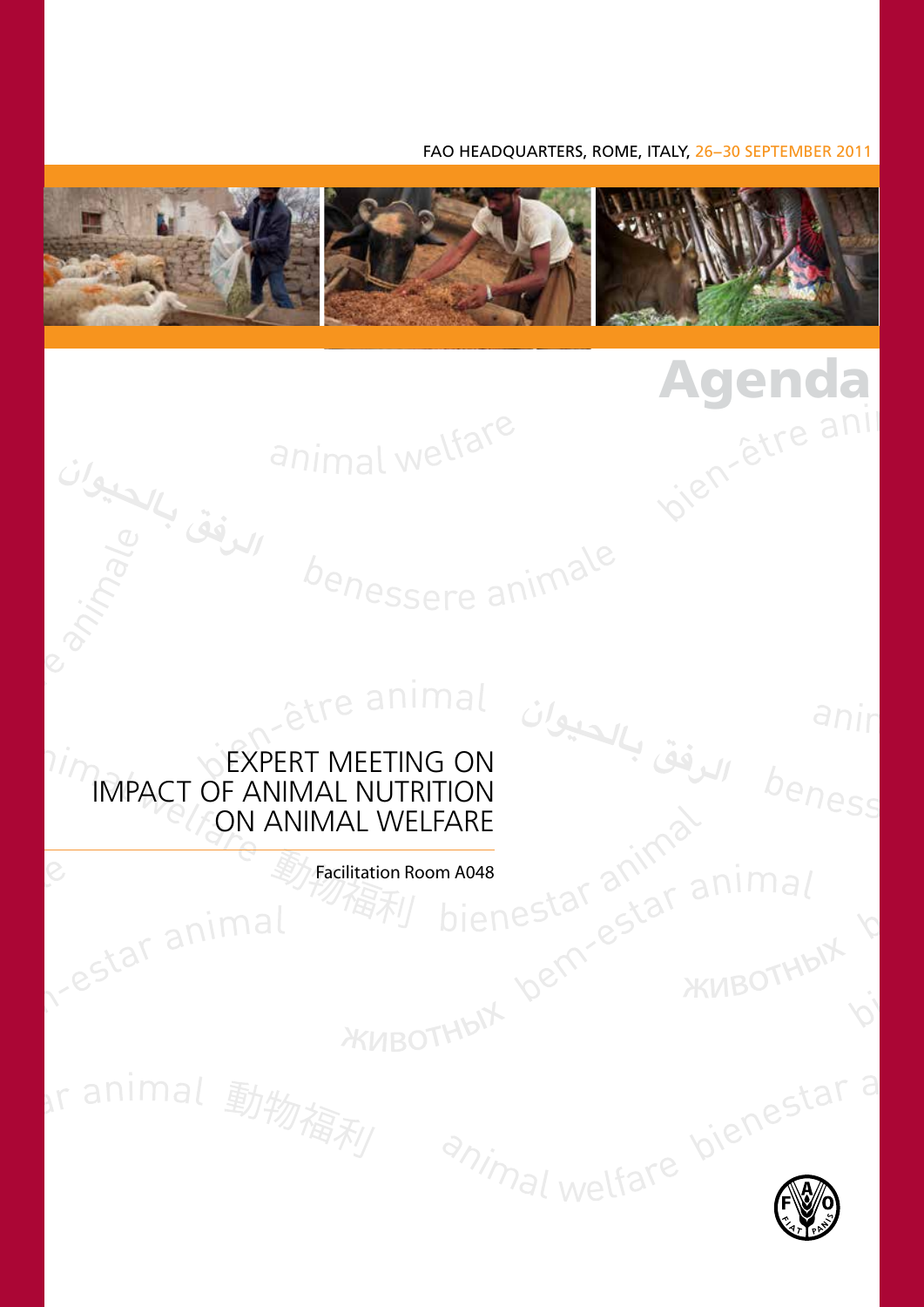### Expert Meeting on Impact of animal nutrition oN animal welfare

### 26–30 september 2011

### **DAY 1:** Monday, 26 September

| 09:30-10:00 | Welcome coffee                                                                                                                                                              |                                 |
|-------------|-----------------------------------------------------------------------------------------------------------------------------------------------------------------------------|---------------------------------|
| 10:00-10:30 | Welcome of participants                                                                                                                                                     | B. G. Tekola, FAO               |
|             | Introduction, objectives of the meeting and agenda                                                                                                                          | D. Battaglia and H. Makkar, FAO |
| 10:30-11:00 | Presentations of participants                                                                                                                                               | All                             |
| 11:00-12:30 | Resource persons' presentations                                                                                                                                             |                                 |
| 12:30-14:00 | Lunch                                                                                                                                                                       |                                 |
| 14:00-15:30 | Presentations by Experts                                                                                                                                                    | Chairperson: S. Edwards         |
|             | Nutrition and cattle and sheep welfare                                                                                                                                      | C. Phillips                     |
|             | An update of nutritional factors affecting ruminants                                                                                                                        | G. Bertoni                      |
|             | The interphase between nutrition and animal welfare in a number of<br>farm species. Feeding behaviour and the consequences of<br>restrictive feeding in pigs and poultry    | <b>B.</b> Nielsen               |
| 15:30-16:00 | <b>Coffee break</b>                                                                                                                                                         |                                 |
| 16:00-17:30 | Presentations by Experts                                                                                                                                                    | Chairperson: C. Phillips        |
|             | Restricted feeding practices and alternative feeding systems to<br>avoid hunger and on how nutrition can affect host resistance and<br>resilience to parasitic infestations | B. Tolkamp                      |
|             | Nutrition and welfare of dairy cattle: calves, lameness and<br>metabolic aspects                                                                                            | A. Bach                         |
|             | Food choice and nutritional well-being in livestock                                                                                                                         | J. Villalba                     |
| 17:30-19:00 | <b>Cocktail on FAO terrace</b>                                                                                                                                              |                                 |
|             |                                                                                                                                                                             |                                 |

### **DAY 2:** Tuesday, 27 September

| 09:00-11:00 | Presentations by Experts                                                                                                                                                        | Chairperson: G. Bertoni |
|-------------|---------------------------------------------------------------------------------------------------------------------------------------------------------------------------------|-------------------------|
|             | Role of nutrition to prevent injurious behaviour in pigs                                                                                                                        | S. Edwards              |
|             | Decreasing stress, enhance poultry welfare and<br>optimizing productivity through nutritional manipulations and<br>improved human-animal interactions                           | I. Zulkifli             |
|             | The role of chemical and physical nutrition in rations designed to<br>achieve sustained high standards of animal health and welfare in<br>profitable systems of milk production | D. Beever               |
|             | Effects of feeding management on cattle productivity and welfare                                                                                                                | M. Paranhos da Costa    |
|             |                                                                                                                                                                                 |                         |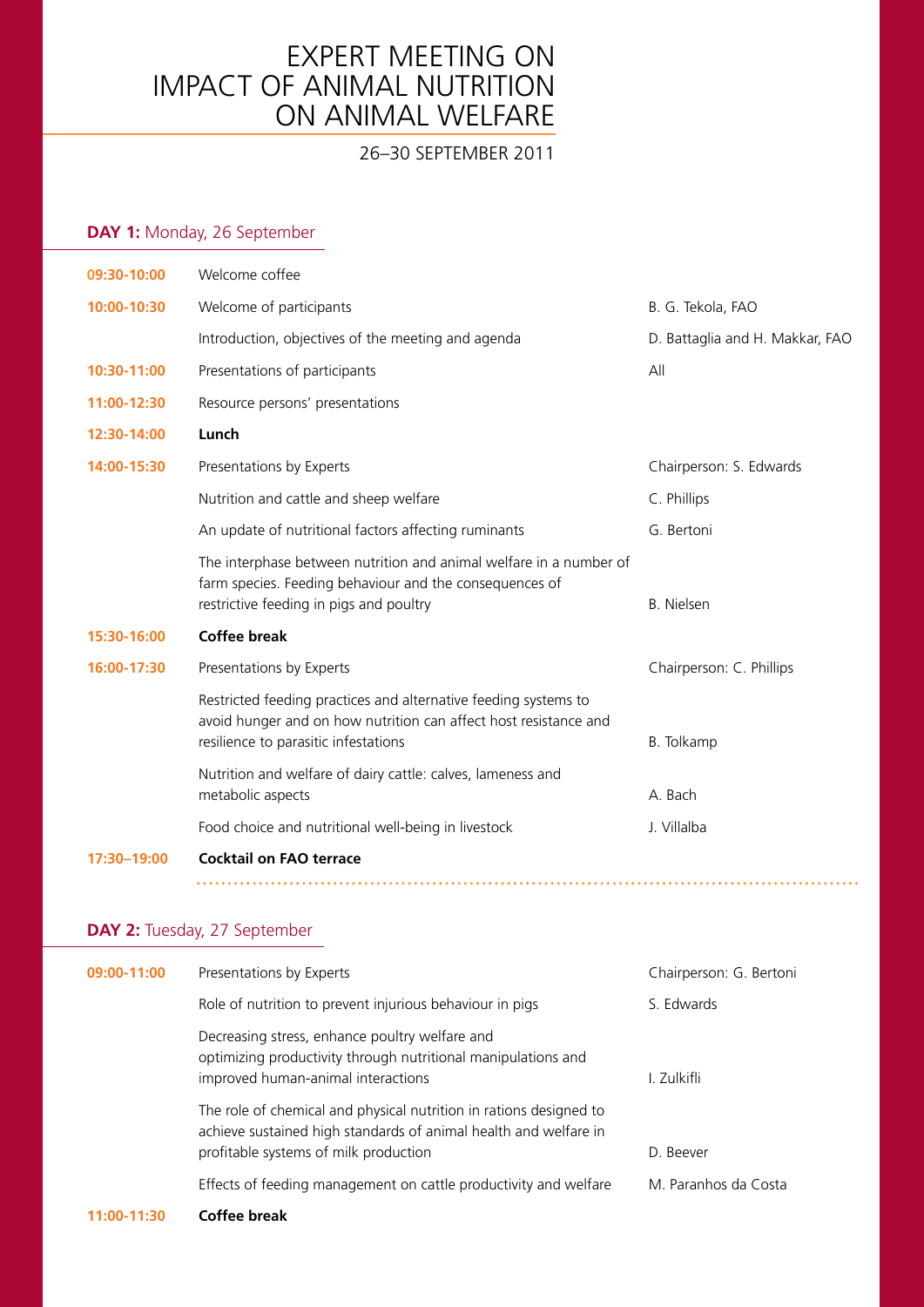#### DAY 2: Tuesday, 27 September (cont.)

| THEMATIC ACTIVITY 1: Identify feeding options for different<br>livestock production systems (Extensive, mixed crop-livestock, and intensive)<br>that improve animal welfare while increasing profitability of the<br>livestock producers and ensuring safety and quality through the food chain<br>Work in two different groups focusing on: i) ruminant and ii) monogastric animals |                                 |
|--------------------------------------------------------------------------------------------------------------------------------------------------------------------------------------------------------------------------------------------------------------------------------------------------------------------------------------------------------------------------------------|---------------------------------|
| Lunch                                                                                                                                                                                                                                                                                                                                                                                |                                 |
| Thematic activity 1 continues                                                                                                                                                                                                                                                                                                                                                        |                                 |
| Coffee break                                                                                                                                                                                                                                                                                                                                                                         |                                 |
| Plenary: Presentation of the work on Thematic activity 1 by<br>two groups and general discussion                                                                                                                                                                                                                                                                                     | All<br>Chairperson: I. Zulkifli |
| THEMATIC ACTIVITY 2: Identify specific Case Studies that through<br>nutrition-led improvements in animal welfare have also increased<br>safety and quality of animal products, animal health and profitability of<br>the livestock production systems 1<br>Work in two different groups focusing on: i) ruminant and ii) monogastric animals                                         |                                 |
|                                                                                                                                                                                                                                                                                                                                                                                      |                                 |

#### **DAY 3:** Wednesday, 28 September

| 19:30       | Joint dinner                                                                                                                                                                                                                |                                 |
|-------------|-----------------------------------------------------------------------------------------------------------------------------------------------------------------------------------------------------------------------------|---------------------------------|
| 17:00-18:00 | Plenary: Presentation of the work on Thematic activity 3 by<br>two groups and general discussion                                                                                                                            | All<br>Chairperson: J. Villalba |
| 16:00-17:00 | Thematic activity 3 continues                                                                                                                                                                                               |                                 |
| 15:30-16:00 | Coffee break                                                                                                                                                                                                                |                                 |
| 13:30-15:30 | THEMATIC ACTIVITY 3: Identify challenges and opportunities to<br>enhance animal welfare through animal feeding approaches <sup>2</sup><br>Work in two different groups focusing on: i) ruminant and ii) monogastric animals |                                 |
| 12:00-13:30 | Lunch                                                                                                                                                                                                                       |                                 |
| 11:00-12:00 | Plenary: Presentation of the work on Thematic activity 2 by<br>two groups and general discussion                                                                                                                            | All<br>Chairperson: B. Nielsen  |
| 10:30-11:00 | Coffee break                                                                                                                                                                                                                |                                 |
| 09:00-10:30 | Thematic activity 2 continues                                                                                                                                                                                               |                                 |

#### **DAY 4:** Thursday, 29 September

| 08:30-10:30 | THEMATIC ACTIVITY 4: Prepare an outline of a technical<br>document on the impact of animal nutrition on animal welfare <sup>3</sup> | All<br>Chairperson: D. Beever |
|-------------|-------------------------------------------------------------------------------------------------------------------------------------|-------------------------------|
| 10:30-11:00 | Coffee break                                                                                                                        |                               |
| 11:00-12:00 | Thematic activity 4 continues                                                                                                       |                               |
|             |                                                                                                                                     | (cont.)                       |

<sup>&</sup>lt;sup>1</sup> The Experts and Resources persons are requested to prepare on this aspect before the meeting and come prepared with the specific Case Studies they are aware of. The aim is to publish these as a stand-alone FAO document in 2012.

<sup>3</sup> It will comprehend state-of-the-art knowledge

<sup>&</sup>lt;sup>2</sup> Including the identification of future research areas that provide better understanding of the linkages between animal nutrition and animal welfare (the experts and resource persons are requested to give serious thoughts to these issues before the meeting).